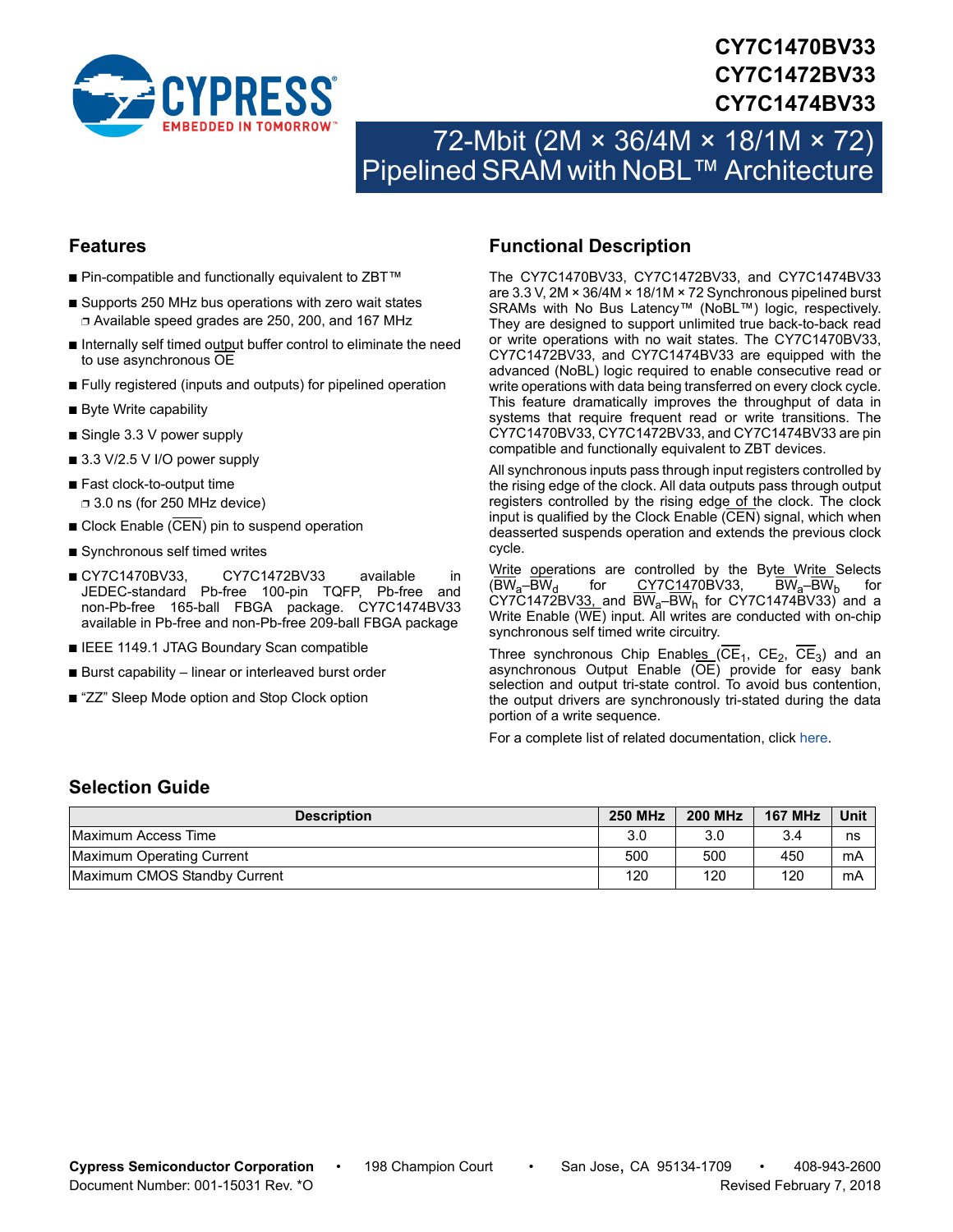

# **Logic Block Diagram – CY7C1470BV33**



# **Logic Block Diagram – CY7C1472BV33**

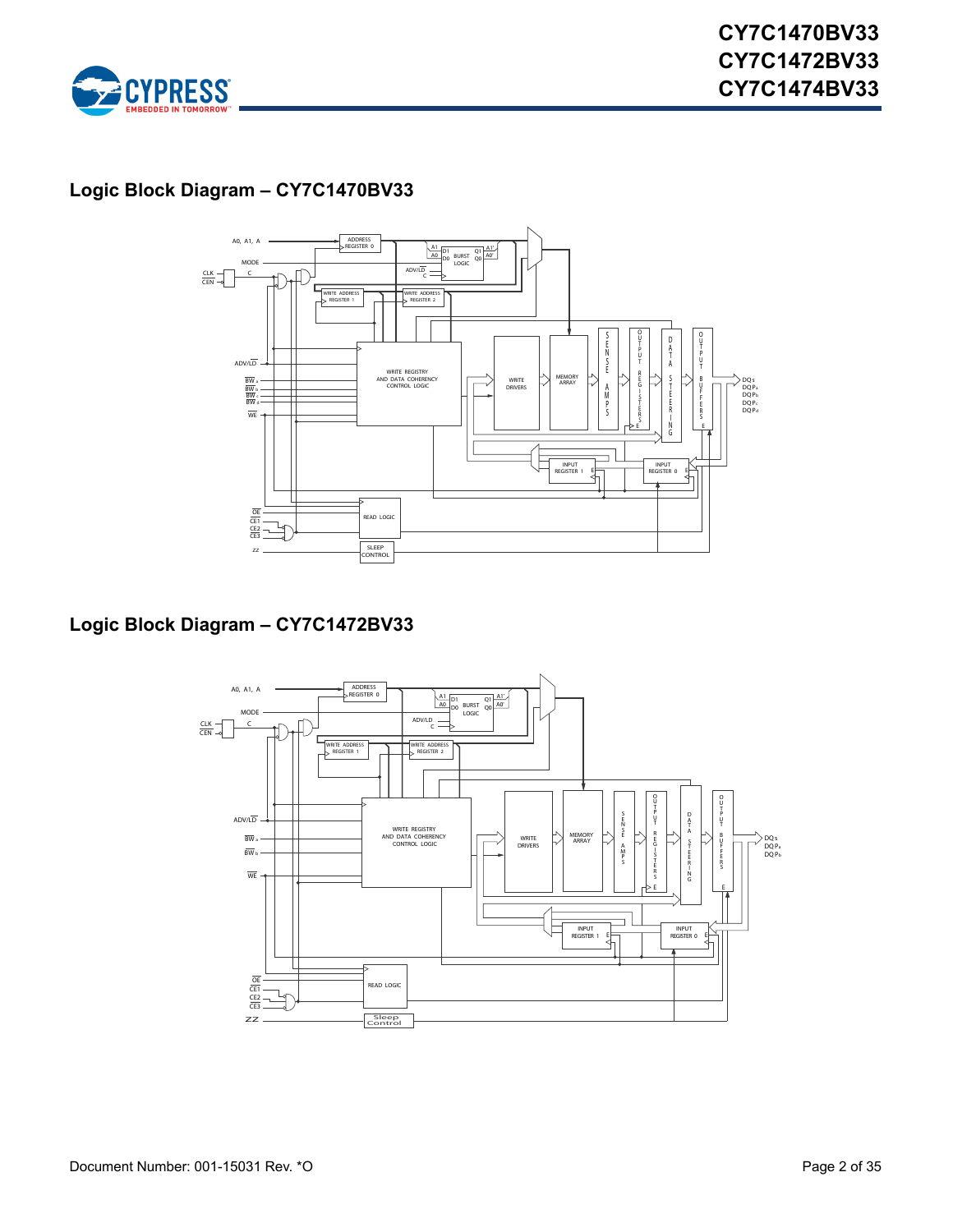

# **Logic Block Diagram – CY7C1474BV33**

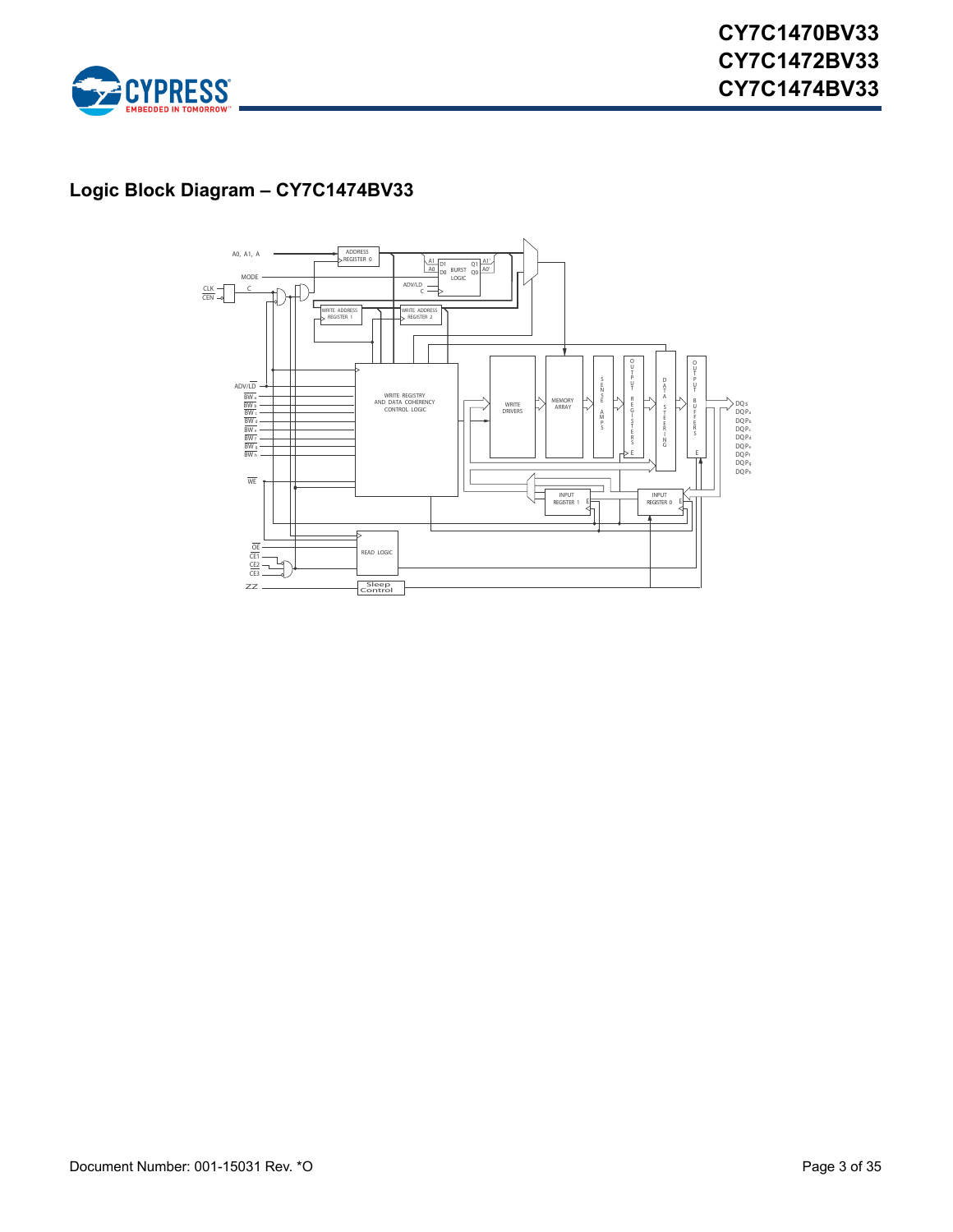

# **Contents**

| Interleaved Burst Address Table  10         |  |
|---------------------------------------------|--|
|                                             |  |
| ZZ Mode Electrical Characteristics  10      |  |
|                                             |  |
|                                             |  |
| IEEE 1149.1 Serial Boundary Scan (JTAG)  13 |  |
|                                             |  |
|                                             |  |
|                                             |  |
|                                             |  |
|                                             |  |
|                                             |  |
|                                             |  |
|                                             |  |
| TAP AC Switching Characteristics  18        |  |
|                                             |  |
| 3.3 V TAP AC Output Load Equivalent  19     |  |
|                                             |  |
| 2.5 V TAP AC Output Load Equivalent  19     |  |
| <b>TAP DC Electrical Characteristics</b>    |  |
|                                             |  |

| Identification Register Definitions  20     |  |
|---------------------------------------------|--|
|                                             |  |
|                                             |  |
|                                             |  |
|                                             |  |
|                                             |  |
|                                             |  |
|                                             |  |
|                                             |  |
|                                             |  |
|                                             |  |
|                                             |  |
|                                             |  |
|                                             |  |
|                                             |  |
|                                             |  |
|                                             |  |
|                                             |  |
|                                             |  |
|                                             |  |
|                                             |  |
|                                             |  |
| Sales, Solutions, and Legal Information  35 |  |
| Worldwide Sales and Design Support  35      |  |
|                                             |  |
|                                             |  |
| Cypress Developer Community  35             |  |
|                                             |  |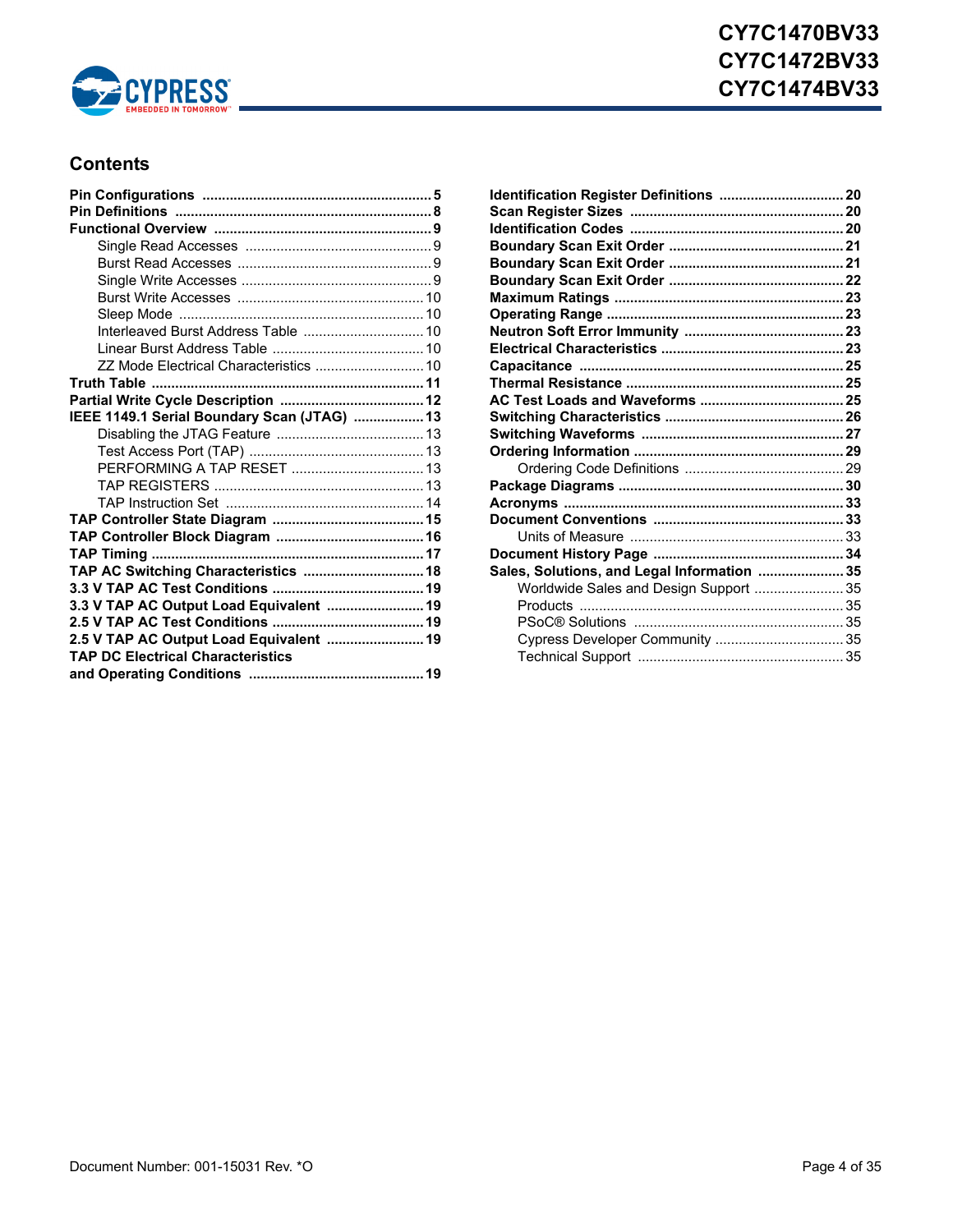

### <span id="page-4-0"></span>**Pin Configurations**

**Figure 1. 100-pin TQFP (14 × 20 × 1.4 mm) pinout**

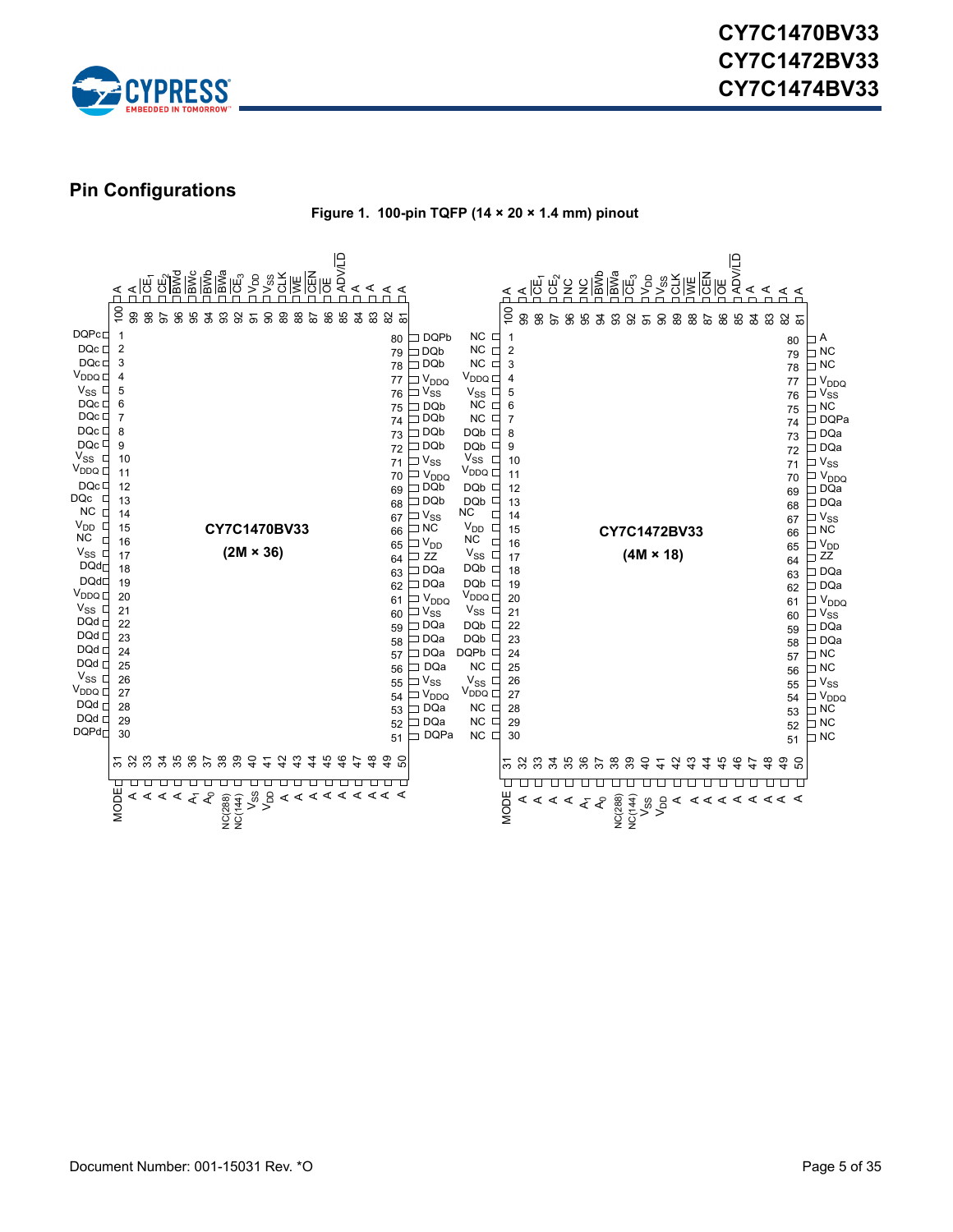

# **Pin Configurations** (continued)

#### **Figure 2. 165-ball FBGA (15 × 17 × 1.4 mm) pinout**

|    | 1                | $\mathbf 2$ | 3                        | 4                          | 5                   | 6                     | 7          | 8                            |                  | 10        | 11              |
|----|------------------|-------------|--------------------------|----------------------------|---------------------|-----------------------|------------|------------------------------|------------------|-----------|-----------------|
| A  | <b>NC/576M</b>   | A           | $\overline{\text{CE}}_1$ | $\overline{BW}_{c}$        | $\overline{BW}_{b}$ | CE <sub>3</sub>       | <b>CEN</b> | ADV/LD                       | A                |           | <b>NC</b>       |
| B  | NC/1G            | Α           | CE <sub>2</sub>          | $\overline{\text{BW}}_{d}$ | $\overline{BW}_{a}$ | <b>CLK</b>            | <b>WE</b>  | $\overline{OE}$              | A                | A         | NC              |
| C  | $DQP_c$          | <b>NC</b>   | $V_{DDQ}$                | $V_{SS}$                   | $V_{SS}$            | $V_{SS}$              | $V_{SS}$   | $V_{SS}$                     | V <sub>DDQ</sub> | <b>NC</b> | $DQP_b$         |
| D  | $DQ_c$           | $DQ_c$      | V <sub>DDQ</sub>         | $V_{DD}$                   | $V_{SS}$            | $V_{SS}$              | $V_{SS}$   | <b>V<sub>DD</sub></b>        | V <sub>DDQ</sub> | $DQ_b$    | $DQ_b$          |
| E. | $DQ_c$           | $DQ_c$      | $V_{DDQ}$                | V <sub>DD</sub>            | $V_{SS}$            | $V_{SS}$              | $V_{SS}$   | $V_{DD}$                     | V <sub>DDQ</sub> | $DQ_b$    | $DQ_b$          |
| F  | $DQ_c$           | $DQ_c$      | $V_{DDQ}$                | V <sub>DD</sub>            | $V_{SS}$            | <b>V<sub>SS</sub></b> | $V_{SS}$   | <b>V<sub>DD</sub></b>        | V <sub>DDQ</sub> |           | $DQ_b$          |
| G  | $DQ_c$           | $DQ_c$      | V <sub>DDQ</sub>         | $V_{DD}$                   | $V_{SS}$            | $V_{SS}$              | $V_{SS}$   | <b>V<sub>DD</sub></b>        | V <sub>DDQ</sub> |           | $DQ_b$          |
| Н  | NC               | <b>NC</b>   | NC.                      | V <sub>DD</sub>            | $V_{SS}$            | $V_{SS}$              | $V_{SS}$   | <b>V<sub>DD</sub></b>        | <b>NC</b>        | NС        | ZZ              |
| J  | $DQ_d$           | $DQ_d$      | $V_{DDQ}$                | $V_{DD}$                   | $V_{SS}$            | $V_{SS}$              | $V_{SS}$   | V <sub>DD</sub>              | V <sub>DDQ</sub> | $DQ_{a}$  | DQ <sub>a</sub> |
| K  | $DQ_d$           | $DQ_d$      | $V_{DDQ}$                | $V_{DD}$                   | $V_{SS}$            | $V_{SS}$              | $V_{SS}$   | $V_{DD}$                     | V <sub>DDQ</sub> | $DQ_{a}$  | $DQ_a$          |
|    | $DQ_d$           | $DQ_d$      | V <sub>DDQ</sub>         | $V_{DD}$                   | $V_{SS}$            | $V_{SS}$              | $V_{SS}$   | <b>V<sub>DD</sub></b>        | V <sub>DDQ</sub> | $DQ_{a}$  | $DQ_a$          |
| M  | $DQ_d$           | $DQ_d$      | V <sub>DDQ</sub>         | $V_{DD}$                   | $V_{SS}$            | $V_{SS}$              | $V_{SS}$   | $V_{DD}$                     | V <sub>DDQ</sub> |           | DQ <sub>a</sub> |
| N  | DQP <sub>d</sub> | <b>NC</b>   | $V_{DDQ}$                | $V_{SS}$                   | NC.                 | <b>NC</b>             | NC.        | $V_{SS}$<br>V <sub>DDQ</sub> |                  | NС        | $DQP_a$         |
| P  | <b>NC/144M</b>   | A           | A                        | A                          | TDI                 | A1                    | <b>TDO</b> | A<br>A                       |                  | A         | <b>NC/288M</b>  |
| R  | <b>MODE</b>      | A           | A                        | A                          | <b>TMS</b>          | A0                    | <b>TCK</b> | A<br>Α                       |                  | A         | A               |

#### **CY7C1470BV33 (2M × 36)**

#### **CY7C1472BV33 (4M × 18)**

|   | 1                | $\overline{2}$ | 3                        | 4                   | 5                          | 6               | 7          | 8               | $\boldsymbol{9}$ | 10        | 11             |
|---|------------------|----------------|--------------------------|---------------------|----------------------------|-----------------|------------|-----------------|------------------|-----------|----------------|
| A | <b>NC/576M</b>   | A              | $\overline{\text{CE}}_1$ | $\overline{BW}_{h}$ | <b>NC</b>                  | CE <sub>3</sub> | <b>CEN</b> | ADV/LD          | A                | A         | A              |
| B | NC/1G            | A              | CE <sub>2</sub>          | <b>NC</b>           | $\overline{BW}_a$          | <b>CLK</b>      | <b>WE</b>  | $\overline{OE}$ | Α                | A         | <b>NC</b>      |
| C | <b>NC</b>        | <b>NC</b>      | $V_{DDQ}$                | $V_{SS}$            | $V_{SS}$                   | $V_{SS}$        | $V_{SS}$   | $V_{SS}$        | V <sub>DDQ</sub> | <b>NC</b> | $DQP_a$        |
| D | <b>NC</b>        | $DQ_{b}$       | V <sub>DDQ</sub>         | V <sub>DD</sub>     | $V_{SS}$                   | $V_{SS}$        | $V_{SS}$   | V <sub>DD</sub> | V <sub>DDQ</sub> | <b>NC</b> | $DQ_{a}$       |
| E | <b>NC</b>        | $DQ_{b}$       | $V_{DDQ}$                | V <sub>DD</sub>     | $V_{SS}$                   | $V_{SS}$        | $V_{SS}$   | V <sub>DD</sub> | V <sub>DDQ</sub> | <b>NC</b> | $DQ_{a}$       |
| F | <b>NC</b>        | $DQ_{b}$       | $V_{DDQ}$                | V <sub>DD</sub>     | $V_{SS}$                   | $V_{SS}$        | $V_{SS}$   | $V_{DD}$        | V <sub>DDQ</sub> | <b>NC</b> | $DQ_a$         |
| G | <b>NC</b>        | $DQ_{b}$       | V <sub>DDQ</sub>         | $V_{DD}$            | $V_{SS}$                   | $V_{SS}$        | $V_{SS}$   | V <sub>DD</sub> | V <sub>DDQ</sub> | <b>NC</b> | $DQ_a$         |
| н | <b>NC</b>        | NC.            | NC.                      | $V_{DD}$            | $\mathsf{V}_{\mathsf{SS}}$ | $V_{SS}$        | $V_{SS}$   | V <sub>DD</sub> | NC.              | ΝC        | ZΖ             |
| J | $DQ_{b}$         | <b>NC</b>      | $V_{DDQ}$                | V <sub>DD</sub>     | $V_{SS}$                   | $V_{SS}$        | $V_{SS}$   | V <sub>DD</sub> | V <sub>DDQ</sub> | $DQ_a$    | <b>NC</b>      |
| Κ | $DQ_b$           | <b>NC</b>      | V <sub>DDQ</sub>         | $V_{DD}$            | $V_{SS}$                   | $V_{SS}$        | $V_{SS}$   | $V_{DD}$        | V <sub>DDQ</sub> | $DQ_a$    | <b>NC</b>      |
|   | $DQ_{b}$         | NC.            | $V_{DDQ}$                | $V_{DD}$            | $V_{SS}$                   | $V_{SS}$        | $V_{SS}$   | $V_{DD}$        | V <sub>DDQ</sub> | $DQ_{a}$  | <b>NC</b>      |
| M | DQ <sub>b</sub>  | <b>NC</b>      | V <sub>DDQ</sub>         | V <sub>DD</sub>     | $V_{SS}$                   | $V_{SS}$        | $V_{SS}$   | V <sub>DD</sub> | V <sub>DDQ</sub> |           | <b>NC</b>      |
| N | DQP <sub>h</sub> | NC.            | V <sub>DDQ</sub>         | $V_{SS}$            | <b>NC</b>                  | NC.             | ΝC         | $V_{SS}$        | V <sub>DDQ</sub> | ΝC        | <b>NC</b>      |
| P | <b>NC/144M</b>   | A              | A                        | A                   | TDI                        | A1              | TDO        | Α               | A                |           | <b>NC/288M</b> |
| R | <b>MODE</b>      | A              | A                        | A                   | <b>TMS</b>                 | A0              | <b>TCK</b> | A               | A                | A         | A              |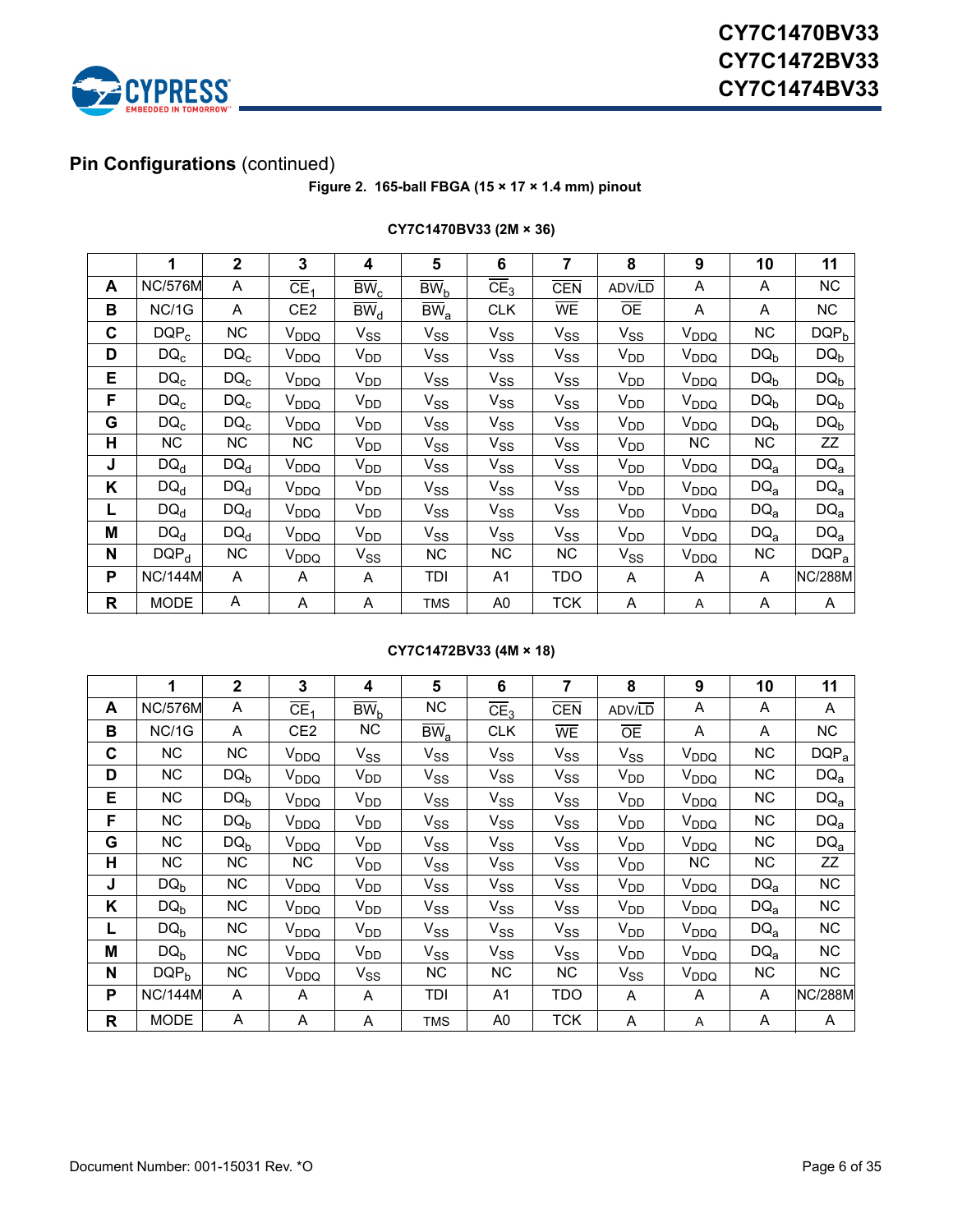

# **Pin Configurations** (continued)

**Figure 3. 209-ball FBGA (14 × 22 × 1.76 mm) pinout**

|              | 1           | $\mathbf 2$ | 3                                   | 4                           | 5               | 6                     | $\overline{7}$                      | 8                      | 9                                   | 10          | 11          |
|--------------|-------------|-------------|-------------------------------------|-----------------------------|-----------------|-----------------------|-------------------------------------|------------------------|-------------------------------------|-------------|-------------|
| A            | <b>DQg</b>  | <b>DQg</b>  | Α                                   | CE <sub>2</sub>             | A               | ADV/LD                | A                                   | CE <sub>3</sub>        | A                                   | <b>DQb</b>  | <b>DQb</b>  |
| B            | <b>DQg</b>  | <b>DQg</b>  | $\overline{\text{BWS}}_{c}$         | $\overline{\mathsf{BWS}}_g$ | <b>NC</b>       | <b>WE</b>             | A                                   | BWS <sub>h</sub>       | $\overline{\mathsf{BWS}}_f$         | <b>DQb</b>  | <b>DQb</b>  |
| C            | <b>DQg</b>  | <b>DQg</b>  | $\overline{\text{BWS}}_{h}$         | $BWS_{d}$                   | <b>NC/576M</b>  | CE <sub>1</sub>       | <b>NC</b>                           | $BWS_{e}$              | $\overline{\text{BWS}}_a$           | <b>DQb</b>  | <b>DQb</b>  |
| D            | <b>DQg</b>  | <b>DQg</b>  | $\ensuremath{\mathsf{V}}_\text{SS}$ | NC                          | NC/1G           | <b>OE</b>             | NC                                  | <b>NC</b>              | $\ensuremath{\mathsf{V}}_\text{SS}$ | <b>DQb</b>  | <b>DQb</b>  |
| Е            | <b>DQPg</b> | <b>DQPc</b> | $V_{DDQ}$                           | $V_{DDQ}$                   | V <sub>DD</sub> | <b>V<sub>DD</sub></b> | V <sub>DD</sub>                     | V <sub>DDQ</sub>       | $V_{DDQ}$                           | <b>DQPf</b> | <b>DQPb</b> |
| F            | <b>DQc</b>  | <b>DQc</b>  | $\mathrm{V}_{\mathrm{SS}}$          | $V_{SS}$                    | $V_{SS}$        | <b>NC</b>             | $V_{SS}$                            | $V_{SS}$               | $\ensuremath{\mathsf{V}}_\text{SS}$ | <b>DQf</b>  | <b>DQf</b>  |
| G            | <b>DQc</b>  | <b>DQc</b>  | $V_{DDQ}$                           | $V_{DDQ}$                   | V <sub>DD</sub> | <b>NC</b>             | $V_{DD}$                            | $V_{DDQ}$              | V <sub>DDQ</sub>                    | <b>DQf</b>  | <b>DQf</b>  |
| н            | <b>DQc</b>  | <b>DQc</b>  | $V_{SS}$                            | $V_{SS}$                    | $V_{SS}$        | NC                    | $V_{SS}$                            | $V_{SS}$               | $V_{SS}$                            |             | <b>DQf</b>  |
| J            | <b>DQc</b>  | <b>DQc</b>  | V <sub>DDQ</sub>                    | $V_{DDQ}$                   | V <sub>DD</sub> | NC                    | V <sub>DD</sub>                     | $V_{DDQ}$<br>$V_{DDQ}$ |                                     | <b>DQf</b>  | <b>DQf</b>  |
| Κ            | <b>NC</b>   | NC          | <b>CLK</b>                          | NC                          | $V_{SS}$        | <b>CEN</b>            | $V_{SS}$                            | <b>NC</b>              | NC                                  | NC          | NC          |
| L            | <b>DQh</b>  | DQh         | V <sub>DDQ</sub>                    | $V_{DDQ}$                   | $V_{DD}$        | NC                    | $V_{DD}$                            | $V_{DDQ}$              | $V_{DDQ}$                           | <b>DQa</b>  | <b>DQa</b>  |
| M            | <b>DQh</b>  | <b>DQh</b>  | $\mathsf{V}_{\mathsf{SS}}$          | $V_{SS}$                    | $V_{SS}$        | <b>NC</b>             | $\ensuremath{\mathsf{V}}_\text{SS}$ | $V_{SS}$               | $V_{SS}$                            | <b>DQa</b>  | <b>DQa</b>  |
| N            | <b>DQh</b>  | <b>DQh</b>  | V <sub>DDQ</sub>                    | $V_{DDQ}$                   | $V_{DD}$        | <b>NC</b>             | $V_{DD}$                            | V <sub>DDQ</sub>       | $V_{DDQ}$                           | <b>DQa</b>  | <b>DQa</b>  |
| P            | <b>DQh</b>  | <b>DQh</b>  | $V_{SS}$                            | $\mathrm{V}_{\mathrm{SS}}$  | $V_{SS}$        | <b>ZZ</b>             | $V_{SS}$                            | $V_{SS}$               | $V_{SS}$                            | <b>DQa</b>  | <b>DQa</b>  |
| $\mathsf{R}$ | <b>DQPd</b> | <b>DQPh</b> | V <sub>DDQ</sub>                    | V <sub>DDQ</sub>            | V <sub>DD</sub> | <b>V<sub>DD</sub></b> | $V_{DD}$                            | $V_{DDQ}$              | $V_{DDQ}$                           |             | <b>DQPe</b> |
| T            | <b>DQd</b>  | <b>DQd</b>  | $V_{SS}$                            | <b>NC</b>                   | <b>NC</b>       | <b>MODE</b>           | <b>NC</b>                           | $V_{SS}$<br>NC.        |                                     | <b>DQe</b>  | <b>DQe</b>  |
| U            | <b>DQd</b>  | <b>DQd</b>  | <b>NC/144M</b>                      | A                           | A               | A                     | A                                   | A                      | <b>NC/288M</b>                      |             | <b>DQe</b>  |
| V            | <b>DQd</b>  | <b>DQd</b>  | A                                   | A                           | A               | A <sub>1</sub>        | Α                                   | A                      | A                                   | <b>DQe</b>  | <b>DQe</b>  |
| W            | <b>DQd</b>  | <b>DQd</b>  | <b>TMS</b>                          | TDI                         | Α               | A <sub>0</sub>        | Α                                   | TDO                    | <b>TCK</b>                          | <b>DQe</b>  | <b>DQe</b>  |

#### **CY7C1474BV33 (1M × 72)**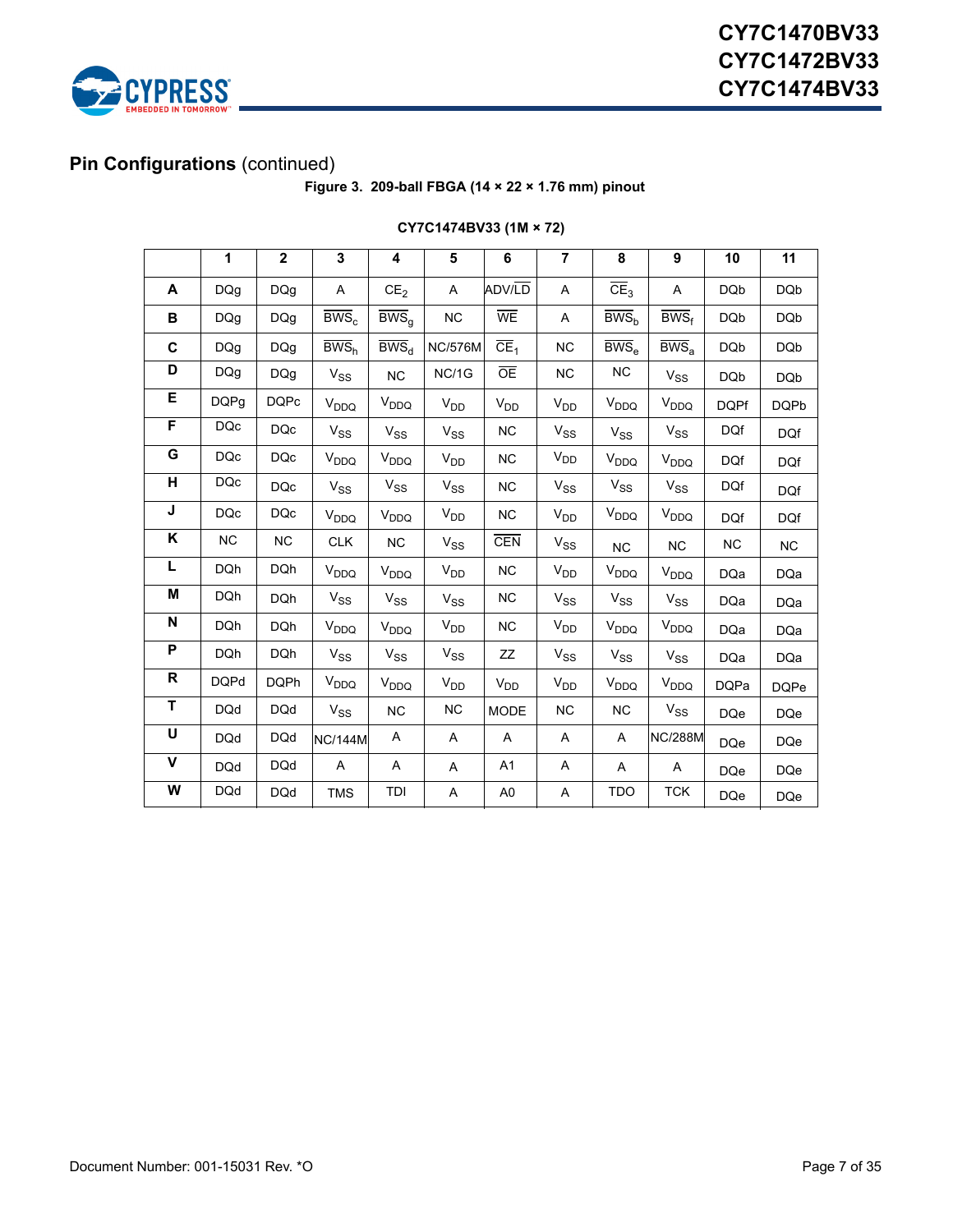

# <span id="page-7-0"></span>**Pin Definitions**

| <b>Pin Name</b>                                                                 | I/O Type                                    | <b>Pin Description</b>                                                                                                                                                                                                                                                                                                                                                                                                                                                                                                                                                                                                                                                                                                              |
|---------------------------------------------------------------------------------|---------------------------------------------|-------------------------------------------------------------------------------------------------------------------------------------------------------------------------------------------------------------------------------------------------------------------------------------------------------------------------------------------------------------------------------------------------------------------------------------------------------------------------------------------------------------------------------------------------------------------------------------------------------------------------------------------------------------------------------------------------------------------------------------|
| $A_0$ , $A_1$ , A                                                               | Input-<br>Synchronous                       | Address Inputs Used to Select One of the Address Locations. Sampled at the rising edge of the<br>CLK.                                                                                                                                                                                                                                                                                                                                                                                                                                                                                                                                                                                                                               |
| $BW_a$ , $BW_b$ ,<br>$BW_c$ , $BW_d$ ,<br>$BW_e$ , $BW_f$ ,<br>$BW_g$ , B $W_h$ | Input-<br>Synchronous                       | Byte Write Select Inputs, Active LOW. Qualified with WE to conduct writes to the SRAM. Sampled<br>on the rising edge of CLK. $\overline{BW}_a$ controls $DQ_a$ and $DQP_a$ , $\overline{BW}_b$ controls $DQ_b$ and $DQP_b$ , $\overline{BW}_c$ controls<br>DQ <sub>c</sub> and DQP <sub>c</sub> , BW <sub>d</sub> controls DQ <sub>d</sub> and DQP <sub>d</sub> , BW <sub>e</sub> controls DQ <sub>e</sub> and DQP <sub>e</sub> , BW <sub>f</sub> controls DQ <sub>f</sub> and<br>DQP <sub>f</sub> , $\overline{BW}_{q}$ controls $\overline{DQ}_{q}$ and DQP <sub>g</sub> , $\overline{BW}_{h}$ controls DQ <sub>h</sub> and DQP <sub>h</sub> .                                                                                    |
| WE                                                                              | Input-<br>Synchronous                       | Write Enable Input, Active LOW. Sampled on the rising edge of CLK if CEN is active LOW. This<br>signal must be asserted LOW to initiate a write sequence.                                                                                                                                                                                                                                                                                                                                                                                                                                                                                                                                                                           |
| ADV/LD                                                                          | Input-<br>Synchronous                       | Advance/Load Input Used to Advance the On-chip Address Counter or Load a New Address.<br>When HIGH (and CEN is asserted LOW) the internal burst counter is advanced. When LOW, a new<br>address can be loaded into the device for an access. After being deselected, ADV/LD must be driven<br>LOW to load a new address.                                                                                                                                                                                                                                                                                                                                                                                                            |
| <b>CLK</b>                                                                      | Input-<br>Clock                             | Clock Input. Used to capture all synchronous inputs to the device. CLK is qualified with CEN. CLK<br>is only recognized if CEN is active LOW.                                                                                                                                                                                                                                                                                                                                                                                                                                                                                                                                                                                       |
| CE <sub>1</sub>                                                                 | Input-<br>Synchronous                       | Chip Enable 1 Input, Active LOW. Sampled on the rising edge of CLK. Used in conjunction with $CE_2$<br>and $CE_3$ to select or deselect the device.                                                                                                                                                                                                                                                                                                                                                                                                                                                                                                                                                                                 |
| CE <sub>2</sub>                                                                 | Input-<br>Synchronous                       | Chip Enable 2 Input, Active HIGH. Sampled on the rising edge of CLK. Used in conjunction with<br>$CE1$ and $CE3$ to select or deselect the device.                                                                                                                                                                                                                                                                                                                                                                                                                                                                                                                                                                                  |
| CE <sub>3</sub>                                                                 | Input-<br>Synchronous                       | Chip Enable 3 Input, Active LOW. Sampled on the rising edge of CLK. Used in conjunction with $CE_1$<br>and $CE_2$ to select or deselect the device.                                                                                                                                                                                                                                                                                                                                                                                                                                                                                                                                                                                 |
| OE                                                                              | Input-<br>Asynchronous                      | Output Enable, Active LOW. Combined with the synchronous logic block inside the device to control<br>the direction of the I/O pins. When LOW, the I/O pins are enabled to behave as outputs. When<br>deasserted HIGH, I/O pins are tri-stated, and act as input data pins. OE is masked during the data<br>portion of a write sequence, during the first clock when emerging from a deselected state and when<br>the device has been deselected.                                                                                                                                                                                                                                                                                    |
| <b>CEN</b>                                                                      | Input-<br>Synchronous                       | <b>Clock Enable Input, Active LOW.</b> When asserted LOW the clock signal is recognized by the SRAM.<br>When deasserted HIGH the clock signal is masked. Since deasserting CEN does not deselect the<br>device, CEN can be used to extend the previous cycle when required.                                                                                                                                                                                                                                                                                                                                                                                                                                                         |
| $DQ_S$                                                                          | $I/O-$<br>Synchronous                       | Bidirectional Data I/O Lines. As inputs, they feed into an on-chip data register that is triggered by<br>the rising edge of CLK. As outputs, they deliver the data contained in the memory location specified<br>by $A_{[17:0]}$ during the previous clock rise of the read cycle. The direction of the pins is controlled by OE<br>and the internal control logic. When OE is asserted LOW, the pins can behave as outputs. When<br>HIGH, $DQ_a$ -DQ <sub>d</sub> are placed in a tri-state condition. The outputs are automatically tri-stated during the<br>data portion of a write sequence, during the first clock when emerging from a deselected state, and<br>when the device is deselected, regardless of the state of OE. |
| $DQP_X$                                                                         | $I/O-$<br>Synchronous                       | <b>Bidirectional Data Parity I/O Lines.</b> Functionally, these signals are identical to $DQ_X$ . During write<br>sequences, DQP <sub>a</sub> is controlled by BW <sub>a</sub> , DQP <sub>b</sub> is controlled by BW <sub>b</sub> , DQP <sub>c</sub> is controlled by BW <sub>c</sub> , and<br>$DQP_d$ is controlled by BW <sub>d</sub> , DQP <sub>e</sub> is controlled by BW <sub>e</sub> , DQP <sub>f</sub> is controlled by BW <sub>f</sub> , DQP <sub>a</sub> is controlled<br>by BW <sub>a</sub> , DQP <sub>h</sub> is controlled by BW <sub>h</sub> .                                                                                                                                                                       |
| <b>MODE</b>                                                                     |                                             | Input Strap Pin Mode Input. Selects the burst order of the device. Tied HIGH selects the interleaved burst order.<br>Pulled LOW selects the linear burst order. MODE must not change states during operation. When left<br>floating MODE defaults HIGH, to an interleaved burst order.                                                                                                                                                                                                                                                                                                                                                                                                                                              |
| TDO                                                                             | <b>JTAG Serial</b><br>Output<br>Synchronous | Serial Data Out to the JTAG Circuit. Delivers data on the negative edge of TCK.                                                                                                                                                                                                                                                                                                                                                                                                                                                                                                                                                                                                                                                     |
| TDI                                                                             | <b>JTAG Serial</b><br>Input<br>Synchronous  | Serial Data In to the JTAG Circuit. Sampled on the rising edge of TCK.                                                                                                                                                                                                                                                                                                                                                                                                                                                                                                                                                                                                                                                              |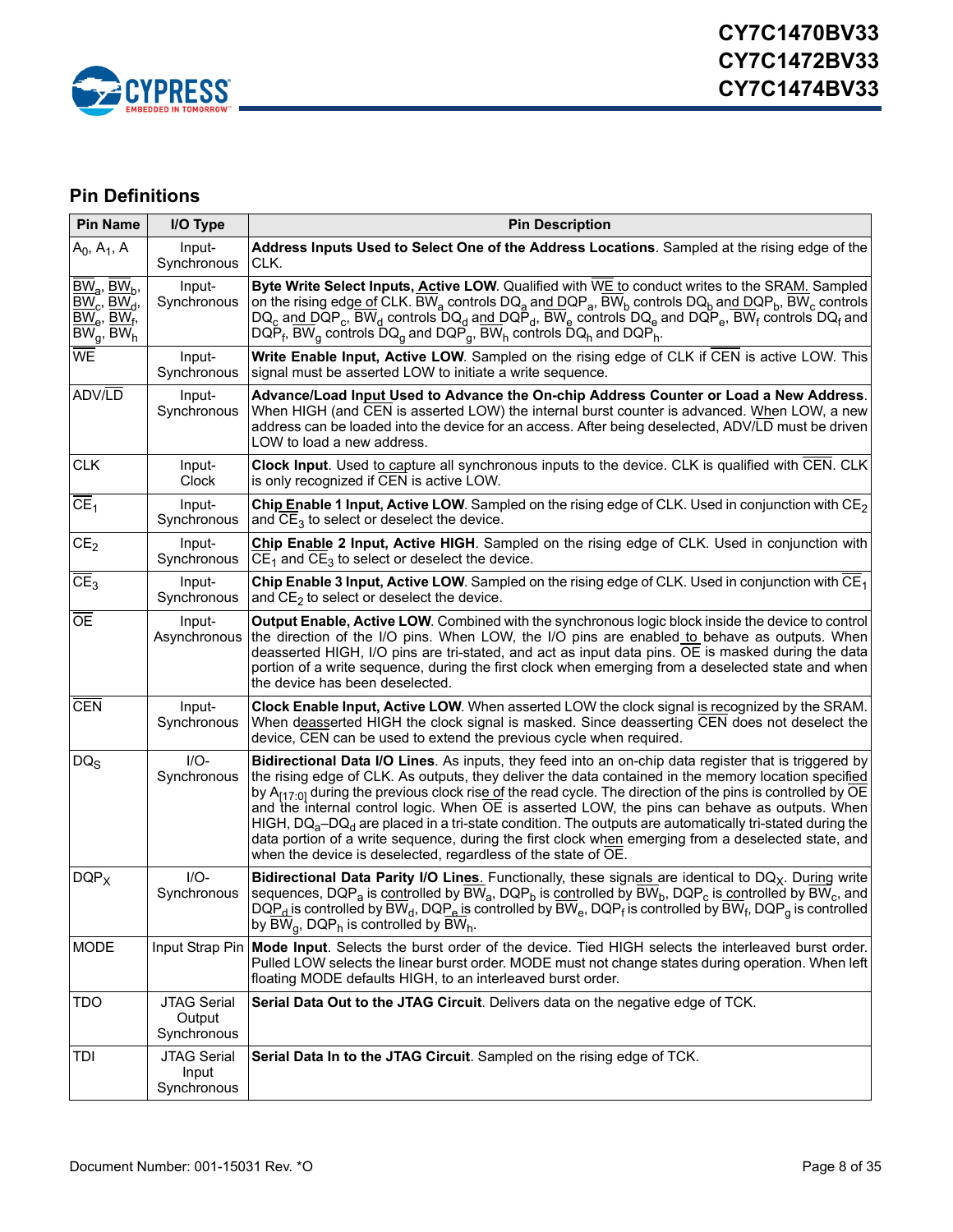

# **Pin Definitions** (continued)

| <b>Pin Name</b>                | I/O Type                           | <b>Pin Description</b>                                                                                                                                                                                                                             |
|--------------------------------|------------------------------------|----------------------------------------------------------------------------------------------------------------------------------------------------------------------------------------------------------------------------------------------------|
| <b>TMS</b>                     | Test Mode<br>Select<br>Synchronous | This pin Controls the Test Access Port State Machine. Sampled on the rising edge of TCK.                                                                                                                                                           |
| <b>TCK</b>                     | <b>JTAG Clock</b>                  | <b>Clock Input to the JTAG Circuitry.</b>                                                                                                                                                                                                          |
| V <sub>DD</sub>                | Power Supply                       | Power Supply Inputs to the Core of the Device.                                                                                                                                                                                                     |
| V <sub>DDQ</sub>               | I/O Power<br>Supply                | Power Supply for the I/O Circuitry.                                                                                                                                                                                                                |
| V <sub>SS</sub>                | Ground                             | <b>Ground for the Device.</b> Should be connected to ground of the system.                                                                                                                                                                         |
| <b>NC</b>                      |                                    | No Connects. This pin is not connected to the die.                                                                                                                                                                                                 |
| NC(144M,<br>288M,<br>576M, 1G) |                                    | These Pins are Not Connected. They are used for expansion to the 144M, 288M, 576M, and 1G<br>densities.                                                                                                                                            |
| <b>ZZ</b>                      | Input-<br>Asynchronous             | <b>ZZ "Sleep" Input</b> . This active HIGH input places the device in a non-time critical "sleep" condition<br>with data integrity preserved. During normal operation, this pin must be LOW or left floating. ZZ pin<br>has an internal pull-down. |

#### <span id="page-8-0"></span>**Functional Overview**

The CY7C1470BV33, CY7C1472BV33, and CY7C1474BV33 are synchronous-pipelined Burst NoBL SRAMs designed specifically to eliminate wait states during read or write transitions. All synchronous inputs pass through input registers controlled by the rising edge of the clock. The clock signal is qualified with the Clock Enable input signal (CEN). If CEN is HIGH, the clock signal is not recognized and all internal states are maintained. All synchronous operations are qualified with CEN. All data outputs pass through output registers controlled by the rising edge of the clock. Maximum access delay from the clock rise ( $t_{CO}$ ) is 3.0 ns (250 MHz device).

Accesses can be initiated by asserting all three Chip Enables  $(CE<sub>1</sub>, CE<sub>2</sub>, CE<sub>3</sub>)$  active at the rising edge of the clock. If CEN is active LOW and ADV/LD is asserted LOW, the address presented to the device is latched. The access can either be a read or write operation, depending on the status of the Write Enable ( $\overline{WE}$ ).  $\overline{BW}_{[x]}$  can be used to conduct Byte Write operations.

Write operations are qualified by the Write Enable  $(\overline{\text{WE}})$ . All writes are simplified with on-chip synchronous self timed write circuitry.

Three synchronous Chip Enables ( $\overline{CE}_1$ ,  $\overline{CE}_2$ ,  $\overline{CE}_3$ ) and an asynchronous Output Enable (OE) simplify depth expansion. All operations (reads, writes, and deselects) are pipelined. ADV/LD must be driven LOW after the device has been deselected to load a new address for the next operation.

#### <span id="page-8-1"></span>**Single Read Accesses**

A read access is initiated when the following conditions are satisfied at clock rise: (1) CEN is asserted LOW, (2)  $CE_1$ ,  $CE_2$ , and CE<sub>3</sub> are ALL asserted active,  $(3)$  the input signal WE is deasserted HIGH, and (4) ADV/LD is asserted LOW. The address presented to the address inputs is latched into the Address Register and presented to the memory core and control logic. The control logic determines that a read access is in progress and allows the requested data to propagate to the input of the output register. At the rising edge of the next clock the requested data is allowed to propagate through the output register and onto the data bus within 3.0 ns (250 MHz device) provided OE is active LOW. After the first clock of the read access the output buffers are controlled by OE and the internal control logic. OE must be driven LOW to drive out the requested data. During the second clock, a subsequent operation (read, write, or deselect) can be initiated. Deselecting the device is also pipelined. Therefore, when the SRAM is deselected at clock rise by one of the chip enable signals, its output tri-states following the next clock rise.

#### <span id="page-8-2"></span>**Burst Read Accesses**

The CY7C1470BV33, CY7C1472BV33, and CY7C1474BV33 have an on-chip burst counter that enables the user to supply a single address and conduct up to four reads without reasserting the address inputs. ADV/LD must be driven LOW to load a new address into the SRAM, as described in the section [Single Read](#page-8-1) [Accesses](#page-8-1). The sequence of the burst counter is determined by the MODE input signal. A LOW input on MODE selects a linear burst mode, a HIGH selects an interleaved burst sequence. Both burst counters use A0 and A1 in the burst sequence, and wraps around when incremented sufficiently. A HIGH input on ADV/LD increments the internal burst counter regardless of the state of chip enables inputs or  $\overline{\text{WE}}$ . WE is latched at the beginning of a burst cycle. Therefore, the type of access (read or write) is maintained throughout the burst sequence.

#### <span id="page-8-3"></span>**Single Write Accesses**

Write accesses are initiated when the following conditions are satisfied at clock rise: (1)  $\overline{\text{CEN}}$  is asserted LOW, (2)  $\text{CE}_1$ ,  $\text{CE}_2$ , and  $CE_3$  are all asserted active, and (3) the signal WE is asserted LOW. The address presented to the address inputs is loaded into the Address Register. The write signals are latched into the Control Logic block.

On the subsequent clock rise the data lines are automatically tri-stated regardless of the state of the OE input signal. This allows the external logic to present the data on DQ and DQP  $(DQ_{a,b,c,d}/DQP_{a,b,c,d}$  for CY7C1470BV33,  $DQ_{a,b}/DQP_{a,b}$  for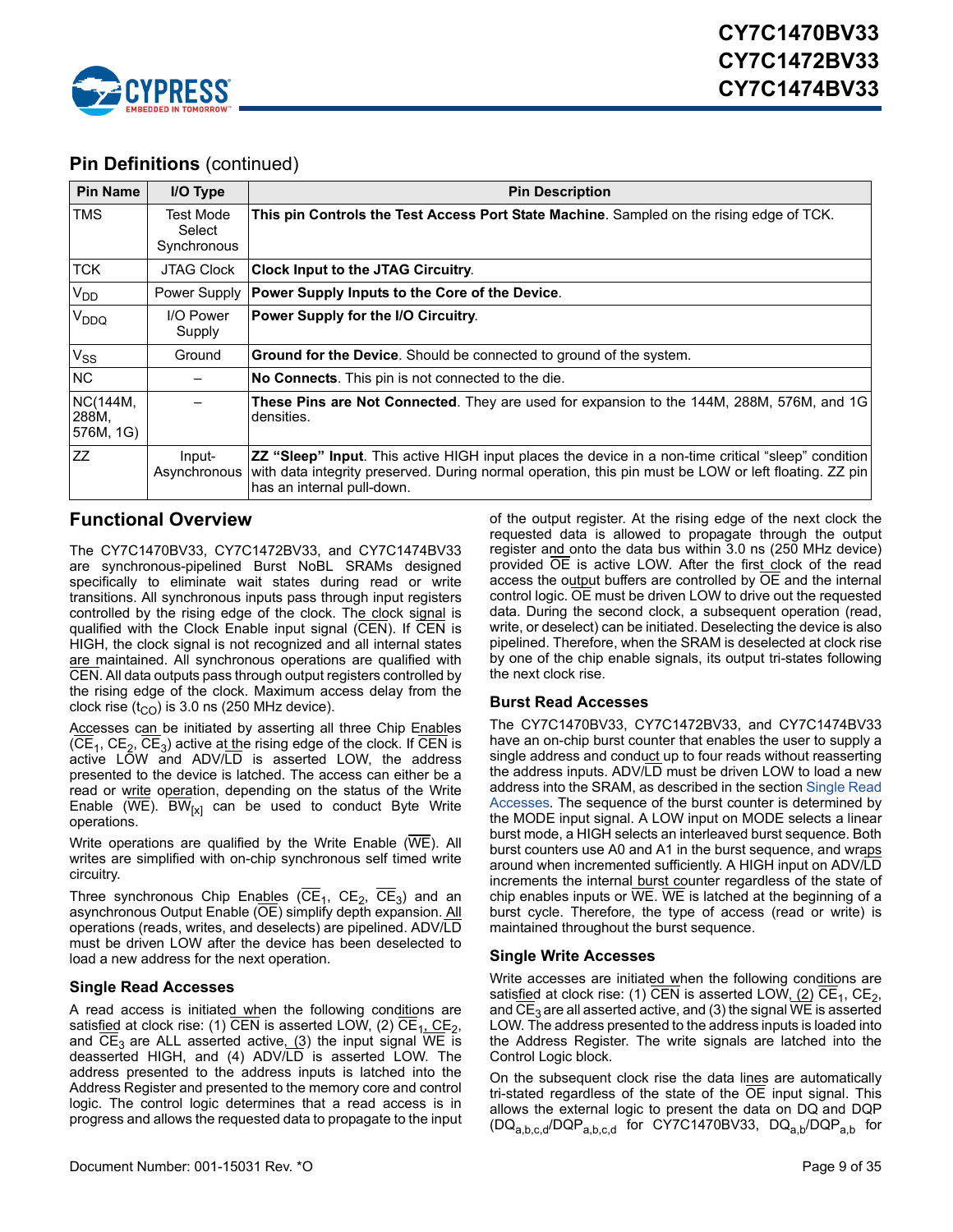

CY7C1472BV33, and DQ<sub>a,b,c,d,e,f,g,h</sub>/DQP<sub>a,b,c,d,e,f,g,h</sub> for CY7C1474BV33). In addition, the address for the subsequent access (read, write, or deselect) is latched into the Address Register (provided the appropriate control signals are asserted).

On the next clock rise the data presented to DQ and DQP (DQ<sub>a,b,c,d</sub>/DQP<sub>a,b,c,d</sub> for CY7C1470BV33, DQ<sub>a,b</sub>/DQP<sub>a,b</sub> for  $\mathsf{CY7C1472BV33},$  and  $\mathsf{DQ}_{\mathsf{a},\mathsf{b},\mathsf{c},\mathsf{d},\mathsf{e},\mathsf{f},\mathsf{g},\mathsf{h}}/\mathsf{DQP}_{\mathsf{a},\mathsf{b},\mathsf{c},\mathsf{d},\mathsf{e},\mathsf{f},\mathsf{g},\mathsf{h}}$  for CY7C1474BV33) (or a subset for byte write operations, see [Partial Write Cycle Description on page 12](#page-11-0) for details) inputs is latched into the device and the write is complete.

The data written during the Write operation is controlled by BW (BWa,b,c,d for CY7C1470BV33, BWa,b for CY7C1472BV33, and  $\mathsf{BW}_{\mathsf{a},\mathsf{b},\mathsf{c},\mathsf{d},\mathsf{e},\mathsf{f},\mathsf{g},\mathsf{h}}$  for CY7C1474BV33) signals. The CY7C1470BV33, CY7C1472BV33, and CY7C1474BV33 provides Byte Write capability that is described in [Partial Write](#page-11-0) [Cycle Description on page 12.](#page-11-0) Asserting the Write Enable input (WE) with the selected BW input selectively writes to only the desired bytes. Bytes not selected during a Byte Write operation remain unaltered. A synchronous self timed write mechanism has been provided to simplify the write operations. Byte Write capability has been included to greatly simplify read, modify, or write sequences, which can be reduced to simple Byte Write operations.

Because the CY7C1470BV33, CY7C1472BV33, and CY7C1474BV33 are common I/O devices, data must not be driven into the device while the outputs are active. The OE can be deasserted HIGH before presenting data to the DQ and DQP  $(DQ_{a,b,c,d}/DQP_{a,b,c,d}$  for CY7C1470BV33, DQ<sub>a,b</sub>/DQP<sub>a,b</sub> for  $\mathsf{CY7C1472BV33},$  and  $\mathsf{DQ}_{\mathsf{a},\mathsf{b},\mathsf{c},\mathsf{d},\mathsf{e},\mathsf{f},\mathsf{g},\mathsf{h}}/\mathsf{DQP}_{\mathsf{a},\mathsf{b},\mathsf{c},\mathsf{d},\mathsf{e},\mathsf{f},\mathsf{g},\mathsf{h}}$  for CY7C1474BV33) inputs. Doing so tri-states the output drivers. As a safety precaution, DQ and DQP (DQ<sub>a,b,c,d</sub>/DQP<sub>a,b,c,d</sub> for CY7C1470BV33, DQ<sub>a,b</sub>/DQP<sub>a,b</sub> for CY7C1472BV33, and  $\mathsf{DQ}_{\mathsf{a},\mathsf{b},\mathsf{c},\mathsf{d},\mathsf{e},\mathsf{f},\mathsf{g},\mathsf{h}}/\mathsf{DQP}_{\mathsf{a},\mathsf{b},\mathsf{c},\mathsf{d},\mathsf{e},\mathsf{f},\mathsf{g},\mathsf{h}}$  for CY7C1474BV33) are automatically tri-stated during the data portion of a write cycle, regardless of the state of OE.

#### <span id="page-9-0"></span>**Burst Write Accesses**

The CY7C1470BV33, CY7C1472BV33, and CY7C1474BV33 has an on-chip burst counter that enables the user to supply a single address and conduct up to four write operations without reasserting the address inputs. ADV/LD must be driven LOW to load the initial address, as described in the section [Single Write](#page-8-3)

[Accesses on page 9](#page-8-3). When ADV/LD is driven HIGH on the subsequent clock rise, the Chip Enables (CE<sub>1</sub>, CE<sub>2</sub>, and CE<sub>3</sub>) and WE inputs are ignored and the burst counter is incremented. The correct BW (BW<sub>a,b,c,d</sub> for CY7C1470BV33, BW<sub>a,b</sub> for  $\textsf{CY7C1472BV33},$  and  $\textsf{BW}_{\textsf{a,b,c,d,e,f,g,h}}$  for  $\textsf{CY7C1474\dot{B}V33})$ inputs must be driven in each cycle of the burst write to write the correct bytes of data.

#### <span id="page-9-1"></span>**Sleep Mode**

The ZZ input pin is an asynchronous input. Asserting ZZ places the SRAM in a power conservation "sleep" mode. Two clock cycles are required to enter into or exit from this "sleep" mode. While in this mode, data integrity is guaranteed. Accesses pending when entering the "sleep" mode are not considered valid nor is the completion of the operation guaranteed. The device must be deselected before entering the "sleep" mode.  $\overline{\text{CE}}_1$ ,  $\text{CE}_2$ , and  $CE_3$ , must remain inactive for the duration of t $_{ZZREC}$  after the ZZ input returns LOW.

#### <span id="page-9-2"></span>**Interleaved Burst Address Table**

(MODE = Floating or  $V_{DD}$ )

| <b>First</b><br><b>Address</b><br>A1:A0 | <b>Second</b><br><b>Address</b><br>A1:A0 | <b>Third</b><br><b>Address</b><br>A1:A0 | <b>Fourth</b><br><b>Address</b><br>A1:A0 |
|-----------------------------------------|------------------------------------------|-----------------------------------------|------------------------------------------|
| იი                                      |                                          | 10                                      |                                          |
| 01                                      | იი                                       | 11                                      | 10                                       |
| 10                                      |                                          | 00                                      |                                          |
|                                         | 10                                       |                                         |                                          |

#### <span id="page-9-3"></span>**Linear Burst Address Table**

(MODE = GND)

| <b>First</b><br><b>Address</b><br>A1:A0 | <b>Second</b><br><b>Address</b><br>A1:A0 | <b>Third</b><br><b>Address</b><br>A1:A0 | <b>Fourth</b><br><b>Address</b><br>A1:A0 |
|-----------------------------------------|------------------------------------------|-----------------------------------------|------------------------------------------|
| ΩO                                      | 01                                       | 10                                      |                                          |
|                                         | 10                                       | 11                                      | oc                                       |
| 10                                      | 11                                       | იი                                      |                                          |
|                                         | ግ()                                      |                                         |                                          |

| <b>Parameter</b>   | <b>Description</b>                | <b>Test Conditions</b>    | Min        | <b>Max</b> | <b>Unit</b> |
|--------------------|-----------------------------------|---------------------------|------------|------------|-------------|
| <b>I</b> DDZZ      | Sleep mode standby current        | $ZZ \ge V_{DD} - 0.2 V$   |            | 120        | mA          |
| <sup>t</sup> zzs   | Device operation to ZZ            | $ZZ \geq V_{DD} - 0.2 V$  |            | $2t_{CYC}$ | ns          |
| <sup>t</sup> zzrec | ZZ recovery time                  | ZZ < 0.2 V                | $2t_{CYC}$ |            | ns          |
| tzzi               | ZZ active to sleep current        | This parameter is sampled |            | $2t_{CYC}$ | ns          |
| <sup>L</sup> RZZI  | ZZ Inactive to exit sleep current | This parameter is sampled |            |            | ns          |

#### <span id="page-9-4"></span>**ZZ Mode Electrical Characteristics**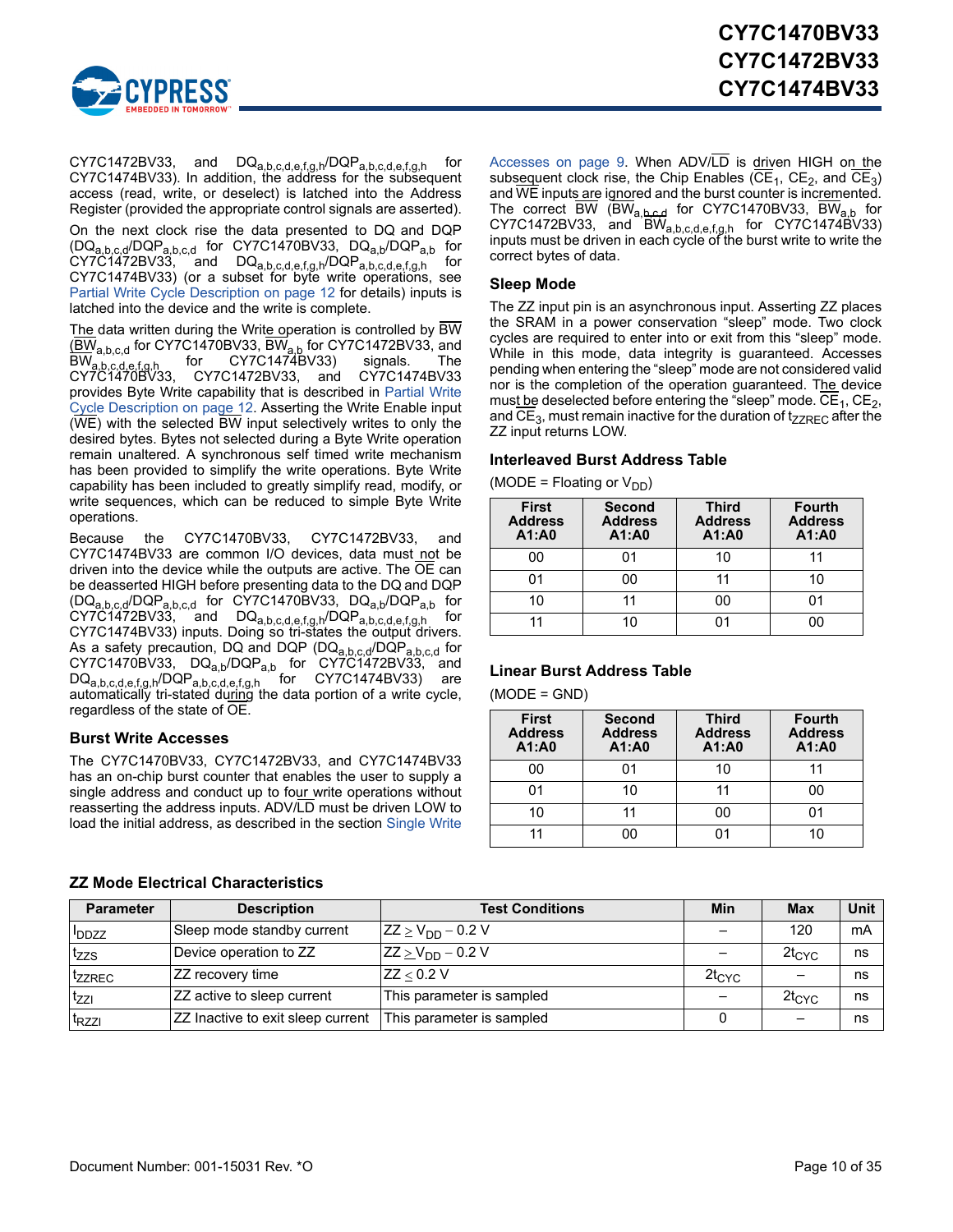

# <span id="page-10-0"></span>**Truth Table**

The truth table for CY7C1470BV33, CY7C1472BV33, and CY7C1474BV33 follows. [\[1](#page-10-1), [2](#page-10-2), [3](#page-10-3), [4](#page-10-4), [5](#page-10-5), [6](#page-10-6), [7](#page-10-7)]

| <b>Operation</b>               | <b>Address Used</b> | <b>CE</b> | <b>ZZ</b> | ADV/LD   WE |   | $\overline{\mathsf{BW}}_{\mathsf{x}}$ $\overline{\mathsf{OE}}$ |   | <b>CEN</b> | <b>CLK</b> | <b>DQ</b>                |
|--------------------------------|---------------------|-----------|-----------|-------------|---|----------------------------------------------------------------|---|------------|------------|--------------------------|
| Deselect Cycle                 | None                | H         | L         | L           | x | X                                                              | X |            | L-H        | Tri-State                |
| <b>Continue Deselect Cycle</b> | None                | X         |           | H           | X | X                                                              | x |            | $L-H$      | Tri-State                |
| Read Cycle (Begin Burst)       | External            | L         | L         | L           | H | X                                                              | L |            | L-H        | Data Out (Q)             |
| Read Cycle (Continue Burst)    | Next                | X         | L         | н           | X | X                                                              |   |            | L-H        | Data Out (Q)             |
| NOP/Dummy Read (Begin Burst)   | External            | L         | L         | L           | н | X                                                              | Н |            | L-H        | Tri-State                |
| Dummy Read (Continue Burst)    | Next                | X         | L         | H           | X | X                                                              | H |            | $L-H$      | Tri-State                |
| Write Cycle (Begin Burst)      | External            | L         |           | L           |   |                                                                | x |            | L-H        | Data In (D)              |
| Write Cycle (Continue Burst)   | Next                | X         | L         | H           | X |                                                                | X |            | $L-H$      | Data In (D)              |
| NOP/Write Abort (Begin Burst)  | None                | L         | L         | L           |   | н                                                              | X |            | L-H.       | Tri-State                |
| Write Abort (Continue Burst)   | Next                | X         |           | H           | X | H                                                              | X |            | $L-H$      | <b>Tri-State</b>         |
| Ignore Clock Edge (Stall)      | Current             | X         | L         | X           | X | X                                                              | X | H          | $L-H$      | $\overline{\phantom{0}}$ |
| Sleep Mode                     | None                | X         | H         | X           | X | X                                                              | Х | X          | X          | Tri-State                |

**Notes**

- <span id="page-10-1"></span>1. X = "Don't Care", H = Logic HIGH, L = Logic LOW, CE stands for ALL Chip Enables active. BWx = 0 signifies at least one Byte Write Select is active, BWx = Valid<br>signifies that the desired byte write selects are asserted,
- <span id="page-10-2"></span>2. Write is defined by WE and BW<sub>[a:d]</sub>. See [Partial Write Cycle Description on page 12](#page-11-0) f<mark>or details.</mark><br>3. When a write cycle is detected, all IOs are tri-stated, even during Byte Writes.
- <span id="page-10-3"></span>
- <span id="page-10-4"></span>4. The DQ and DQP pins are controlled by the current cycle and the OE signal.
- <span id="page-10-5"></span>5. CEN = H inserts wait states.
- <span id="page-10-6"></span>
- <span id="page-10-7"></span>6. Device powers up deselected with the IOs in a tri-state condition, regardless of  $\overline{OE}$ .<br>7.  $\overline{OE}$  is asynchronous and is not sampled with the clock rise. It is masked internally d 7. OE is asynchronous and is not sampled with the clock rise. It is <u>ma</u>sked internally during Write cycles. During a read cycle DQ<sub>s</sub> and DQP<sub>[a:d]</sub> = tri-state when OE is<br>inactive or when the device is deselected, and D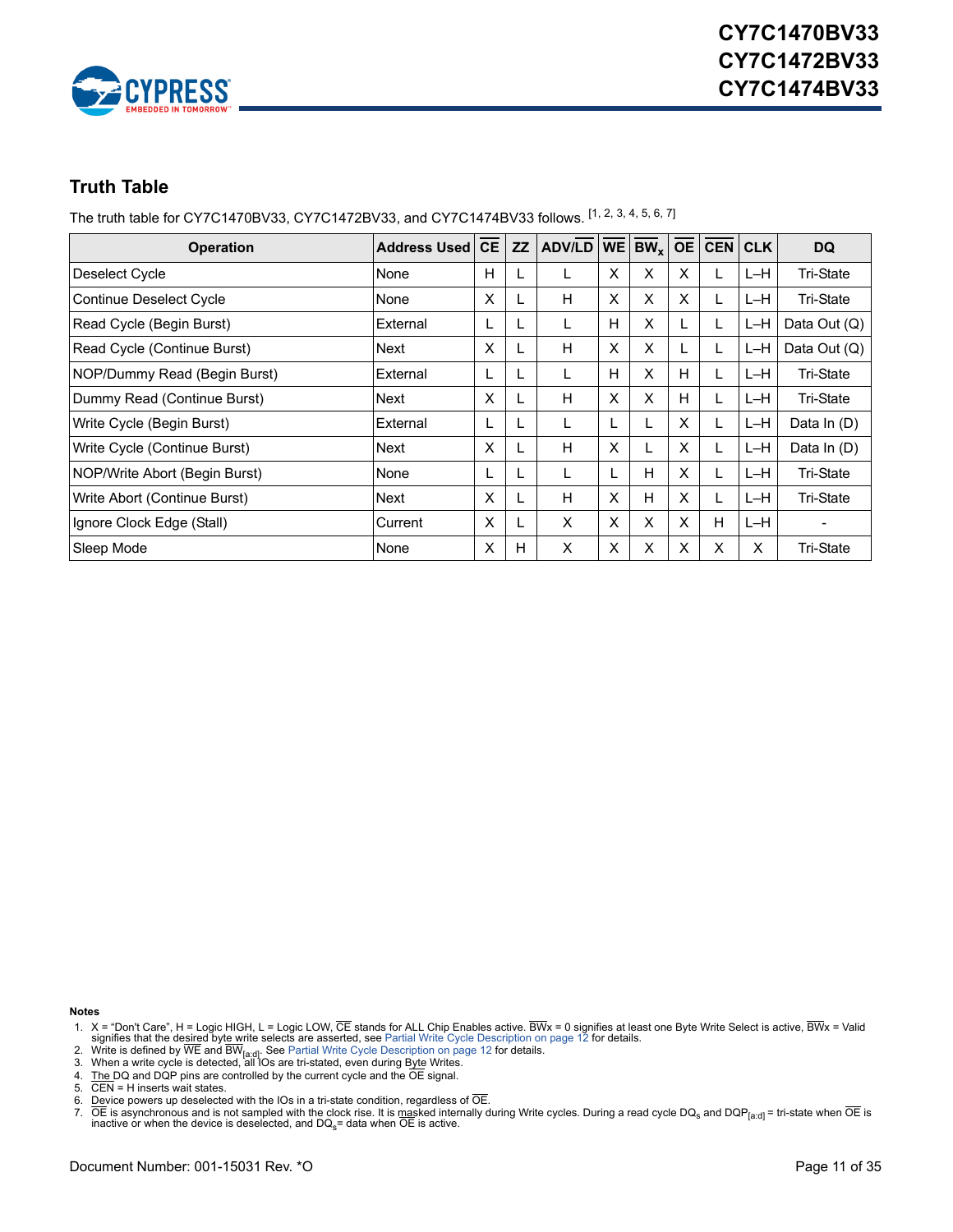

# <span id="page-11-0"></span>**Partial Write Cycle Description**

The partial write cycle description for CY7C1470BV33, CY7C1472BV33, and CY7C1474BV33 follows. [\[8](#page-11-1), [9](#page-11-2), [10](#page-11-3), [11\]](#page-11-4)

| Function (CY7C1470BV33)               | <b>WE</b> | BW <sub>d</sub> | $BW_c$ | BW <sub>b</sub> | BW <sub>a</sub> |
|---------------------------------------|-----------|-----------------|--------|-----------------|-----------------|
| Read                                  | H         | X               | X      | X               | X               |
| Write - No bytes written              | L         | H               | H      | H               | H               |
| Write Byte $a - (DQ_a)$ and $DQP_a$ ) | L         | H               | H      | H               |                 |
| Write Byte $b - (DQ_h$ and $DQP_h$ )  | L         | H               | H      |                 | H               |
| Write Bytes b, a                      | L         | H               | H      | L               |                 |
| Write Byte $c - (DQ_c)$ and $DQP_c$ ) | L         | H               | L      | H               | H               |
| Write Bytes c, a                      |           | H               | L      | H               |                 |
| Write Bytes c, b                      |           | H               | L      | L               | H               |
| Write Bytes c, b, a                   | L         | H               | L      |                 |                 |
| Write Byte $d - (DQ_d$ and $DQP_d$ )  | L         | L               | Н      | H               | H               |
| Write Bytes d, a                      | L         | L               | H      | H               | L               |
| Write Bytes d, b                      | L         | L               | H      | L               | H               |
| Write Bytes d, b, a                   | L         | L               | H      | L               |                 |
| Write Bytes d, c                      | L         | L               | Г      | H               | H               |
| Write Bytes d, c, a                   | L         | L               | L      | H               |                 |
| Write Bytes d, c, b                   | L         | L               | L      | L               | H               |
| Write All Bytes                       | L         | L               | L      | L               |                 |

| Function (CY7C1472BV33)               | <b>WE</b> | BW <sub>h</sub> | BW <sub>a</sub> |
|---------------------------------------|-----------|-----------------|-----------------|
| Read                                  |           |                 |                 |
| Write – No Bytes Written              |           |                 |                 |
| Write Byte $a - (DQ_a)$ and $DQP_a$ ) |           |                 |                 |
| Write Byte $b - (DQ_h$ and $DQP_h$ )  |           |                 |                 |
| Write Both Bytes                      |           |                 |                 |

| Function (CY7C1474BV33)               | <b>WE</b> | BW <sub>v</sub> |
|---------------------------------------|-----------|-----------------|
| Read                                  | Н         |                 |
| Write – No Bytes Written              |           |                 |
| Write Byte $X - (DQ_x)$ and $DQP_x$ ) |           |                 |
| Write All Bytes                       |           | All BW $= L$    |

**Notes**

<span id="page-11-2"></span>9. Write is defined by WE and BW<sub>[a:d]</sub>. See [Partial Write Cycle Description on page 12](#page-11-0) for details.<br>10. When a write cycle is detected, all IOs are tri-stated, even during Byte Writes.

<span id="page-11-1"></span><sup>8.</sup> X = "Don't Care", H = Logic HIGH, L = Logic LOW, CE stands for ALL Chip Enables active. BWx = 0 signifies at least one Byte Write Select is active, BWx = Valid<br>signifies that the desired byte write selects are asserted,

<span id="page-11-4"></span><span id="page-11-3"></span><sup>11.</sup> Table lists only a partial listing of the Byte Write combinations. Any combination of  $\overline{\rm BW}_{[a:d]}$  is valid. Appropriate Write is based on which Byte Write is active.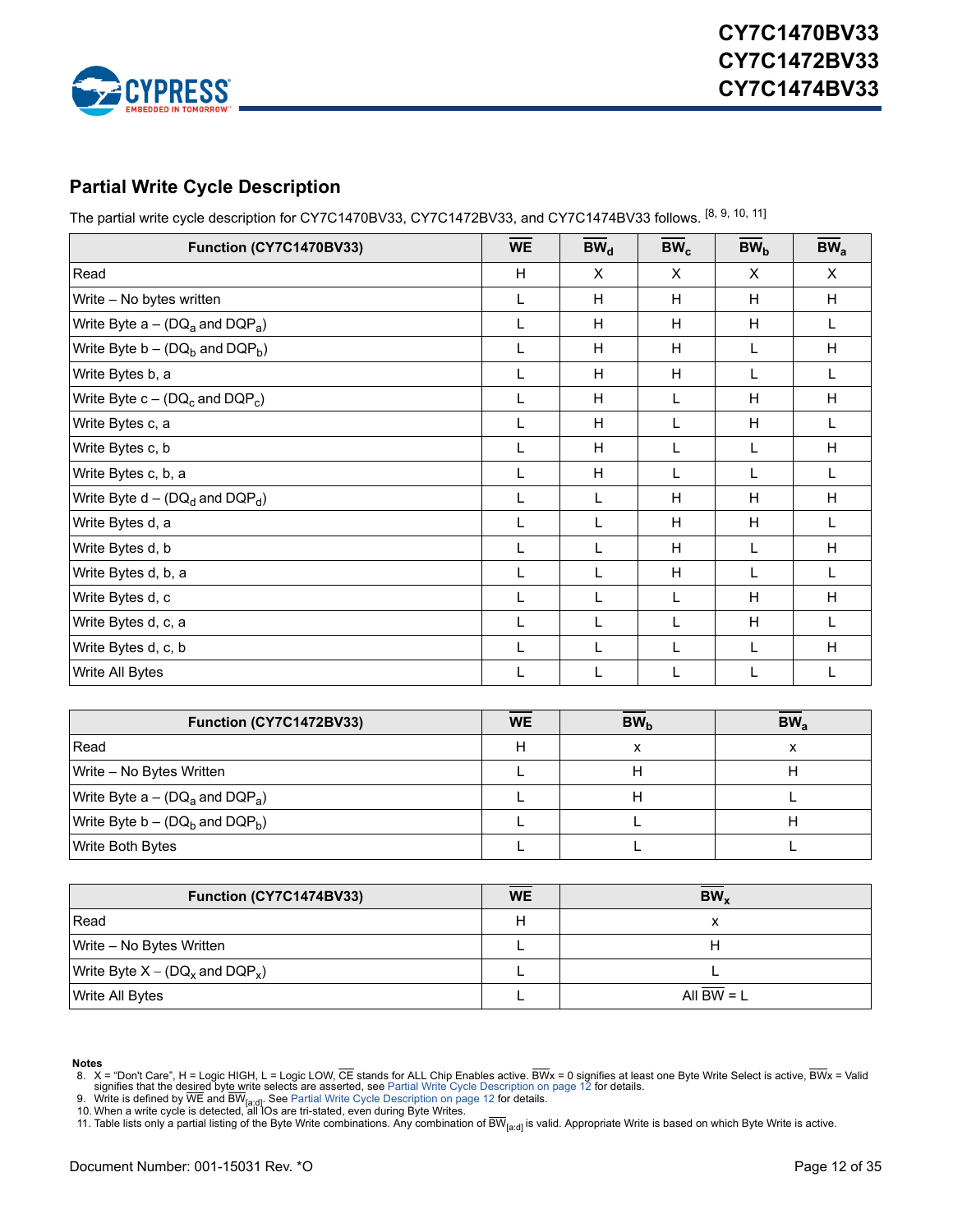

### <span id="page-12-0"></span>**IEEE 1149.1 Serial Boundary Scan (JTAG)**

The CY7C1470BV33, CY7C1472BV33, and CY7C1474BV33 incorporates a serial boundary scan test access port (TAP). This port operates in accordance with IEEE Standard 1149.1-1990 but does not have the set of functions required for full 1149.1 compliance. These functions from the IEEE specification are excluded because their inclusion places an added delay in the critical speed path of the SRAM. Note that the TAP controller functions in a manner that does not conflict with the operation of other devices using 1149.1 fully compliant TAPs. The TAP operates using JEDEC-standard 3.3 V or 2.5 V I/O logic levels.

The CY7C1470BV33, CY7C1472BV33, and CY7C1474BV33 contains a TAP controller, instruction register, boundary scan register, bypass register, and ID register.

#### <span id="page-12-1"></span>**Disabling the JTAG Feature**

It is possible to operate the SRAM without using the JTAG feature. To disable the TAP controller, TCK must be tied LOW  $(V_{SS})$  to prevent clocking of the device. TDI and TMS are internally pulled up and may be unconnected. They may alternately be connected to V<sub>DD</sub> through a pull up resistor. TDO must be left unconnected. During power up, the device comes up in a reset state, which does not interfere with the operation of the device.

#### <span id="page-12-2"></span>**Test Access Port (TAP)**

#### *Test Clock (TCK)*

The test clock is used only with the TAP controller. All inputs are captured on the rising edge of TCK. All outputs are driven from the falling edge of TCK.

#### *Test Mode Select (TMS)*

The TMS input is used to give commands to the TAP controller and is sampled on the rising edge of TCK. It is allowable to leave this ball unconnected if the TAP is not used. The ball is pulled up internally, resulting in a logic HIGH level.

#### *Test Data-In (TDI)*

The TDI ball is used to serially input information into the registers and can be connected to the input of any of the registers. The register between TDI and TDO is chosen by the instruction that is loaded into the TAP instruction register. For information about loading the instruction register, see the [TAP Controller State](#page-14-0) [Diagram.](#page-14-0) TDI is internally pulled up and can be unconnected if the TAP is unused in an application. TDI is connected to the most significant bit (MSB) of any register.

#### *Test Data-Out (TDO)*

The TDO output ball is used to serially clock data-out from the registers. The output is active depending upon the current state of the TAP state machine. The output changes on the falling edge of TCK. TDO is connected to the least significant bit (LSB) of any register.

#### <span id="page-12-3"></span>**Performing a TAP Reset**

A RESET is performed by forcing TMS HIGH  $(V_{DD})$  for five rising edges of TCK. This RESET does not affect the operation of the SRAM and may be performed while the SRAM is operating.

During power up, the TAP is reset internally to ensure that TDO comes up in a High Z state.

#### <span id="page-12-4"></span>**TAP Registers**

Registers are connected between the TDI and TDO balls and scans data into and out of the SRAM test circuitry. Only one register can be selected at a time through the instruction register. Data is serially loaded into the TDI ball on the rising edge of TCK. Data is output on the TDO ball on the falling edge of TCK.

#### *Instruction Register*

Three bit instructions can be serially loaded into the instruction register. This register is loaded when it is placed between the TDI and TDO balls as shown in the [TAP Controller Block Diagram on](#page-15-0) [page 16.](#page-15-0) During power up, the instruction register is loaded with the IDCODE instruction. It is also loaded with the IDCODE instruction if the controller is placed in a reset state as described in the previous section.

When the TAP controller is in the Capture-IR state, the two least significant bits are loaded with a binary '01' pattern to enable fault isolation of the board-level serial test data path.

#### *Bypass Register*

To save time when serially shifting data through registers, it is sometimes advantageous to skip certain chips. The bypass register is a single bit register that can be placed between the TDI and TDO balls. This shifts data through the SRAM with minimal delay. The bypass register is set LOW  $(V_{SS})$  when the BYPASS instruction is executed.

#### *Boundary Scan Register*

The boundary scan register is connected to all the input and bidirectional balls on the SRAM.

The boundary scan register is loaded with the contents of the RAM I/O ring when the TAP controller is in the Capture-DR state and is then placed between the TDI and TDO balls when the controller is moved to the Shift-DR state. The EXTEST, SAMPLE/PRELOAD and SAMPLE Z instructions can be used to capture the contents of the I/O ring.

The Boundary Scan Order tables show the order in which the bits are connected. Each bit corresponds to one of the bumps on the SRAM package. The MSB of the register is connected to TDI and the LSB is connected to TDO.

#### *Identification (ID) Register*

The ID register is loaded with a vendor-specific, 32 bit code during the Capture-DR state when the IDCODE command is loaded in the instruction register. The IDCODE is hardwired into the SRAM and can be shifted out when the TAP controller is in the Shift-DR state. The ID register has a vendor code and other information described in [Identification Register Definitions on](#page-19-0) [page 20](#page-19-0).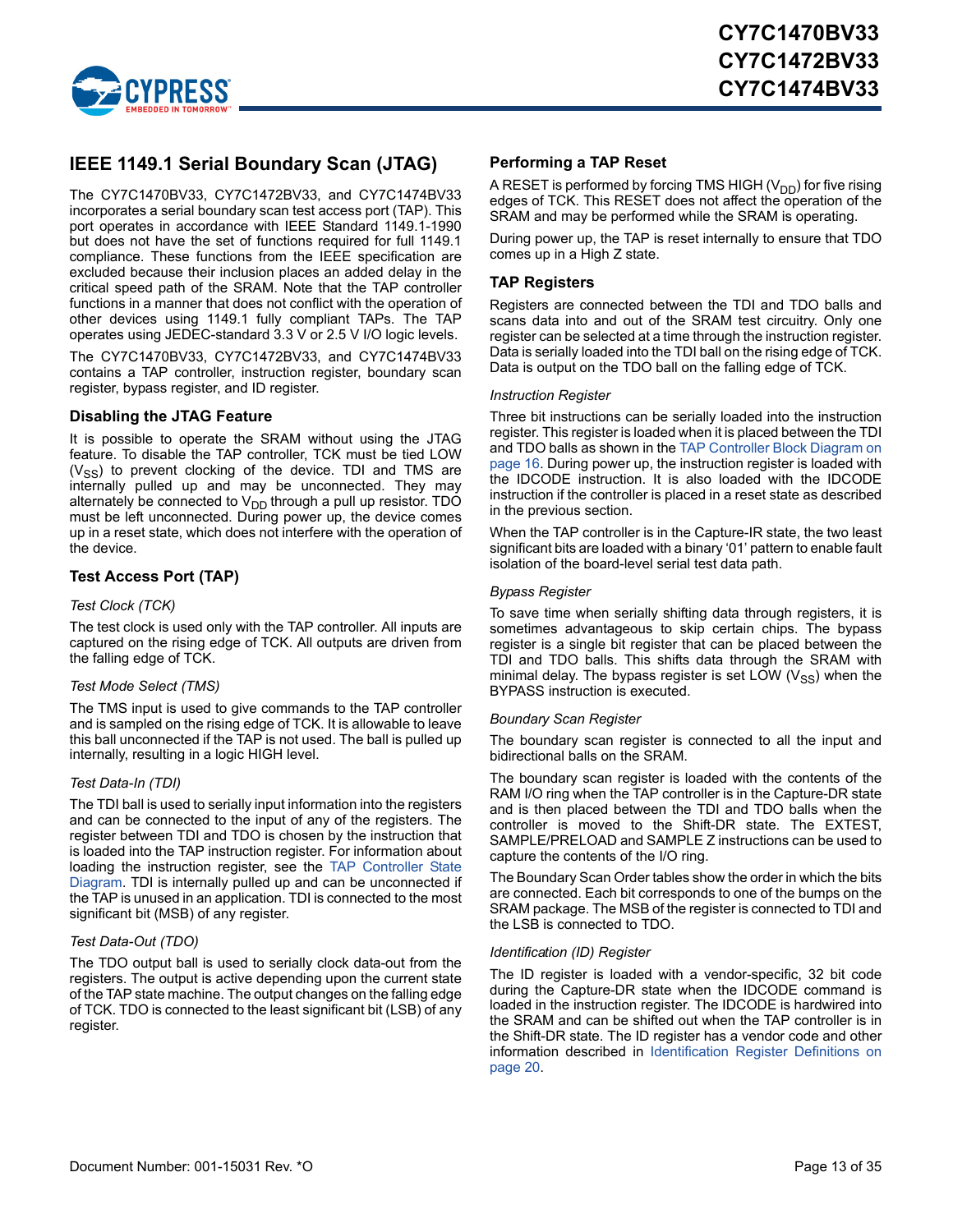

#### <span id="page-13-0"></span>**TAP Instruction Set**

#### *Overview*

Eight different instructions are possible with the three bit instruction register. All combinations are listed in [Identification](#page-19-2) [Codes on page 20](#page-19-2). Three of these instructions are listed as RESERVED and must not be used. The other five instructions are described in this section in detail.

The TAP controller used in this SRAM is not fully compliant to the 1149.1 convention because some of the mandatory 1149.1 instructions are not fully implemented.

The TAP controller cannot be used to load address data or control signals into the SRAM and cannot preload the I/O buffers. The SRAM does not implement the 1149.1 commands EXTEST or INTEST or the PRELOAD portion of SAMPLE/PRELOAD; rather, it performs a capture of the I/O ring when these instructions are executed.

Instructions are loaded into the TAP controller during the Shift-IR state when the instruction register is placed between TDI and TDO. During this state, instructions are shifted through the instruction register through the TDI and TDO balls. To execute the instruction after it is shifted in, the TAP controller is moved into the Update-IR state.

#### *EXTEST*

EXTEST is a mandatory 1149.1 instruction which is executed whenever the instruction register is loaded with all 0s. EXTEST is not implemented in this SRAM TAP controller, and therefore this device is not compliant to 1149.1. The TAP controller does recognize an all-0 instruction.

When an EXTEST instruction is loaded into the instruction register, the SRAM responds as if a SAMPLE/PRELOAD instruction has been loaded. There is one difference between the two instructions. Unlike the SAMPLE/PRELOAD instruction, EXTEST places the SRAM outputs in a High Z state.

#### *IDCODE*

The IDCODE instruction loads a vendor-specific, 32 bit code into the instruction register. It also places the instruction register between the TDI and TDO balls and shifts the IDCODE out of the device when the TAP controller enters the Shift-DR state.

The IDCODE instruction is loaded into the instruction register during power up or whenever the TAP controller is in a test logic reset state.

#### *SAMPLE Z*

The SAMPLE Z instruction connects the boundary scan register between the TDI and TDO balls when the TAP controller is in a Shift-DR state. It also places all SRAM outputs into a High Z state.

#### *SAMPLE/PRELOAD*

SAMPLE/PRELOAD is a 1149.1 mandatory instruction. The PRELOAD portion of this instruction is not implemented, so the device TAP controller is not fully 1149.1 compliant.

When the SAMPLE/PRELOAD instruction is loaded into the instruction register and the TAP controller is in the Capture-DR state, a snapshot of data on the inputs and bidirectional balls is captured in the boundary scan register.

The user must be aware that the TAP controller clock can only operate at a frequency up to 20 MHz, while the SRAM clock operates more than an order of magnitude faster. Because there is a large difference in the clock frequencies, it is possible that during the Capture-DR state, an input or output may undergo a transition. The TAP may then try to capture a signal while in transition (metastable state). This does not harm the device, but there is no guarantee as to the value that is captured. Repeatable results may not be possible.

To guarantee that the boundary scan register captures the correct value of a signal, the SRAM signal must be stabilized long enough to meet the TAP controller's capture setup plus hold time ( $t_{CS}$  plus  $t_{CH}$ ).

The SRAM clock input might not be captured correctly if there is no way in a design to stop (or slow) the clock during a SAMPLE/PRELOAD instruction. If this is an issue, it is still possible to capture all other signals and simply ignore the value of the CLK captured in the boundary scan register.

After the data is captured, it is possible to shift out the data by putting the TAP into the Shift-DR state. This places the boundary scan register between the TDI and TDO balls.

Note that since the PRELOAD part of the command is not implemented, putting the TAP to the Update-DR state while performing a SAMPLE/PRELOAD instruction has the same effect as the Pause-DR command.

#### *BYPASS*

When the BYPASS instruction is loaded in the instruction register and the TAP is placed in a Shift-DR state, the bypass register is placed between the TDI and TDO balls. The advantage of the BYPASS instruction is that it shortens the boundary scan path when multiple devices are connected together on a board.

#### *Reserved*

These instructions are not implemented but are reserved for future use. Do not use these instructions.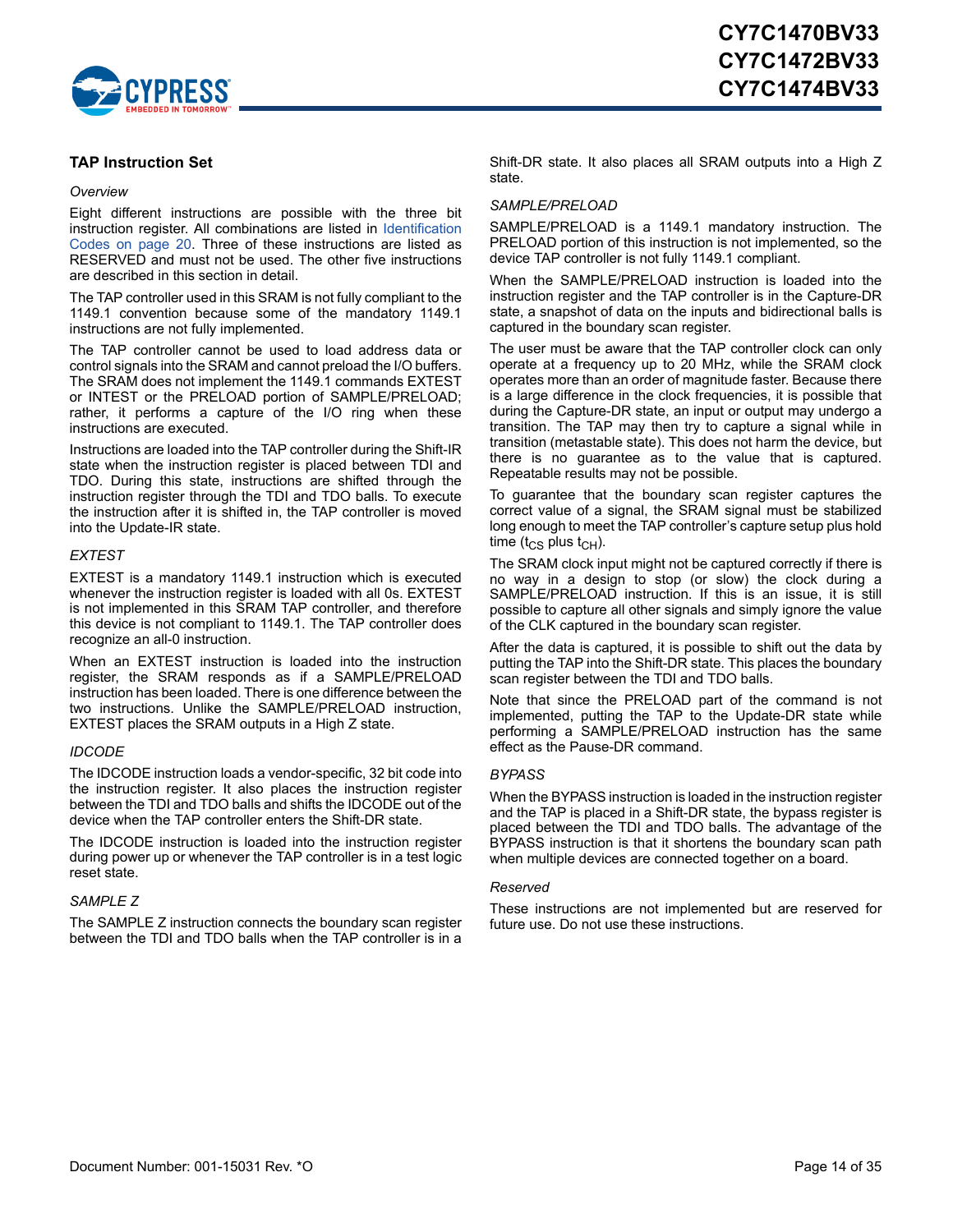

# <span id="page-14-0"></span>**TAP Controller State Diagram**



The 0/1 next to each state represents the value of TMS at the rising edge of TCK.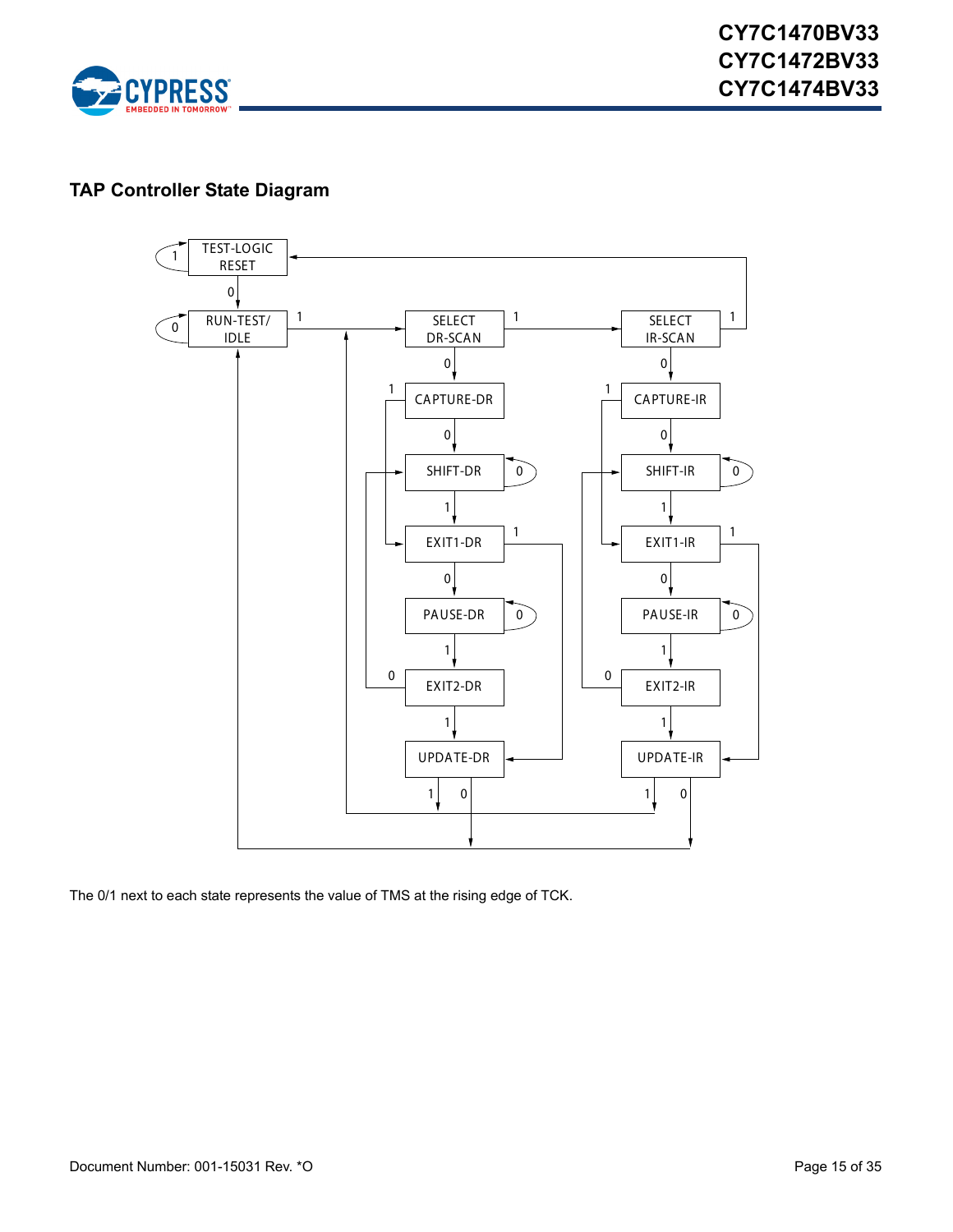

# <span id="page-15-0"></span>**TAP Controller Block Diagram**

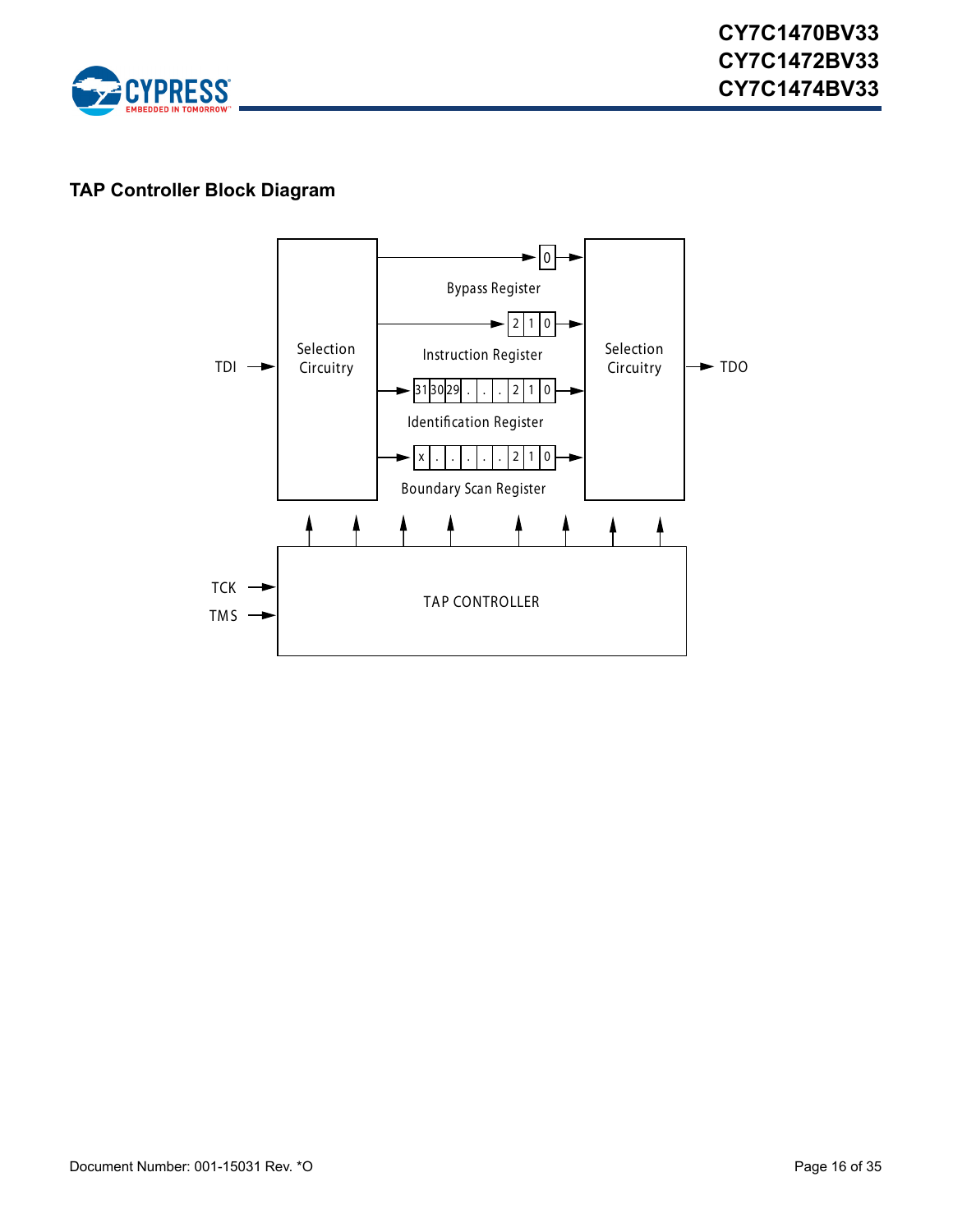

# <span id="page-16-0"></span>**TAP Timing**

**Figure 4. TAP Timing**

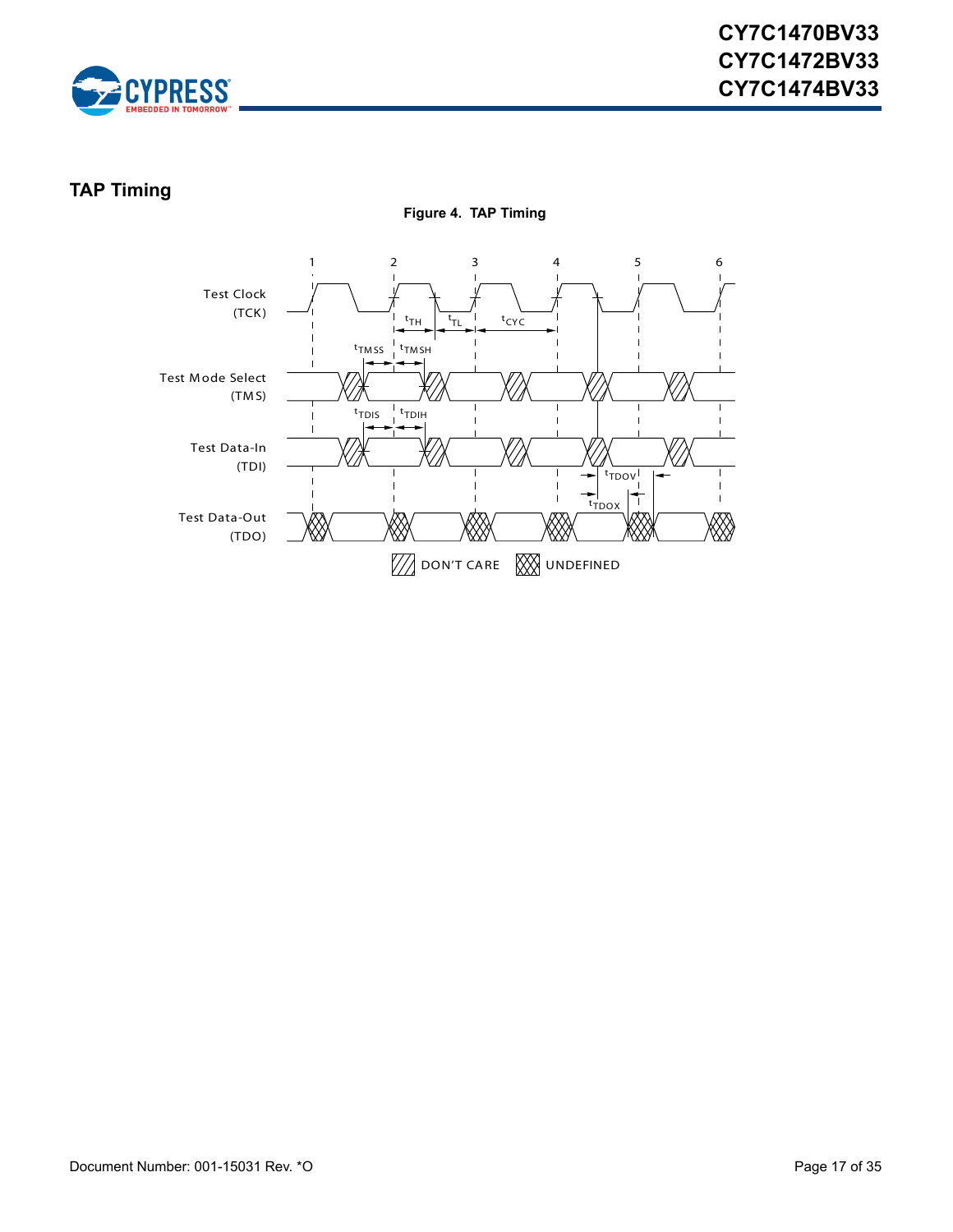

# <span id="page-17-0"></span>**TAP AC Switching Characteristics**

Over the Operating Range

| Parameter <sup>[12, 13]</sup> | <b>Description</b>                   |  | <b>Min</b> | <b>Max</b> | Unit |  |
|-------------------------------|--------------------------------------|--|------------|------------|------|--|
| <b>Clock</b>                  |                                      |  |            |            |      |  |
| <sup>t</sup> TCYC             | <b>TCK Clock Cycle Time</b>          |  | 50         | —          | ns   |  |
| <sup>t</sup> TF               | <b>TCK Clock Frequency</b>           |  |            |            |      |  |
| $ t_{TH} $                    | <b>TCK Clock HIGH time</b>           |  | 20         | —          | ns   |  |
| $ t_{TL} $                    | <b>TCK Clock LOW time</b>            |  |            |            |      |  |
| <b>Output Times</b>           |                                      |  |            |            |      |  |
| t <sub>TDOV</sub>             | TCK Clock LOW to TDO Valid           |  |            | 10         | ns   |  |
| $t_{\text{TDOX}}$             | TCK Clock LOW to TDO Invalid         |  | 0          |            | ns   |  |
| <b>Setup Times</b>            |                                      |  |            |            |      |  |
| <sup>t</sup> TMSS             | TMS Setup to TCK Clock Rise          |  | 5          |            | ns   |  |
| <sup>t</sup> TDIS             | TDI Setup to TCK Clock Rise          |  | 5          |            | ns   |  |
| $t_{\text{CS}}$               | Capture Setup to TCK Rise            |  | 5          |            | ns   |  |
| <b>Hold Times</b>             |                                      |  |            |            |      |  |
| <sup>t</sup> TMSH             | <b>TMS Hold after TCK Clock Rise</b> |  | 5          |            | ns   |  |
| <sup>t</sup> TDIH             | TDI Hold after Clock Rise            |  | 5          |            | ns   |  |
| $t_{CH}$                      | Capture Hold after Clock Rise        |  | 5          |            | ns   |  |

<span id="page-17-1"></span>12. t<sub>CS</sub> and t<sub>CH</sub> refer to the setup and hold time requirements of latching data from the boundary scan register.<br>13. Test conditions are specified using the load in TAP AC Test Conditions. t<sub>R</sub>/t<sub>F</sub> = 1 ns.

<span id="page-17-2"></span>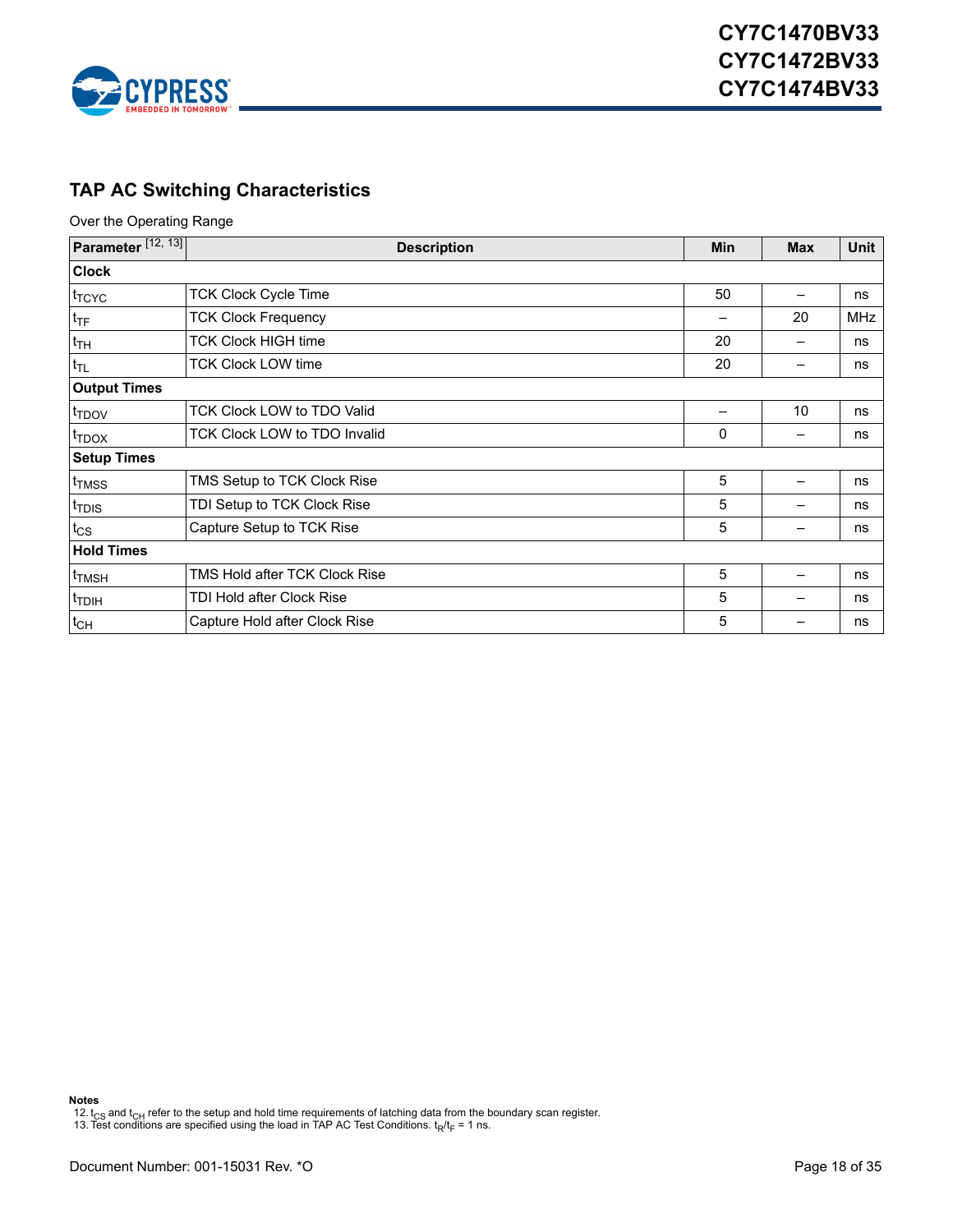

# <span id="page-18-0"></span>**3.3 V TAP AC Test Conditions**

# <span id="page-18-1"></span>**3.3 V TAP AC Output Load Equivalent**



# <span id="page-18-2"></span>**2.5 V TAP AC Test Conditions**

| Test load termination supply voltage  1.25 V |  |
|----------------------------------------------|--|

# <span id="page-18-3"></span>**2.5 V TAP AC Output Load Equivalent**



# <span id="page-18-4"></span>**TAP DC Electrical Characteristics and Operating Conditions**

(0 °C <  $T_A$  < +70 °C;  $V_{DD}$  = 3.135 V to 3.6 V unless otherwise noted)

<span id="page-18-5"></span>

| Parameter <sup>[14]</sup> | <b>Description</b>  |                                       | <b>Test Conditions</b> |        | <b>Max</b>     | Unit   |
|---------------------------|---------------------|---------------------------------------|------------------------|--------|----------------|--------|
| V <sub>OH1</sub>          | Output HIGH Voltage | $I_{OH} = -4.0$ mA, $V_{DDQ} = 3.3$ V |                        | 2.4    |                | $\vee$ |
|                           |                     | $I_{OH} = -1.0$ mA, $V_{DDO} = 2.5$ V |                        | 2.0    |                | $\vee$ |
| V <sub>OH2</sub>          | Output HIGH Voltage | $IOH = -100 \mu A$                    | $V_{DDQ} = 3.3 V$      |        |                | $\vee$ |
|                           |                     |                                       | $V_{DDQ} = 2.5 V$      | 2.1    |                | $\vee$ |
| $V_{OL1}$                 | Output LOW Voltage  | $I_{OL} = 8.0$ mA                     | $V_{DDQ} = 3.3 V$      |        | 0.4            | V      |
|                           |                     | $I_{OL}$ = 1.0 mA                     | $V_{DDQ} = 2.5 V$      |        | 0.4            | $\vee$ |
| V <sub>OL2</sub>          | Output LOW Voltage  | $I_{OL}$ = 100 µA                     | $V_{DDQ} = 3.3 V$      |        | 0.2            | $\vee$ |
|                           |                     |                                       | $V_{DDQ} = 2.5 V$      |        | 0.2            | $\vee$ |
| V <sub>IH</sub>           | Input HIGH Voltage  |                                       | $V_{DDQ} = 3.3 V$      | 2.0    | $V_{DD}$ + 0.3 | $\vee$ |
|                           |                     |                                       | $V_{DDQ}$ = 2.5 V      | 1.7    | $V_{DD}$ + 0.3 | $\vee$ |
| $V_{IL}$                  | Input LOW Voltage   |                                       | $V_{DDQ} = 3.3 V$      | $-0.3$ | 0.8            | $\vee$ |
|                           |                     |                                       | $V_{DDQ} = 2.5 V$      | $-0.3$ | 0.7            | $\vee$ |
| $I_X$                     | Input Load Current  | $GND \leq V_{IN} \leq V_{DDQ}$        |                        | $-5$   | 5              | μA     |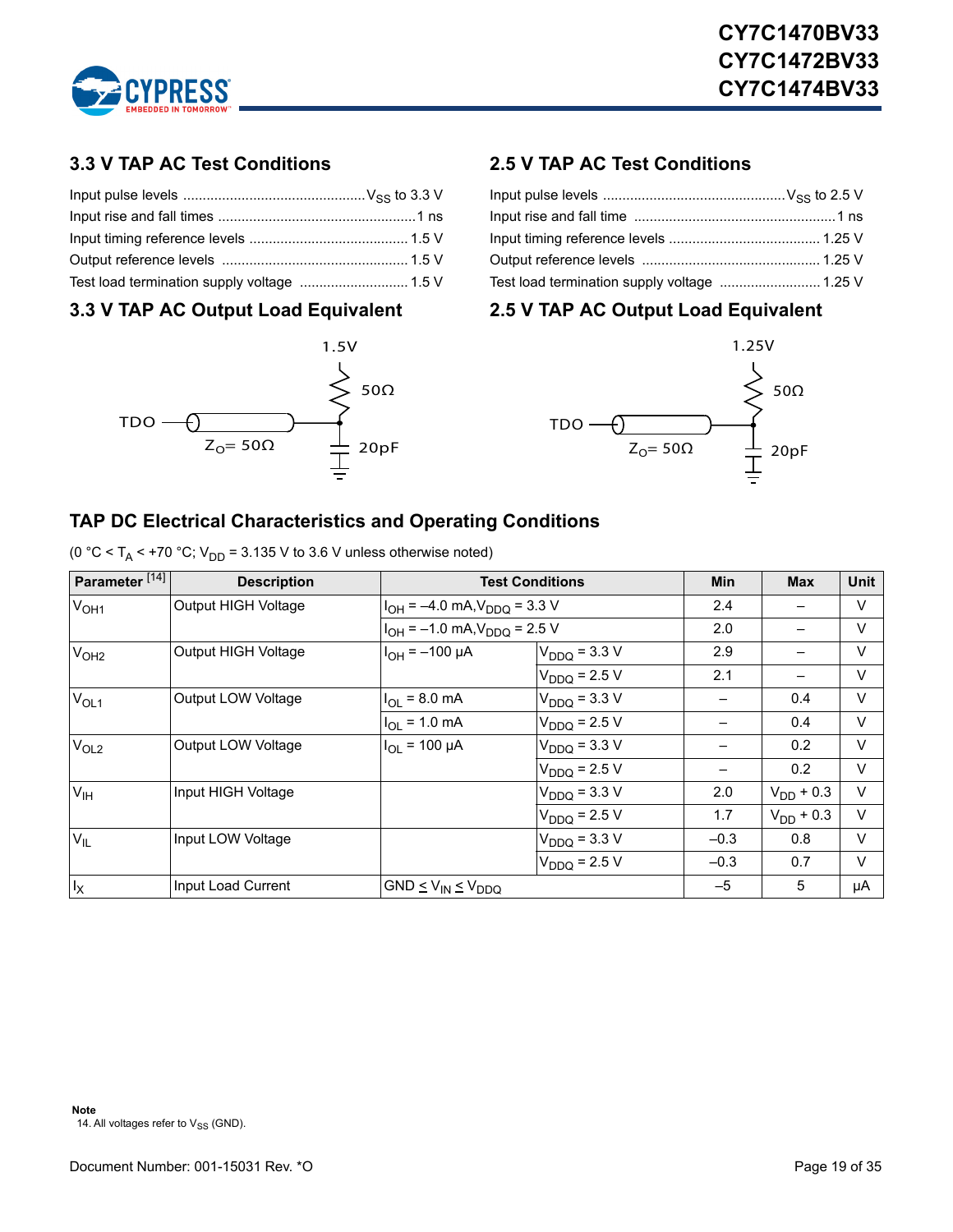

# <span id="page-19-0"></span>**Identification Register Definitions**

| <b>Instruction Field</b>             | CY7C1470BV33<br>$(2M \times 36)$ | CY7C1472BV33<br>$(4M \times 18)$ | CY7C1474BV33<br>$(1M \times 72)$ | <b>Description</b>                                      |
|--------------------------------------|----------------------------------|----------------------------------|----------------------------------|---------------------------------------------------------|
| Revision Number (31:29)              | 000                              | 000                              | 000                              | lDescribes the version number                           |
| Device Depth (28:24) <sup>[15]</sup> | 01011                            | 01011                            | 01011                            | Reserved for internal use                               |
| Architecture/Memory Type(23:18)      | 001000                           | 001000                           | 001000                           | Defines memory type and<br>Iarchitecture                |
| Bus Width/Density(17:12)             | 100100                           | 010100                           | 110100                           | Defines width and density                               |
| Cypress JEDEC ID Code (11:1)         | 00000110100                      | 00000110100                      | 00000110100                      | Enables unique identification of<br><b>ISRAM</b> vendor |
| ID Register Presence Indicator (0)   |                                  |                                  |                                  | Indicates the presence of an ID<br>register             |

# <span id="page-19-1"></span>**Scan Register Sizes**

| <b>Register Name</b>                | Bit Size $(x 36)$ | Bit Size $(x 18)$ | Bit Size (× 72) |
|-------------------------------------|-------------------|-------------------|-----------------|
| Instruction                         |                   |                   |                 |
| <b>Bypass</b>                       |                   |                   |                 |
| <b>IID</b>                          | 32                | 32                | 32              |
| Boundary Scan Order - 165-ball FBGA |                   | 52                |                 |
| Boundary Scan Order - 209-ball FBGA |                   |                   | 110             |

#### <span id="page-19-2"></span>**Identification Codes**

| <b>Instruction</b> | Code | <b>Description</b>                                                                                                                                                                                                          |
|--------------------|------|-----------------------------------------------------------------------------------------------------------------------------------------------------------------------------------------------------------------------------|
| <b>IEXTEST</b>     | 000  | Captures I/O ring contents. Places the boundary scan register between TDI and TDO. Forces<br>all SRAM outputs to High Z state. This instruction is not 1149.1 compliant.                                                    |
| <b>IDCODE</b>      | 001  | Loads the ID register with the vendor ID code and places the register between TDI and TDO.<br>This operation does not affect SRAM operations.                                                                               |
| <b>SAMPLE Z</b>    | 010  | Captures I/O ring contents. Places the boundary scan register between TDI and TDO. Forces<br>all SRAM output drivers to a High Z state.                                                                                     |
| <b>IRESERVED</b>   | 011  | Do Not Use: This instruction is reserved for future use.                                                                                                                                                                    |
| SAMPLE/PRELOAD     | 100  | Captures I/O ring contents. Places the boundary scan register between TDI and TDO. Does<br>not affect SRAM operation. This instruction does not implement 1149.1 preload function and<br>is therefore not 1149.1 compliant. |
| <b>RESERVED</b>    | 101  | Do Not Use: This instruction is reserved for future use.                                                                                                                                                                    |

<span id="page-19-3"></span>**Note** 15. Bit #24 is "1" in the ID Register Definitions for both 2.5 V and 3.3 V versions of this device.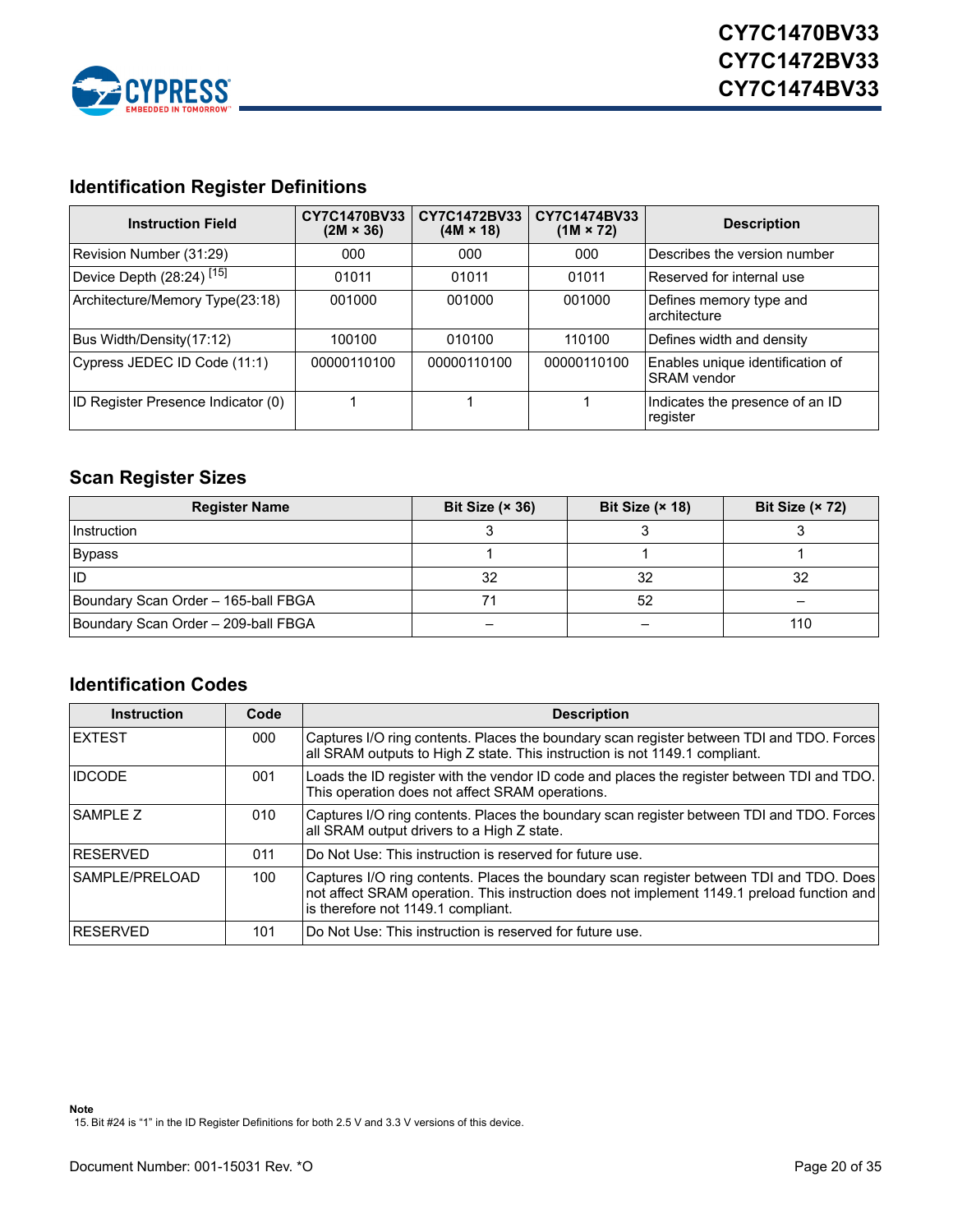

# <span id="page-20-0"></span>**Boundary Scan Exit Order**

(2M × 36)

| Bit#                    | 165-ball ID    | Bit# | 165-ball ID     | Bit # | 165-ba          |
|-------------------------|----------------|------|-----------------|-------|-----------------|
| 1                       | C <sub>1</sub> | 21   | R <sub>3</sub>  | 41    | J11             |
| $\overline{2}$          | D <sub>1</sub> | 22   | P <sub>2</sub>  | 42    | K <sub>1</sub>  |
| $\overline{3}$          | E1             | 23   | R <sub>4</sub>  | 43    | J1C             |
| $\overline{\mathbf{4}}$ | D <sub>2</sub> | 24   | P <sub>6</sub>  | 44    | H1'             |
| $\overline{5}$          | E <sub>2</sub> | 25   | R <sub>6</sub>  | 45    | G1'             |
| 6                       | F1             | 26   | R <sub>8</sub>  | 46    | F11             |
| $\overline{7}$          | G1             | 27   | P <sub>3</sub>  | 47    | E <sub>11</sub> |
| 8                       | F <sub>2</sub> | 28   | P <sub>4</sub>  | 48    | D10             |
| 9                       | G <sub>2</sub> | 29   | P <sub>8</sub>  | 49    | D1'             |
| 10                      | J1             | 30   | P9              | 50    | C1'             |
| 11                      | K <sub>1</sub> | 31   | P10             | 51    | G10             |
| 12                      | L1             | 32   | R <sub>9</sub>  | 52    | F10             |
| 13                      | J2             | 33   | R <sub>10</sub> | 53    | E10             |
| 14                      | M1             | 34   | R <sub>11</sub> | 54    | A <sub>9</sub>  |
| 15                      | N <sub>1</sub> | 35   | N <sub>11</sub> | 55    | B <sub>9</sub>  |
| 16                      | K <sub>2</sub> | 36   | M11             | 56    | A10             |
| 17                      | L2             | 37   | L11             | 57    | <b>B10</b>      |
| 18                      | M2             | 38   | M10             | 58    | A <sub>8</sub>  |
| 19                      | R <sub>1</sub> | 39   | L10             | 59    | B <sub>8</sub>  |
| 20                      | R2             | 40   | K11             | 60    | A7              |
|                         |                |      |                 |       |                 |

| it #            | 165-ball ID    | Bit#        | 165-ball ID     | Bit# | 165-bal         |
|-----------------|----------------|-------------|-----------------|------|-----------------|
| $\overline{1}$  | C <sub>1</sub> | 21          | R <sub>3</sub>  | 41   | J11             |
| $\overline{2}$  | D <sub>1</sub> | 22          | P <sub>2</sub>  | 42   | K10             |
| $\overline{3}$  | E1             | 23          | R <sub>4</sub>  | 43   | J10             |
| $\overline{4}$  | D <sub>2</sub> | 24          | P <sub>6</sub>  | 44   | H11             |
| $\sqrt{5}$      | E2             | 25          | R <sub>6</sub>  | 45   | G11             |
| $\overline{6}$  | F <sub>1</sub> | 26          | R <sub>8</sub>  | 46   | F11             |
| $\overline{7}$  | G <sub>1</sub> | 27          | P <sub>3</sub>  | 47   | E11             |
| $\overline{8}$  | F <sub>2</sub> | 28          | P <sub>4</sub>  | 48   | D <sub>10</sub> |
| $\overline{9}$  | G <sub>2</sub> | 29          | P <sub>8</sub>  | 49   | D <sub>11</sub> |
| 10              | J1             | 30          | P <sub>9</sub>  | 50   | C <sub>11</sub> |
| $\overline{11}$ | K1             | 31          | P <sub>10</sub> | 51   | G10             |
| 12              | L1             | 32          | R <sub>9</sub>  | 52   | F <sub>10</sub> |
| $\overline{13}$ | J2             | 33          | R <sub>10</sub> | 53   | E10             |
| $\overline{14}$ | M1             | 34          | R <sub>11</sub> | 54   | A9              |
| 15              | N1             | 35          | N <sub>11</sub> | 55   | B9              |
| 16              | K <sub>2</sub> | 36          | M11             | 56   | A10             |
| $\overline{17}$ | L2             | 37          | L11             | 57   | <b>B10</b>      |
| 18              | M <sub>2</sub> | 38          | M10             | 58   | A8              |
| 19              | R <sub>1</sub> | 39          | L10             | 59   | B8              |
| ১⊺              | R <sub>2</sub> | $\Lambda$ 0 | K <sub>11</sub> | R۵   | Δ7              |

| Bit #           | 165-ball ID    | Bit # | 165-ball ID     | Bit# | 165-ball ID     | Bit # | 165-ball ID    |
|-----------------|----------------|-------|-----------------|------|-----------------|-------|----------------|
| $\mathbf{1}$    | C <sub>1</sub> | 21    | R <sub>3</sub>  | 41   | J11             | 61    | <b>B7</b>      |
| $\overline{c}$  | D <sub>1</sub> | 22    | P <sub>2</sub>  | 42   | K <sub>10</sub> | 62    | B <sub>6</sub> |
| $\overline{3}$  | E <sub>1</sub> | 23    | R4              | 43   | J10             | 63    | A6             |
| $\overline{4}$  | D <sub>2</sub> | 24    | P <sub>6</sub>  | 44   | H11             | 64    | <b>B5</b>      |
| 5               | E2             | 25    | R <sub>6</sub>  | 45   | G11             | 65    | A <sub>5</sub> |
| 6               | F1             | 26    | R <sub>8</sub>  | 46   | F11             | 66    | A4             |
| $\overline{7}$  | G <sub>1</sub> | 27    | P <sub>3</sub>  | 47   | E11             | 67    | <b>B4</b>      |
| $\bf 8$         | F <sub>2</sub> | 28    | P <sub>4</sub>  | 48   | D <sub>10</sub> | 68    | B <sub>3</sub> |
| $\overline{9}$  | G <sub>2</sub> | 29    | P <sub>8</sub>  | 49   | D11             | 69    | A <sub>3</sub> |
| 10 <sub>1</sub> | J1             | 30    | P <sub>9</sub>  | 50   | C11             | 70    | A2             |
| 11              | K <sub>1</sub> | 31    | P <sub>10</sub> | 51   | G10             | 71    | <b>B2</b>      |
| 12              | L1             | 32    | R <sub>9</sub>  | 52   | F10             |       |                |
| 13              | J2             | 33    | R <sub>10</sub> | 53   | E10             |       |                |
| 14              | M <sub>1</sub> | 34    | R <sub>11</sub> | 54   | A <sub>9</sub>  |       |                |
| 15              | N <sub>1</sub> | 35    | N <sub>11</sub> | 55   | B <sub>9</sub>  |       |                |
| 16              | K <sub>2</sub> | 36    | M11             | 56   | A10             |       |                |
| 17              | L2             | 37    | L11             | 57   | <b>B10</b>      |       |                |
| 18              | M <sub>2</sub> | 38    | M10             | 58   | A8              |       |                |
| 19              | R <sub>1</sub> | 39    | L10             | 59   | B <sub>8</sub>  |       |                |
| 20              | R <sub>2</sub> | 40    | K11             | 60   | A7              |       |                |

| Bit # | 165-ball ID    |
|-------|----------------|
| 61    | B7             |
| 62    | B6             |
| 63    | A6             |
| 64    | B <sub>5</sub> |
| 65    | A <sub>5</sub> |
| 66    | A4             |
| 67    | B4             |
| 68    | B3             |
| 69    | A3             |
| 70    | A <sub>2</sub> |
| 71    | B2             |

# <span id="page-20-1"></span>**Boundary Scan Exit Order**

 $(4M × 18)$ 

| Bit #          | 165-ball ID    |
|----------------|----------------|
| 1              | D2             |
| $\overline{c}$ | E <sub>2</sub> |
| 3              | F <sub>2</sub> |
| 4              | G <sub>2</sub> |
| $\overline{5}$ | J <sub>1</sub> |
| 6              | K <sub>1</sub> |
| $\overline{7}$ | L1             |
| 8              | M <sub>1</sub> |
| 9              | N <sub>1</sub> |
| 10             | R <sub>1</sub> |
| 11             | R <sub>2</sub> |
| 12             | R <sub>3</sub> |
| 13             | P <sub>2</sub> |

| Bit #           | 165-ball ID    | Bit # | 165-ball ID     | Bit# | 165-ball ID     | Bit# | 165-ball ID    |
|-----------------|----------------|-------|-----------------|------|-----------------|------|----------------|
|                 | D <sub>2</sub> | 14    | R4              | 27   | L10             | 40   | <b>B10</b>     |
| 2               | E <sub>2</sub> | 15    | P <sub>6</sub>  | 28   | K <sub>10</sub> | 41   | A <sub>8</sub> |
| 3               | F <sub>2</sub> | 16    | R <sub>6</sub>  | 29   | J10             | 42   | B <sub>8</sub> |
| 4               | G <sub>2</sub> | 17    | R <sub>8</sub>  | 30   | H11             | 43   | A7             |
| 5               | J1             | 18    | P <sub>3</sub>  | 31   | G11             | 44   | B7             |
| 6               | K <sub>1</sub> | 19    | P <sub>4</sub>  | 32   | F <sub>11</sub> | 45   | B6             |
|                 | L1             | 20    | P <sub>8</sub>  | 33   | E11             | 46   | A <sub>6</sub> |
| 8               | M1             | 21    | P <sub>9</sub>  | 34   | D <sub>11</sub> | 47   | B <sub>5</sub> |
| 9               | N <sub>1</sub> | 22    | P <sub>10</sub> | 35   | C <sub>11</sub> | 48   | A4             |
| 10 <sup>1</sup> | R1             | 23    | R <sub>9</sub>  | 36   | A11             | 49   | B <sub>3</sub> |
| 11              | R <sub>2</sub> | 24    | R <sub>10</sub> | 37   | A <sub>9</sub>  | 50   | A <sub>3</sub> |
| 12 <sup>2</sup> | R <sub>3</sub> | 25    | R <sub>11</sub> | 38   | <b>B</b> 9      | 51   | A2             |
| 13              | P <sub>2</sub> | 26    | M10             | 39   | A10             | 52   | <b>B2</b>      |

| Bit # | 165-ball ID     |
|-------|-----------------|
| 27    | L10             |
| 28    | K10             |
| 29    | J10             |
| 30    | H11             |
| 31    | G11             |
| 32    | F11             |
| 33    | E <sub>11</sub> |
| 34    | D11             |
| 35    | C <sub>11</sub> |
| 36    | A11             |
| 37    | A9              |
| 38    | B9              |
| 39    | A10             |
|       |                 |

| 165-ball ID    |
|----------------|
| <b>B10</b>     |
| A8             |
| B8             |
| A7             |
| B7             |
| B6             |
| A <sub>6</sub> |
| B5             |
| A <sub>4</sub> |
| B3             |
| A3             |
| A2             |
| B2             |
|                |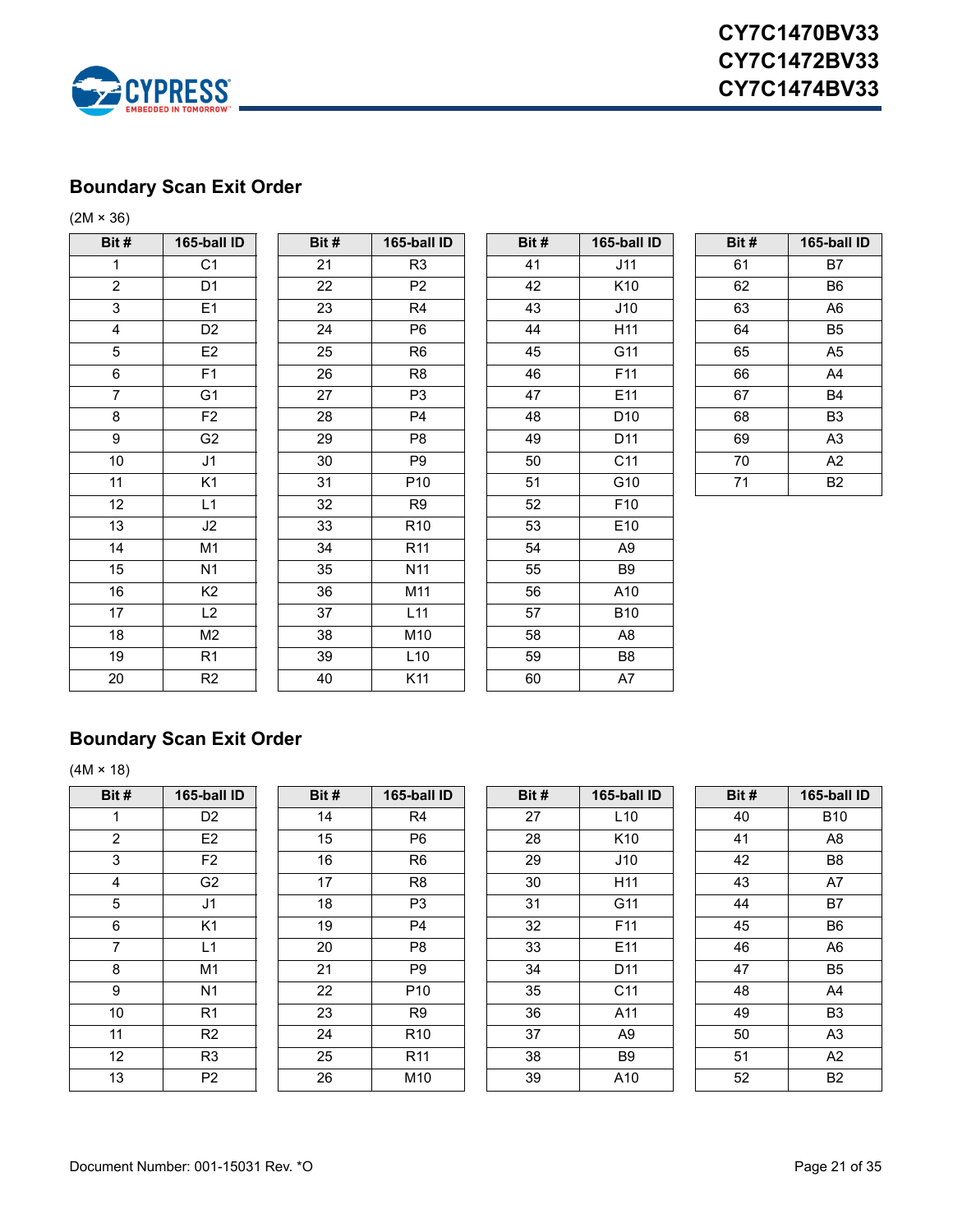

# <span id="page-21-0"></span>**Boundary Scan Exit Order**

 $(1M × 72)$ 

| Bit #                   | 209-ball ID     | Bit#            | 209-ball ID              | Bit # | 209-bal           |
|-------------------------|-----------------|-----------------|--------------------------|-------|-------------------|
| $\mathbf{1}$            | A1              | 29              | T1                       | 57    | U10               |
| $\overline{2}$          | A2              | 30              | T <sub>2</sub>           | 58    | T11               |
| $\overline{3}$          | <b>B1</b>       | $\overline{31}$ | U1                       | 59    | T <sub>10</sub>   |
| $\overline{\mathbf{4}}$ | <b>B2</b>       | 32              | U <sub>2</sub>           | 60    | R <sub>11</sub>   |
| 5                       | C <sub>1</sub>  | 33              | V <sub>1</sub>           | 61    | R <sub>10</sub>   |
| 6                       | C <sub>2</sub>  | 34              | V <sub>2</sub>           | 62    | P11               |
| $\overline{7}$          | D <sub>1</sub>  | $\overline{35}$ | W <sub>1</sub>           | 63    | P <sub>10</sub>   |
| $\overline{8}$          | D <sub>2</sub>  | 36              | W <sub>2</sub>           | 64    | N <sub>11</sub>   |
| 9                       | E1              | 37              | T <sub>6</sub>           | 65    | N <sub>10</sub>   |
| 10                      | E2              | 38              | V <sub>3</sub>           | 66    | $\overline{M11}$  |
| 11                      | F1              | 39              | V <sub>4</sub>           | 67    | M10               |
| $\overline{12}$         | F2              | 40              | U <sub>4</sub>           | 68    | L11               |
| 13                      | G <sub>1</sub>  | 41              | W <sub>5</sub>           | 69    | $\overline{L}$ 10 |
| $\overline{14}$         | G <sub>2</sub>  | 42              | $\overline{\mathsf{V6}}$ | 70    | P <sub>6</sub>    |
| 15                      | H1              | 43              | W <sub>6</sub>           | 71    | J11               |
| 16                      | H <sub>2</sub>  | 44              | V <sub>5</sub>           | 72    | J10               |
| $\overline{17}$         | J1              | 45              | U <sub>5</sub>           | 73    | H11               |
| 18                      | J2              | 46              | U <sub>6</sub>           | 74    | H <sub>10</sub>   |
| 19                      | $\overline{L1}$ | 47              | W7                       | 75    | $\overline{G11}$  |
| 20                      | L2              | 48              | V7                       | 76    | $\overline{G10}$  |
| 21                      | M1              | 49              | U7                       | 77    | F11               |
| 22                      | M <sub>2</sub>  | 50              | V <sub>8</sub>           | 78    | F10               |
| 23                      | N <sub>1</sub>  | 51              | V9                       | 79    | E10               |
| 24                      | N2              | 52              | W11                      | 80    | E11               |
| 25                      | P <sub>1</sub>  | 53              | W10                      | 81    | D11               |
| 26                      | P <sub>2</sub>  | 54              | V11                      | 82    | D <sub>10</sub>   |
| 27                      | R2              | 55              | V10                      | 83    | $\overline{C11}$  |
| 28                      | R <sub>1</sub>  | 56              | U11                      | 84    | C10               |
|                         |                 |                 |                          |       |                   |

| it#                     | 209-ball ID     | Bit#            | 209-ball ID     | Bit#            | 209-bal           |
|-------------------------|-----------------|-----------------|-----------------|-----------------|-------------------|
| $\overline{1}$          | A1              | 29              | T1              |                 | U10               |
|                         |                 |                 |                 | 57              |                   |
| $\overline{2}$          | A2              | 30              | $\overline{12}$ | 58              | $\overline{T}11$  |
| $\overline{3}$          | <b>B1</b>       | 31              | U1              | 59              | T <sub>10</sub>   |
| $\overline{\mathbf{4}}$ | B <sub>2</sub>  | 32              | U <sub>2</sub>  | 60              | R <sub>11</sub>   |
| $\sqrt{5}$              | C <sub>1</sub>  | 33              | V <sub>1</sub>  | 61              | R <sub>10</sub>   |
| $\,6\,$                 | C <sub>2</sub>  | 34              | V <sub>2</sub>  | 62              | P11               |
| $\overline{7}$          | D1              | 35              | W <sub>1</sub>  | 63              | P <sub>10</sub>   |
| $\bf 8$                 | D <sub>2</sub>  | 36              | W <sub>2</sub>  | 64              | N <sub>11</sub>   |
| $\overline{9}$          | E1              | $\overline{37}$ | T <sub>6</sub>  | 65              | N <sub>10</sub>   |
| 10                      | E2              | 38              | V <sub>3</sub>  | 66              | M11               |
| 11                      | F <sub>1</sub>  | 39              | V <sub>4</sub>  | 67              | $\overline{M}10$  |
| $\overline{12}$         | F2              | 40              | U <sub>4</sub>  | 68              | L11               |
| 13                      | G <sub>1</sub>  | 41              | W <sub>5</sub>  | 69              | L10               |
| 14                      | G <sub>2</sub>  | 42              | V <sub>6</sub>  | 70              | P <sub>6</sub>    |
| $\overline{15}$         | H1              | 43              | W <sub>6</sub>  | 71              | J11               |
| 16                      | H2              | 44              | V <sub>5</sub>  | 72              | J10               |
| $\overline{17}$         | J <sub>1</sub>  | 45              | U <sub>5</sub>  | 73              | H11               |
| $\overline{18}$         | J2              | 46              | U <sub>6</sub>  | $\overline{74}$ | H <sub>10</sub>   |
| $\overline{19}$         | $\overline{L1}$ | 47              | W7              | 75              | G11               |
| $\overline{20}$         | $\overline{L2}$ | 48              | V <sub>7</sub>  | 76              | $\overline{G}$ 10 |
| $\overline{21}$         | M <sub>1</sub>  | 49              | U7              | 77              | F11               |
| $\overline{22}$         | M <sub>2</sub>  | 50              | V <sub>8</sub>  | 78              | F <sub>10</sub>   |
| $\overline{23}$         | N <sub>1</sub>  | 51              | V9              | 79              | E10               |
| $\overline{24}$         | N <sub>2</sub>  | 52              | W11             | 80              | E11               |
| $\overline{25}$         | P <sub>1</sub>  | 53              | W10             | 81              | D <sub>11</sub>   |
| $\overline{26}$         | P <sub>2</sub>  | 54              | V11             | 82              | D <sub>10</sub>   |
| $\overline{27}$         | R <sub>2</sub>  | 55              | V10             | 83              | $\overline{C11}$  |
| $\overline{28}$         | R <sub>1</sub>  | 56              | 1111            | RA              | C <sub>10</sub>   |

| it#              | 209-ball ID    | Bit# | 209-ball ID    | Bit # | 209-ball ID     | Bit# | <b>209-bal</b> |
|------------------|----------------|------|----------------|-------|-----------------|------|----------------|
| $\mathbf{1}$     | A1             | 29   | T1             | 57    | U10             | 85   | <b>B11</b>     |
| $\overline{2}$   | A2             | 30   | T <sub>2</sub> | 58    | T <sub>11</sub> | 86   | <b>B10</b>     |
| $\overline{3}$   | <b>B1</b>      | 31   | U1             | 59    | T <sub>10</sub> | 87   | A11            |
| $\overline{4}$   | <b>B2</b>      | 32   | U <sub>2</sub> | 60    | R <sub>11</sub> | 88   | A10            |
| $\overline{5}$   | C <sub>1</sub> | 33   | V <sub>1</sub> | 61    | R <sub>10</sub> | 89   | A7             |
| 6                | C <sub>2</sub> | 34   | V <sub>2</sub> | 62    | P11             | 90   | A <sub>5</sub> |
| $\overline{7}$   | D <sub>1</sub> | 35   | W <sub>1</sub> | 63    | P10             | 91   | A <sub>9</sub> |
| 8                | D <sub>2</sub> | 36   | W <sub>2</sub> | 64    | N <sub>11</sub> | 92   | U8             |
| $\boldsymbol{9}$ | E1             | 37   | T <sub>6</sub> | 65    | N <sub>10</sub> | 93   | A <sub>6</sub> |
| 10               | E2             | 38   | V <sub>3</sub> | 66    | M11             | 94   | D <sub>6</sub> |
| $\overline{11}$  | F <sub>1</sub> | 39   | V <sub>4</sub> | 67    | M10             | 95   | K <sub>6</sub> |
| $\overline{12}$  | F <sub>2</sub> | 40   | U4             | 68    | L11             | 96   | B <sub>6</sub> |
| $\overline{13}$  | G <sub>1</sub> | 41   | W <sub>5</sub> | 69    | L10             | 97   | K <sub>3</sub> |
| 14               | G <sub>2</sub> | 42   | V <sub>6</sub> | 70    | P <sub>6</sub>  | 98   | A8             |
| $\overline{15}$  | H1             | 43   | W <sub>6</sub> | 71    | J11             | 99   | B <sub>4</sub> |
| $\overline{16}$  | H <sub>2</sub> | 44   | V <sub>5</sub> | 72    | J10             | 100  | B <sub>3</sub> |
| $\overline{17}$  | J1             | 45   | U <sub>5</sub> | 73    | H11             | 101  | C <sub>3</sub> |
| $\overline{18}$  | J2             | 46   | U <sub>6</sub> | 74    | H <sub>10</sub> | 102  | C <sub>4</sub> |
| 19               | L1             | 47   | W7             | 75    | G11             | 103  | C <sub>8</sub> |
| 20               | L2             | 48   | V7             | 76    | G10             | 104  | C <sub>9</sub> |
| $\overline{21}$  | M1             | 49   | U7             | 77    | F11             | 105  | B <sub>9</sub> |
| $\overline{22}$  | M <sub>2</sub> | 50   | V <sub>8</sub> | 78    | F <sub>10</sub> | 106  | B <sub>8</sub> |
| $\overline{23}$  | N <sub>1</sub> | 51   | V9             | 79    | E10             | 107  | A4             |
| $\overline{24}$  | N <sub>2</sub> | 52   | W11            | 80    | E11             | 108  | C <sub>6</sub> |
| $\overline{25}$  | P <sub>1</sub> | 53   | W10            | 81    | D11             | 109  | <b>B7</b>      |
| $\overline{26}$  | P <sub>2</sub> | 54   | V11            | 82    | D <sub>10</sub> | 110  | A <sub>3</sub> |
| $\overline{27}$  | R2             | 55   | V10            | 83    | C11             |      |                |
| 28               | R <sub>1</sub> | 56   | U11            | 84    | C10             |      |                |

| Bit #           | 209-ball ID           | Bit# | 209-ball ID    | Bit#            | 209-ball ID     | Bit # | 209-ball ID    |
|-----------------|-----------------------|------|----------------|-----------------|-----------------|-------|----------------|
| $\mathbf{1}$    | A1                    | 29   | T1             | 57              | U10             | 85    | <b>B11</b>     |
| $\overline{2}$  | A2                    | 30   | T <sub>2</sub> | 58              | T11             | 86    | <b>B10</b>     |
| $\overline{3}$  | <b>B1</b>             | 31   | U1             | 59              | T <sub>10</sub> | 87    | A11            |
| $\overline{4}$  | <b>B2</b>             | 32   | U2             | 60              | R <sub>11</sub> | 88    | A10            |
| 5               | C <sub>1</sub>        | 33   | V <sub>1</sub> | 61              | R <sub>10</sub> | 89    | A7             |
| 6               | C <sub>2</sub>        | 34   | V <sub>2</sub> | 62              | P11             | 90    | A <sub>5</sub> |
| $\overline{7}$  | D <sub>1</sub>        | 35   | W <sub>1</sub> | 63              | P <sub>10</sub> | 91    | A <sub>9</sub> |
| 8               | D <sub>2</sub>        | 36   | W <sub>2</sub> | 64              | N11             | 92    | U8             |
| $\overline{9}$  | E1                    | 37   | T <sub>6</sub> | 65              | N <sub>10</sub> | 93    | A <sub>6</sub> |
| 10              | E <sub>2</sub>        | 38   | V <sub>3</sub> | 66              | M11             | 94    | D <sub>6</sub> |
| 11              | F <sub>1</sub>        | 39   | V <sub>4</sub> | 67              | M10             | 95    | K <sub>6</sub> |
| 12              | F <sub>2</sub>        | 40   | U4             | 68              | L11             | 96    | B <sub>6</sub> |
| 13              | G <sub>1</sub>        | 41   | W <sub>5</sub> | 69              | L10             | 97    | K <sub>3</sub> |
| 14              | G <sub>2</sub>        | 42   | V <sub>6</sub> | 70              | P <sub>6</sub>  | 98    | A <sub>8</sub> |
| 15              | H1                    | 43   | W <sub>6</sub> | 71              | J11             | 99    | <b>B4</b>      |
| 16              | H2                    | 44   | V <sub>5</sub> | $\overline{72}$ | J10             | 100   | B <sub>3</sub> |
| 17              | J1                    | 45   | U <sub>5</sub> | 73              | H11             | 101   | C <sub>3</sub> |
| 18              | J2                    | 46   | U <sub>6</sub> | 74              | H10             | 102   | C <sub>4</sub> |
| 19              | L1                    | 47   | W7             | $\overline{75}$ | G11             | 103   | C <sub>8</sub> |
| $\overline{20}$ | L2                    | 48   | V7             | 76              | G10             | 104   | C9             |
| 21              | M1                    | 49   | U7             | 77              | F11             | 105   | B <sub>9</sub> |
| 22              | M2                    | 50   | V8             | 78              | F10             | 106   | B <sub>8</sub> |
| 23              | N <sub>1</sub>        | 51   | V9             | 79              | E10             | 107   | A4             |
| 24              | N2                    | 52   | W11            | 80              | E11             | 108   | C <sub>6</sub> |
| 25              | P <sub>1</sub>        | 53   | W10            | 81              | D11             | 109   | <b>B7</b>      |
| 26              | P <sub>2</sub>        | 54   | V11            | 82              | D <sub>10</sub> | 110   | A <sub>3</sub> |
| 27              | <b>D</b> <sup>2</sup> | 55   | 1/10           | <b>Q</b>        | C <sub>11</sub> |       |                |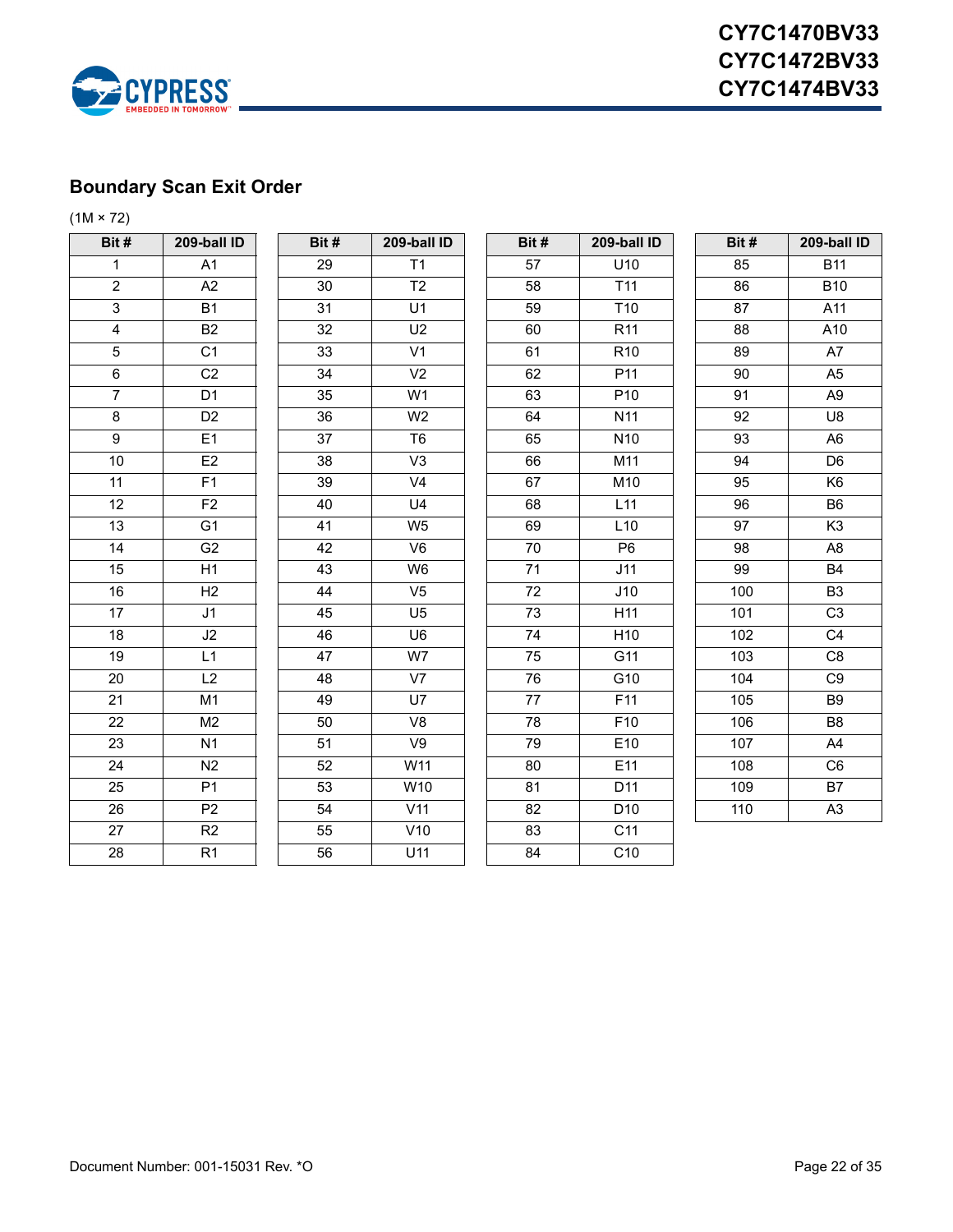

# <span id="page-22-0"></span>**Maximum Ratings**

Exceeding maximum ratings may impair the useful life of the device. These user guidelines are not tested.

| Ambient Temperature with                                          |
|-------------------------------------------------------------------|
| Supply Voltage on $V_{DD}$ Relative to GND -0.5 V to +4.6 V       |
| Supply Voltage on $V_{DDO}$ Relative to GND  -0.5 V to + $V_{DD}$ |
| DC to Outputs in Tri-State -0.5 V to $V_{DDQ}$ + 0.5 V            |
|                                                                   |
|                                                                   |
| Static Discharge Voltage                                          |
|                                                                   |

# <span id="page-22-1"></span>**Operating Range**

| Range      | <b>Ambient</b><br><b>Temperature</b> | V <sub>DD</sub> | V <sub>DDQ</sub> |
|------------|--------------------------------------|-----------------|------------------|
| Commercial | 0 °C to +70 °C                       | $3.3 V - 5\%$ / | $2.5 V - 5%$ to  |
| Industrial | $-40$ °C to +85 °C                   | $+10%$          | V <sub>DD</sub>  |

### <span id="page-22-2"></span>**Neutron Soft Error Immunity**

| <b>Parameter</b> | <b>Description</b>                  | <b>Test</b><br><b>Conditions</b> | <b>Typ</b> | $Max^*$ | Unit        |
|------------------|-------------------------------------|----------------------------------|------------|---------|-------------|
| <b>LSBU</b>      | Logical Single<br><b>Bit Upsets</b> | 25 °C                            | 361        | 394     | FIT/<br>Mb  |
| <b>LMBU</b>      | Logical Multi<br><b>Bit Upsets</b>  | 25 °C                            | 0          | 0.01    | FIT/<br>Mb  |
| <b>SEL</b>       | Single Event<br>Latch up            | 85 °C                            | 0          | 0.1     | FIT/<br>Dev |

\* *No LMBU or SEL events occurred during testing*; this column represents a<br>statistical x<sup>2</sup>,95% confidence limit calculation. For more details refer to Application<br>Note AN54908 "Accelerated Neutron SER Testing and Calcula

# <span id="page-22-3"></span>**Electrical Characteristics**

Over the Operating Range

| Parameter <sup>[16, 17]</sup> | <b>Description</b>                          | <b>Test Conditions</b>                      | Min    | <b>Max</b>               | Unit   |
|-------------------------------|---------------------------------------------|---------------------------------------------|--------|--------------------------|--------|
| V <sub>DD</sub>               | Power supply voltage                        |                                             | 3.135  | 3.6                      | V      |
| V <sub>DDQ</sub>              | I/O supply voltage                          | For 3.3 V I/O                               | 3.135  | $V_{DD}$                 | V      |
|                               |                                             | For 2.5 V I/O                               | 2.375  | 2.625                    | V      |
| $V_{OH}$                      | Output HIGH voltage                         | For 3.3 V I/O, $I_{OH} = -4.0$ mA           | 2.4    | —                        | V      |
|                               |                                             | For 2.5 V I/O, $I_{OH} = -1.0$ mA           | 2.0    | —                        | V      |
| $V_{OL}$                      | Output LOW voltage                          | For 3.3 V I/O, $I_{OI}$ = 8.0 mA            |        | 0.4                      | V      |
|                               |                                             | For 2.5 V I/O, $I_{OI} = 1.0$ mA            |        | 0.4                      | V      |
| $V_{\text{IH}}$               | Input HIGH voltage [16]                     | For 3.3 V I/O                               | 2.0    | $V_{DD}$ + 0.3           | V      |
|                               |                                             | For 2.5 V I/O                               | 1.7    | $V_{DD}$ + 0.3           | V      |
| $V_{IL}$                      | Input LOW voltage [16]                      | For 3.3 V I/O                               | $-0.3$ | 0.8                      | $\vee$ |
|                               |                                             | For 2.5 V I/O                               | $-0.3$ | 0.7                      | $\vee$ |
| $I_X$                         | Input leakage current except ZZ<br>and MODE | $GND \leq V_1 \leq V_{DDQ}$                 | $-5$   | 5                        | μA     |
|                               | Input current of MODE                       | Input = $V_{SS}$                            | $-30$  | $\overline{\phantom{0}}$ | μA     |
|                               |                                             | Input = $V_{DD}$                            |        | 5                        | μA     |
|                               | Input current of ZZ                         | Input = $V_{SS}$                            | $-5$   | -                        | μA     |
|                               |                                             | Input = $V_{DD}$                            |        | 30                       | μA     |
| $I_{OZ}$                      | Output leakage current                      | $GND \leq V_1 \leq V_{DDQ}$ output disabled | $-5$   | 5                        | μA     |

#### **Notes**

<span id="page-22-4"></span>16. Overshoot: V<sub>IH(AC)</sub> < V<sub>DD</sub> + 1.5 V (pulse width less than t<sub>CYC</sub>/2). Undershoot: V<sub>IL(AC)</sub> > –2 V (pulse width less than t<sub>CYC</sub>/2).<br>17. T<sub>power up</sub>: assumes a linear ramp from 0 V to V<sub>DD(min)</sub> within 200 ms. Durin

<span id="page-22-5"></span>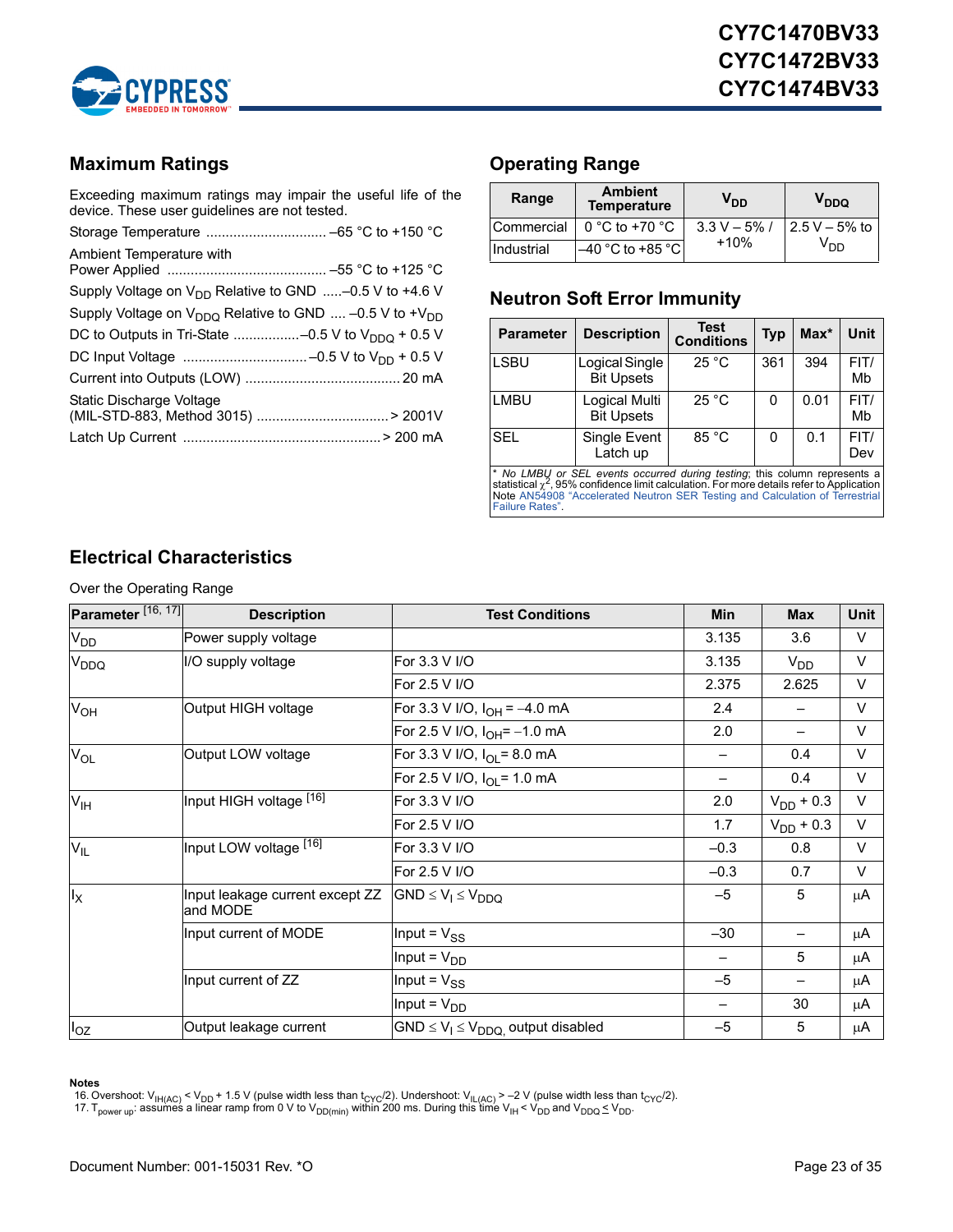

# **Electrical Characteristics (continued)**

#### Over the Operating Range

| Parameter <sup>[16, 17]</sup> | <b>Description</b>                               | <b>Test Conditions</b>                                                                                                    |                                 | Min | <b>Max</b> | <b>Unit</b> |
|-------------------------------|--------------------------------------------------|---------------------------------------------------------------------------------------------------------------------------|---------------------------------|-----|------------|-------------|
| $I_{DD}$ <sup>[18]</sup>      | V <sub>DD</sub> Operating Supply                 | $V_{DD}$ = Max, $I_{OUT}$ = 0 mA,<br>$f = f_{MAX} = 1/t_{CYC}$                                                            | 4.0-ns cycle,<br>250 MHz        |     | 500        | mA          |
|                               |                                                  |                                                                                                                           | 5.0-ns cycle,<br>200 MHz        |     | 500        | mA          |
|                               |                                                  |                                                                                                                           | 6.0-ns cycle,<br><b>167 MHz</b> |     | 450        | mA          |
| $I_{SB1}$                     | Automatic CE power-down<br>current – TTL Inputs  | Max V <sub>DD</sub> , Device Deselected,<br>$V_{IN} \geq V_{IH}$ or $V_{IN} \leq V_{IL}$ ,                                | 4.0-ns cycle,<br><b>250 MHz</b> |     | 245        | mA          |
|                               |                                                  | $f = f_{MAX} = 1/t_{CYC}$                                                                                                 | 5.0-ns cycle,<br>200 MHz        |     | 245        | mA          |
|                               |                                                  |                                                                                                                           | 6.0-ns cycle,<br><b>167 MHz</b> |     | 245        | mA          |
| $I_{SB2}$                     | Automatic CE power-down<br>current – CMOS Inputs | Max V <sub>DD</sub> , Device Deselected,<br>$V_{IN}$ $\leq$ 0.3 V or $V_{IN}$ $\geq$ $V_{DDO}$ – 0.3 V, grades<br>$f = 0$ | All speed                       |     | 120        | mA          |
| $I_{SB3}$                     | Automatic CE power-down<br>current - CMOS Inputs | Max V <sub>DD</sub> , Device Deselected,<br>$V_{IN}$ ≤ 0.3 V or $V_{IN}$ ≥ $V_{DDO}$ – 0.3 V, 250 MHz                     | 4.0-ns cycle,                   |     | 245        | mA          |
|                               |                                                  | $=$ f <sub>MAX</sub> = 1/t <sub>CYC</sub>                                                                                 | 5.0-ns cycle,<br><b>200 MHz</b> |     | 245        | mA          |
|                               |                                                  |                                                                                                                           | 6.0-ns cycle,<br><b>167 MHz</b> |     | 245        | mA          |
| $I_{SB4}$                     | Automatic CE Power Down<br>Current – TTL Inputs  | Max V <sub>DD</sub> , Device Deselected,<br>$V_{IN} \geq V_{IH}$ or $V_{IN} \leq V_{II}$ , f = 0                          | All speed<br>grades             |     | 135        | mA          |

<span id="page-23-0"></span>**Note** 18. The operation current is calculated with 50% read cycle and 50% write cycle.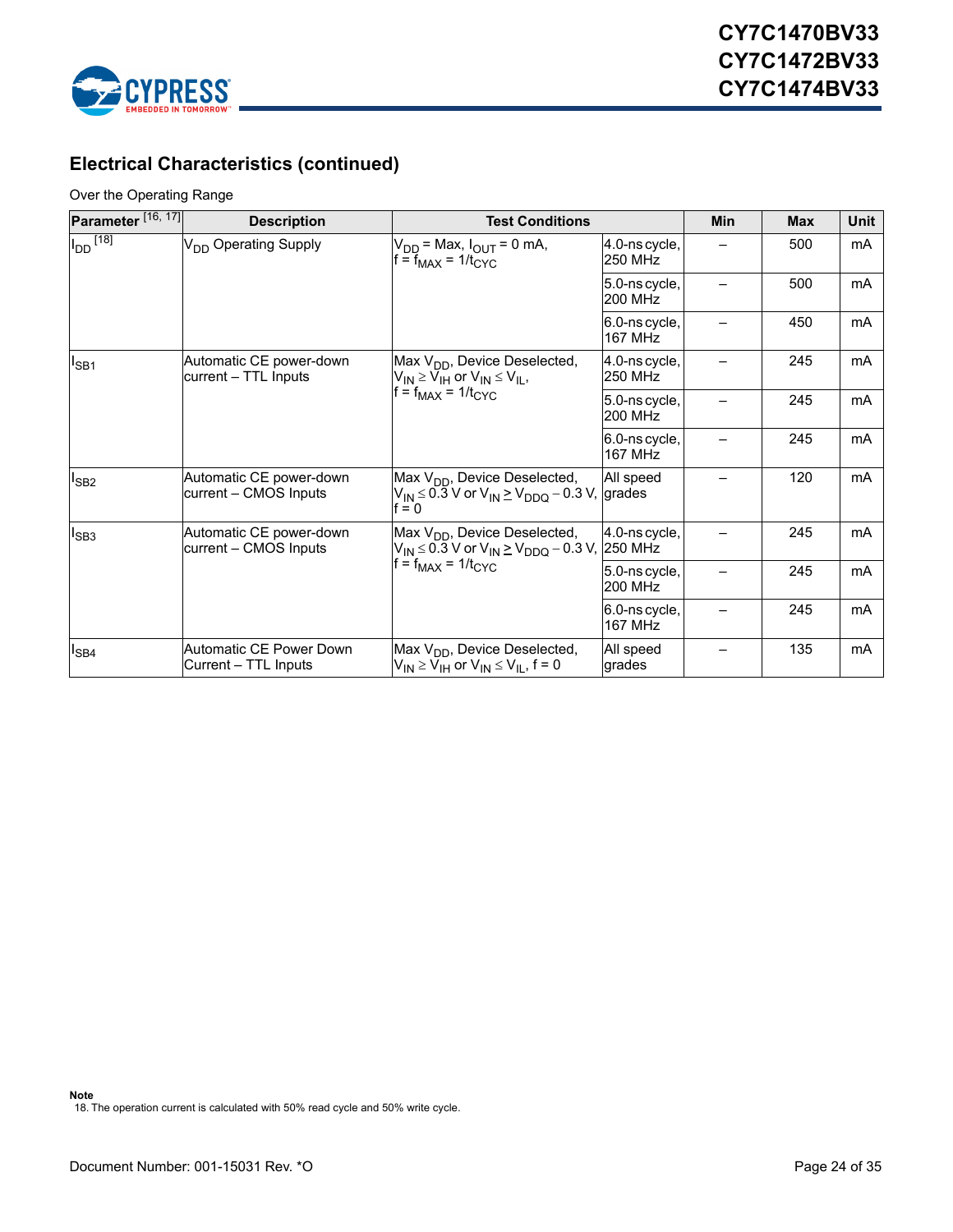

# <span id="page-24-0"></span>**Capacitance**

| Parameter <sup>[19]</sup> | <b>Description</b>        | <b>Test Conditions</b>              | <b>Max</b> | <b>Max</b> | 100-pin TQFP 165-ball FBGA 209-ball FBGA<br>Max | Unit |
|---------------------------|---------------------------|-------------------------------------|------------|------------|-------------------------------------------------|------|
| <b>CADDRESS</b>           | Address input capacitance | $T_A = 25 °C$ , f = 1 MHz,          |            |            |                                                 | рF   |
| $C_{DATA}$                | Data input capacitance    | $V_{DD}$ = 3.3 V, $V_{DDO}$ = 2.5 V |            |            |                                                 | pF   |
| $C_{\text{CTRL}}$         | Control input capacitance |                                     |            |            |                                                 | pF   |
| $C_{CLK}$                 | Clock input capacitance   |                                     |            |            |                                                 | pF   |
| $C_{10}$                  | II/O capacitance          |                                     |            |            |                                                 | pF   |

### <span id="page-24-1"></span>**Thermal Resistance**

| Parameter <sup>[19]</sup> | <b>Description</b>                           | <b>Test Conditions</b>                                                    | Package | Package | 100-pin TQFP   165-ball FBGA   209-ball FBGA  <br>Package | <b>Unit</b>   |
|---------------------------|----------------------------------------------|---------------------------------------------------------------------------|---------|---------|-----------------------------------------------------------|---------------|
| $\Theta_{JA}$             | lThermal resistance<br>(junction to ambient) | follow<br>conditions<br>Test<br>Istandard test methods and l              | 24.63   | 16.3    | 15.2                                                      | $\degree$ C/W |
| $\Theta$ JC               | lThermal resistance<br>(junction to case)    | procedures for measuring<br>impedance.<br>Ithermal<br>per<br>IEIA/JESD51. | 2.28    | 2.1     | 1.7                                                       | $\degree$ C/W |

# <span id="page-24-2"></span>**AC Test Loads and Waveforms**



<span id="page-24-4"></span>

<span id="page-24-3"></span>**Note** 19. Tested initially and after any design or process changes that may affect these parameters.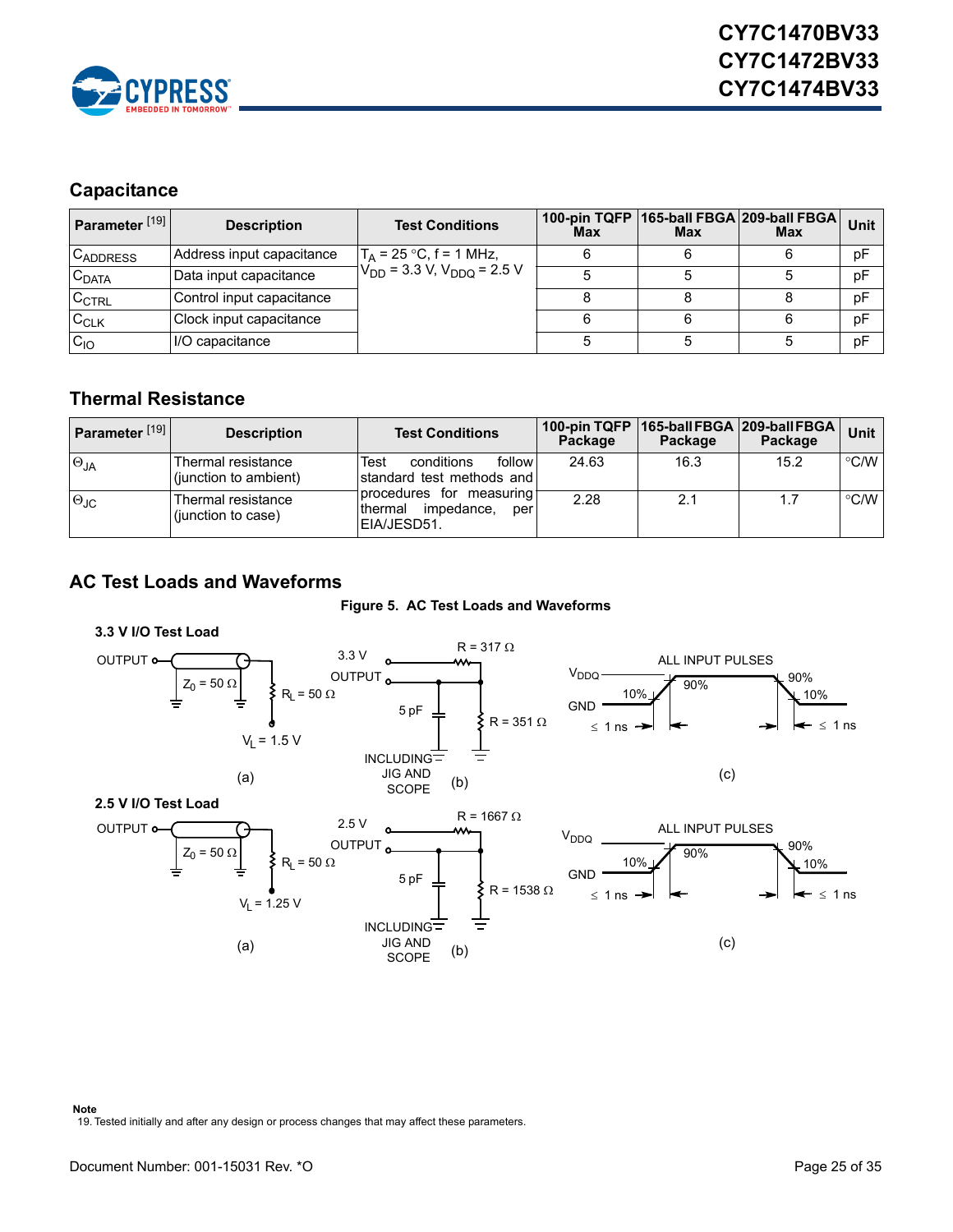

# <span id="page-25-0"></span>**Switching Characteristics**

Over the Operating Range

| Parameter <sup>[20, 21]</sup>                | <b>Description</b>                                                                   | $-250$       |                          | $-200$                   |                          | $-167$                   |                          | <b>Unit</b> |
|----------------------------------------------|--------------------------------------------------------------------------------------|--------------|--------------------------|--------------------------|--------------------------|--------------------------|--------------------------|-------------|
|                                              |                                                                                      | Min          | <b>Max</b>               | <b>Min</b>               | <b>Max</b>               | <b>Min</b>               | <b>Max</b>               |             |
| $t_{Power}^{[22]}$                           | $V_{CC}$ (typical) to the first access read or<br>write                              | $\mathbf{1}$ |                          | 1                        |                          | 1                        |                          | ms          |
| <b>Clock</b>                                 |                                                                                      |              |                          |                          |                          |                          |                          |             |
| t <sub>CYC</sub>                             | Clock cycle time                                                                     | 4.0          | $\overline{\phantom{0}}$ | 5.0                      | $\equiv$                 | 6.0                      | $\overline{\phantom{0}}$ | ns          |
| $F_{\text{MAX}}$                             | Maximum operating frequency                                                          |              | 250                      |                          | 200                      |                          | 167                      | <b>MHz</b>  |
| $t_{CH}$                                     | Clock HIGH                                                                           |              |                          | 2.0                      | $\equiv$                 | 2.2                      | $\equiv$                 | ns          |
| $t_{CL}$                                     | Clock LOW                                                                            | 2.0          | $\equiv$                 | 2.0                      | $\overline{\phantom{0}}$ | 2.2                      | $\equiv$                 | ns          |
| <b>Output Times</b>                          |                                                                                      |              |                          |                          |                          |                          |                          |             |
| Data output valid after CLK rise<br>$t_{CO}$ |                                                                                      | $\equiv$     | 3.0                      | $\overline{\phantom{0}}$ | 3.0                      | $\qquad \qquad -$        | 3.4                      | ns          |
| $t_{\text{OEV}}$                             | OE LOW to output valid                                                               |              | 3.0                      |                          | 3.0                      | $\overline{\phantom{0}}$ | 3.4                      | ns          |
| t <sub>DOH</sub>                             | Data output hold after CLK rise                                                      |              |                          | 1.3                      | $\equiv$                 | 1.5                      | $\equiv$                 | ns          |
| $t_{CHZ}$                                    | Clock to high $Z^{[23, 24, 25]}$                                                     |              | 3.0                      |                          | 3.0                      |                          | 3.4                      | ns          |
| $t_{CLZ}$                                    | Clock to low Z [23, 24, 25]                                                          | 1.3          |                          | 1.3                      | $\overline{\phantom{0}}$ | 1.5                      | $\overline{\phantom{0}}$ | ns          |
| t <sub>EOHZ</sub>                            | $\overline{OE}$ HIGH to output high Z $[23, 24, 25]$                                 |              | 3.0                      |                          | 3.0                      |                          | 3.4                      | ns          |
| t <sub>EOLZ</sub>                            | $\overline{OE}$ LOW to output low Z $[23, 24, 25]$                                   | $\mathbf 0$  |                          | 0                        | $\overline{\phantom{0}}$ | $\mathbf{0}$             | $\overline{\phantom{0}}$ | ns          |
| <b>Setup Times</b>                           |                                                                                      |              |                          |                          |                          |                          |                          |             |
| $t_{AS}$                                     | Address setup before CLK rise                                                        | 1.4          | $\overline{\phantom{0}}$ | 1.4                      | $\overline{\phantom{m}}$ | 1.5                      | $\overline{\phantom{0}}$ | ns          |
| $t_{DS}$                                     | Data input setup before CLK rise                                                     | 1.4          | $\overline{\phantom{0}}$ | 1.4                      | $\overline{\phantom{0}}$ | 1.5                      | $\overline{\phantom{0}}$ | ns          |
| t <sub>CENS</sub>                            | CEN setup before CLK rise                                                            | 1.4          |                          | 1.4                      | $\overline{\phantom{0}}$ | 1.5                      | $\overline{\phantom{0}}$ | ns          |
| t <sub>WES</sub>                             | $\overline{\text{WE}}$ , $\overline{\text{BW}}_{\text{x}}$ setup before CLK rise     | 1.4          | $\overline{\phantom{0}}$ | 1.4                      | $\overline{\phantom{0}}$ | 1.5                      | $\qquad \qquad -$        | ns          |
| $t_{\mathsf{ALS}}$                           | ADV/LD setup before CLK rise                                                         | 1.4          |                          | 1.4                      |                          | 1.5                      |                          | ns          |
| $t_{\text{CES}}$                             | Chip select setup                                                                    | 1.4          | $\qquad \qquad -$        | 1.4                      | $\overline{\phantom{0}}$ | 1.5                      | $\qquad \qquad -$        | ns          |
| <b>Hold Times</b>                            |                                                                                      |              |                          |                          |                          |                          |                          |             |
| $t_{AH}$                                     | Address hold after CLK rise                                                          | 0.4          | $\overline{\phantom{0}}$ | 0.4                      | $\overline{\phantom{0}}$ | 0.5                      | $\equiv$                 | ns          |
| $t_{DH}$                                     | Data input hold after CLK rise                                                       | 0.4          | $\equiv$                 | 0.4                      | $\overline{\phantom{0}}$ | 0.5                      | $\equiv$                 | ns          |
| t <sub>CENH</sub>                            | CEN hold after CLK rise                                                              | 0.4          |                          | 0.4                      | $\overline{\phantom{0}}$ | 0.5                      | $\overline{\phantom{0}}$ | ns          |
| t <sub>WEH</sub>                             | $\overline{\mathsf{WE}}$ , $\overline{\mathsf{BW}}_{\mathsf{x}}$ hold after CLK rise | 0.4          | $\overline{\phantom{0}}$ | 0.4                      | $\overline{\phantom{0}}$ | 0.5                      | $\qquad \qquad -$        | ns          |
| $t_{\sf ALH}$                                | ADV/LD hold after CLK rise                                                           | 0.4          |                          | 0.4                      |                          | 0.5                      |                          | ns          |
| $t_{\text{CEH}}$                             | Chip select hold after CLK rise                                                      | 0.4          |                          | 0.4                      | $\overline{\phantom{0}}$ | 0.5                      | $\overline{\phantom{0}}$ | ns          |

#### **Notes**

- 
- <span id="page-25-6"></span>

<span id="page-25-2"></span><span id="page-25-1"></span>

- <span id="page-25-5"></span>20. Timing reference is 1.5 V when V<sub>DDQ</sub> = 3.3 V and is 1.25 V when V<sub>DDQ</sub> = 2.5 V.<br>21. Test conditions shown in (a) of [Figure 5 on page 25](#page-24-4) unless otherwise noted.<br>22. This part has an internal voltage regulator; t<sub>power</sub>
- <span id="page-25-3"></span>24. At any voltage and temperature, t<sub>EOHZ</sub> is less than t<sub>EOHZ</sub> is less than t<sub>OHZ</sub> is less than t<sub>OHZ</sub> is less than t<sub>OHZ</sub> is less than t<sub>OHZ</sub> is less than t<sub>OHZ</sub> is less than t<sub>OHZ</sub> is less than the stand the stand the

<span id="page-25-4"></span>25. This parameter is sampled and not 100% tested.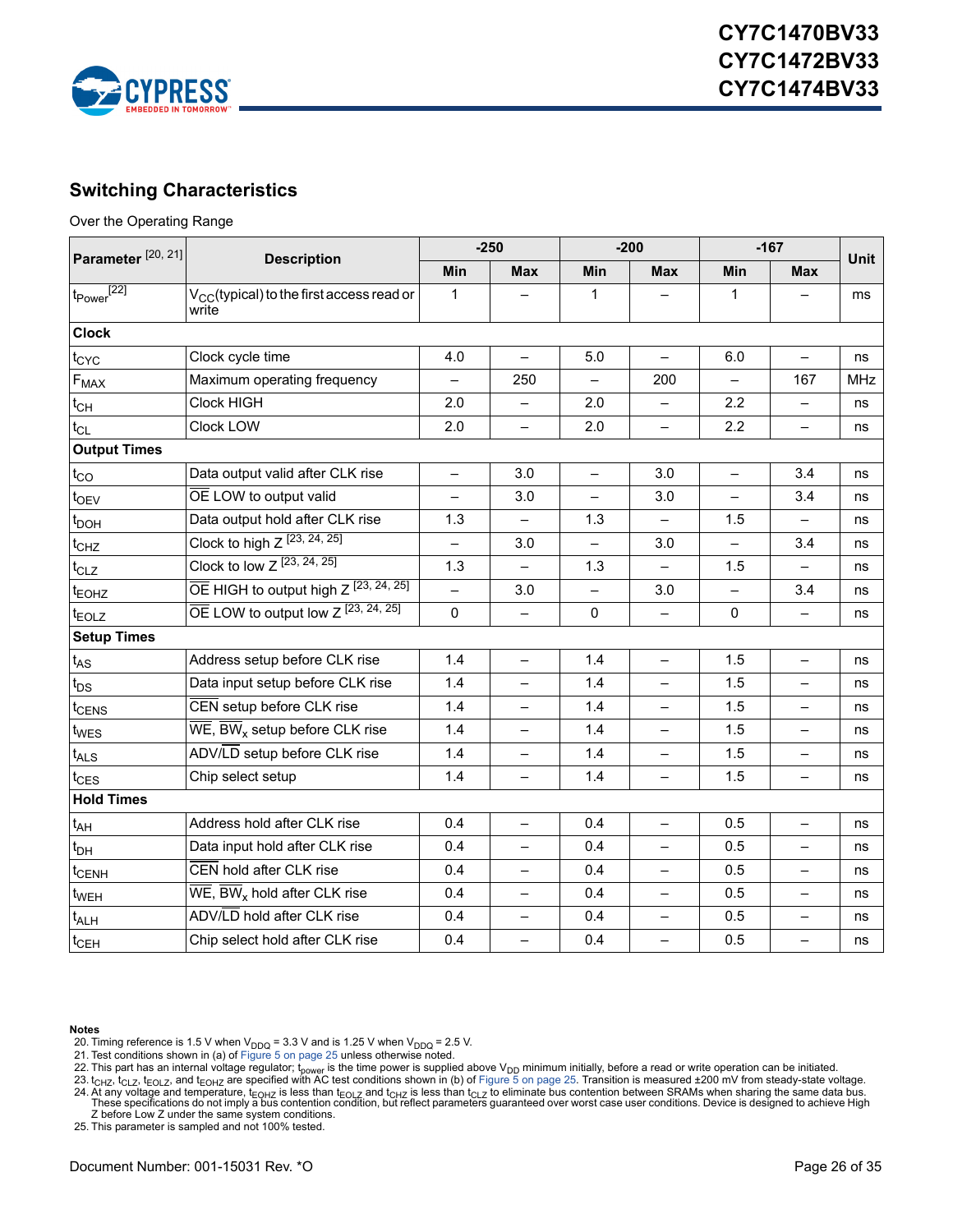

### <span id="page-26-0"></span>**Switching Waveforms**



**Notes**

<span id="page-26-1"></span>26. For this waveform ZZ is tied LOW.

<span id="page-26-2"></span>27. When CE is LOW,  $\overline{CE}_1$  is LOW,  $CE_2$  is HIGH, and  $\overline{CE}_3$  is LOW. When  $\overline{CE}$  is HIGH,  $\overline{CE}_1$  is HIGH,  $CE_2$  is LOW or  $\overline{CE}_3$  is HIGH.

<span id="page-26-3"></span>28. Order of the Burst sequence is determined by the status of the MODE (0 = Linear, 1= Interleaved). Burst operations are optional.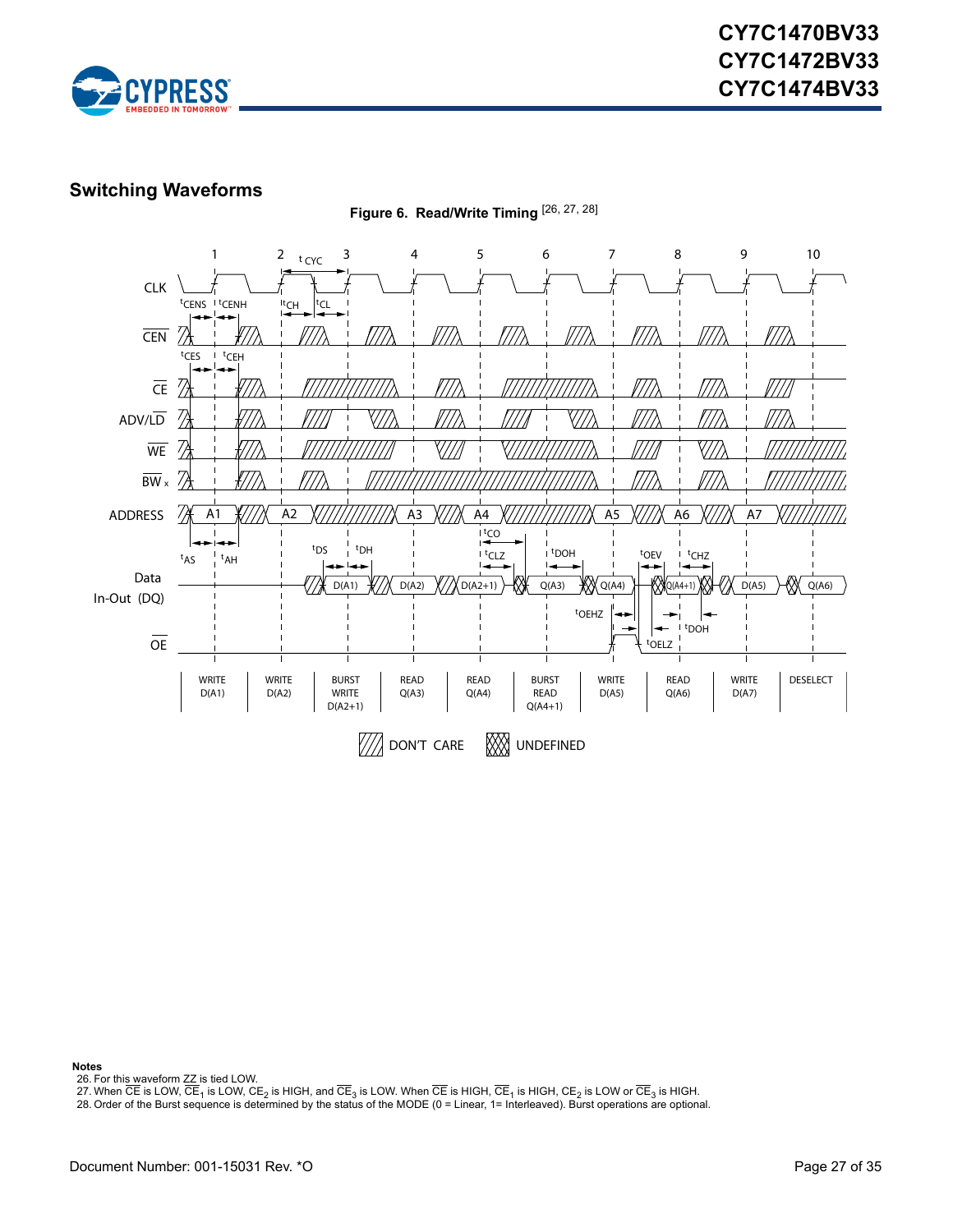

#### **Switching Waveforms** (continued)



#### **Notes**

- <span id="page-27-0"></span>29. For this waveform ZZ is tied LOW.
- 
- <span id="page-27-2"></span><span id="page-27-1"></span>30. When CE is LOW, CE<sub>1</sub> is LOW, CE<sub>2</sub> is HIGH, and CE<sub>3</sub> is LOW. W<u>hen</u> CE is HIGH, CE<sub>1</sub> is HIGH, CE<sub>2</sub> is LOW or CE<sub>3</sub> is HIGH.<br>31. The IGNORE CLOCK EDGE or STALL cycle (Clock 3) illustrated CEN being used to create a

**22** DON'T CARE

<span id="page-27-3"></span>32. Device must be deselected when entering ZZ mode. See [Truth Table on page 11](#page-10-0) for all possible signal conditions to deselect the device.

<span id="page-27-4"></span>33. IOs are in High Z when exiting ZZ sleep mode.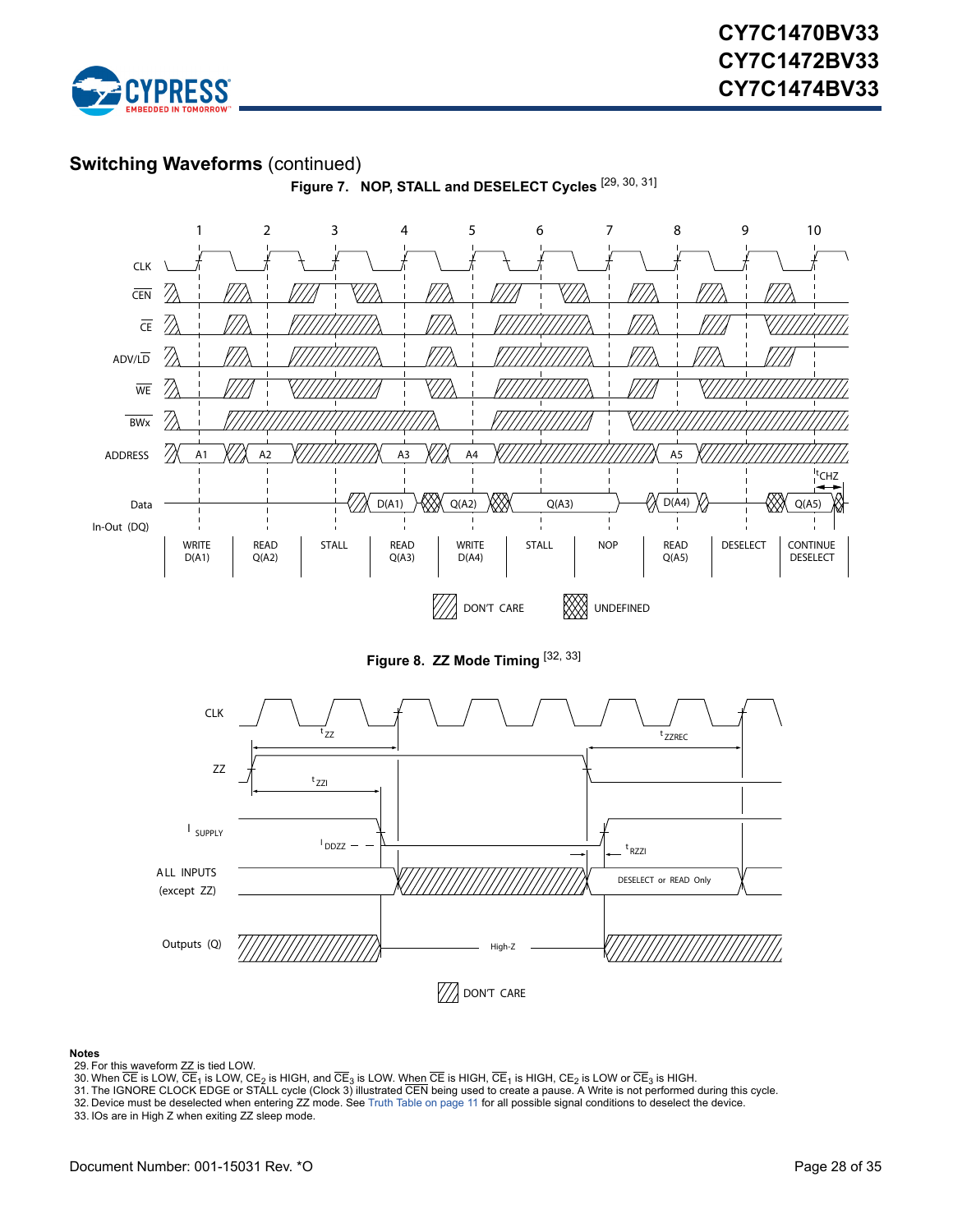

# <span id="page-28-0"></span>**Ordering Information**

The table below contains only the parts that are currently available. If you don't see what you are looking for, please contact your local sales representative. For more information, visit the Cypress website at [www.cypress.com](http://www.cypress.com) and refer to the product summary page at [http://www.cypress.com/products.](http://www.cypress.com/products/)

Cypress maintains a worldwide network of offices, solution centers, manufacturer's representatives and distributors. To find the office closest to you, visit us at [http://www.cypress.com/go/datasheet/offices.](http://www.cypress.com/go/datasheet/offices)

| <b>Speed</b><br>(MHz) | <b>Ordering Code</b> | Package<br><b>Diagram</b> | <b>Part and Package Type</b>                        | <b>Operating</b><br>Range |
|-----------------------|----------------------|---------------------------|-----------------------------------------------------|---------------------------|
| 167                   | CY7C1470BV33-167AXC  |                           | 51-85050 100-pin TQFP (14 x 20 x 1.4 mm) Pb-free    | Commercial                |
|                       | CY7C1470BV33-167BZXC |                           | 51-85165   165-ball FBGA (15 x 17 x 1.4 mm) Pb-free |                           |
|                       | CY7C1470BV33-167AXI  |                           | 51-85050 100-pin TQFP (14 x 20 x 1.4 mm) Pb-free    | Industrial                |
|                       | CY7C1472BV33-167AXI  |                           |                                                     |                           |
|                       | CY7C1470BV33-167BZI  |                           | 51-85165   165-ball FBGA (15 x 17 x 1.4 mm)         |                           |
| 200                   | CY7C1470BV33-200AXC  |                           | 51-85050 100-pin TQFP (14 x 20 x 1.4 mm) Pb-free    | Commercial                |
|                       | CY7C1472BV33-200BZXC |                           | 51-85165 165-ball FBGA (15 x 17 x 1.4 mm) Pb-free   |                           |
|                       | CY7C1474BV33-200BGXC |                           | 51-85167 209-ball FBGA (14 x 22 x 1.76 mm) Pb-free  |                           |
|                       | CY7C1470BV33-200AXI  | 51-85050                  | 100-pin TQFP (14 × 20 × 1.4 mm) Pb-free             | Industrial                |
|                       | CY7C1470BV33-200BZXI |                           | 51-85165   165-ball FBGA (15 x 17 x 1.4 mm) Pb-free |                           |
| 250                   | CY7C1470BV33-250BZXC |                           | 51-85165   165-ball FBGA (15 x 17 x 1.4 mm) Pb-free | Commercial                |

#### <span id="page-28-1"></span>**Ordering Code Definitions**

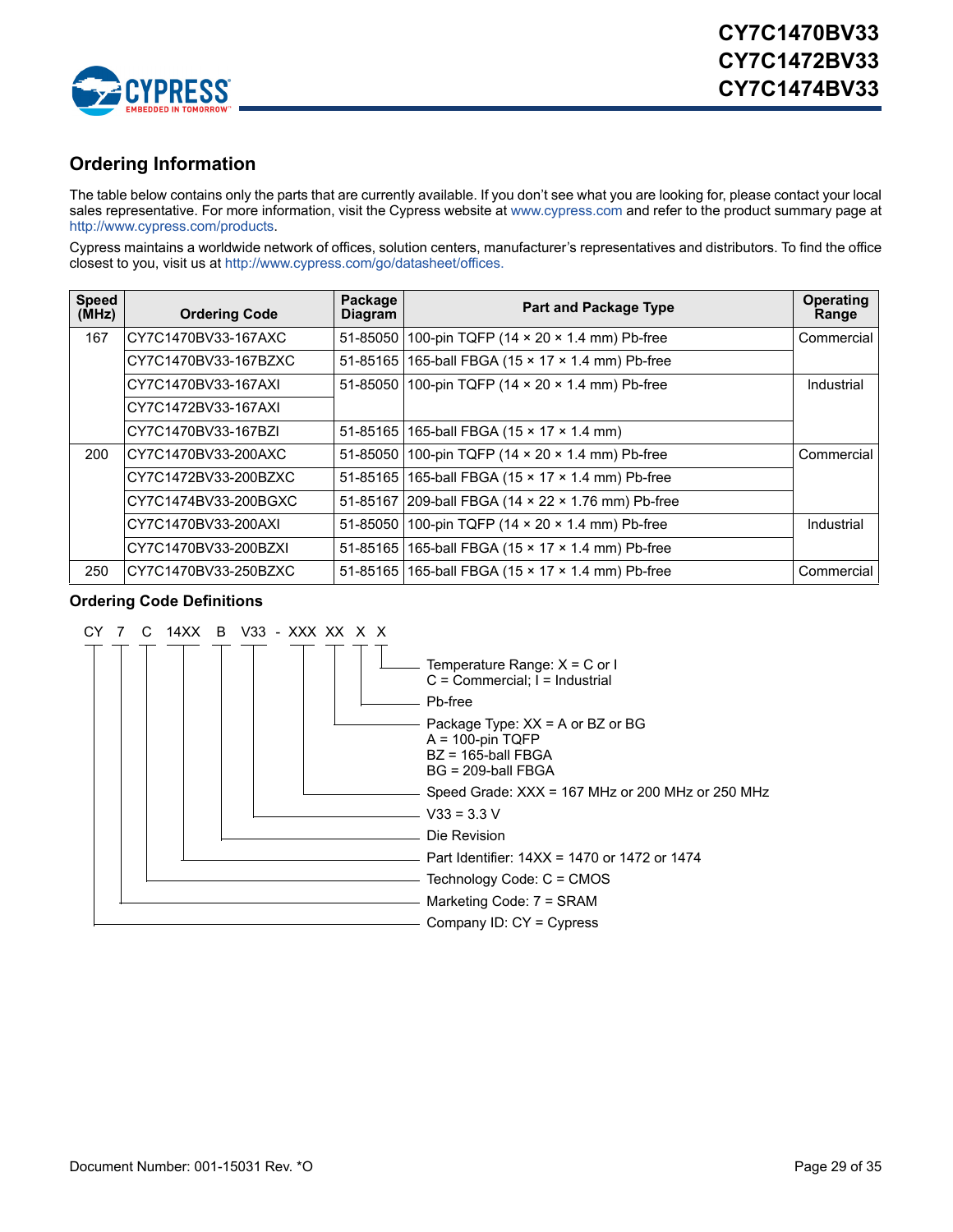

#### <span id="page-29-0"></span>**Package Diagrams**



**Figure 9. 100-pin TQFP (14 × 20 × 1.4 mm) A100RA Package Outline, 51-85050**

|                |                      | <b>DIMENSIONS</b> |             |  |
|----------------|----------------------|-------------------|-------------|--|
| <b>SYMBOL</b>  |                      | min. Inom.Imax.   |             |  |
| A              |                      |                   | 1.60        |  |
| A <sub>1</sub> | 0.05                 |                   | 0.15        |  |
| A2             | 1.35                 | 1.40              | 1.45        |  |
| D              | 15.80                | 16.00 16.20       |             |  |
| D <sub>1</sub> | 13.90                | 14.00 14.10       |             |  |
| E              |                      | 21.80 22.00 22.20 |             |  |
| E <sub>1</sub> |                      | 19.90 20.00 20.10 |             |  |
| R <sub>1</sub> | 0.08                 |                   | 0.20        |  |
| R <sub>2</sub> | 0.08                 |                   | 0.20        |  |
| θ              | $0^{\circ}$          |                   | $7^{\circ}$ |  |
| $\theta$ 1     | $0^{\circ}$          |                   |             |  |
| $\theta$ 2     | $11^{\circ}$         | $12^{\circ}$      | $13^\circ$  |  |
| c              |                      |                   | 0.20        |  |
| b              | 0.22                 | 0.30              | 0.38        |  |
| L              | 0.75<br>0.60<br>0.45 |                   |             |  |
| L <sub>1</sub> | 1.00 REF             |                   |             |  |
| L <sub>2</sub> |                      | $0.25$ BSC        |             |  |
| L <sub>3</sub> | 0.20                 |                   |             |  |
| e              | 0.65 TYP             |                   |             |  |

NOTE:

- 1. ALL DIMENSIONS ARE IN MILLIMETERS.
- 2. BODY LENGTH DIMENSION DOES NOT

INCLUDE MOLD PROTRUSION/END FLASH.

MOLD PROTRUSION/END FLASH SHALL

BODY SIZE INCLUDING MOLD MISMATCH. NOT EXCEED 0.0098 in (0.25 mm) PER SIDE. BODY LENGTH DIMENSIONS ARE MAX PLASTIC

3. JEDEC SPECIFICATION NO. REF: MS-026.

51-85050 \*G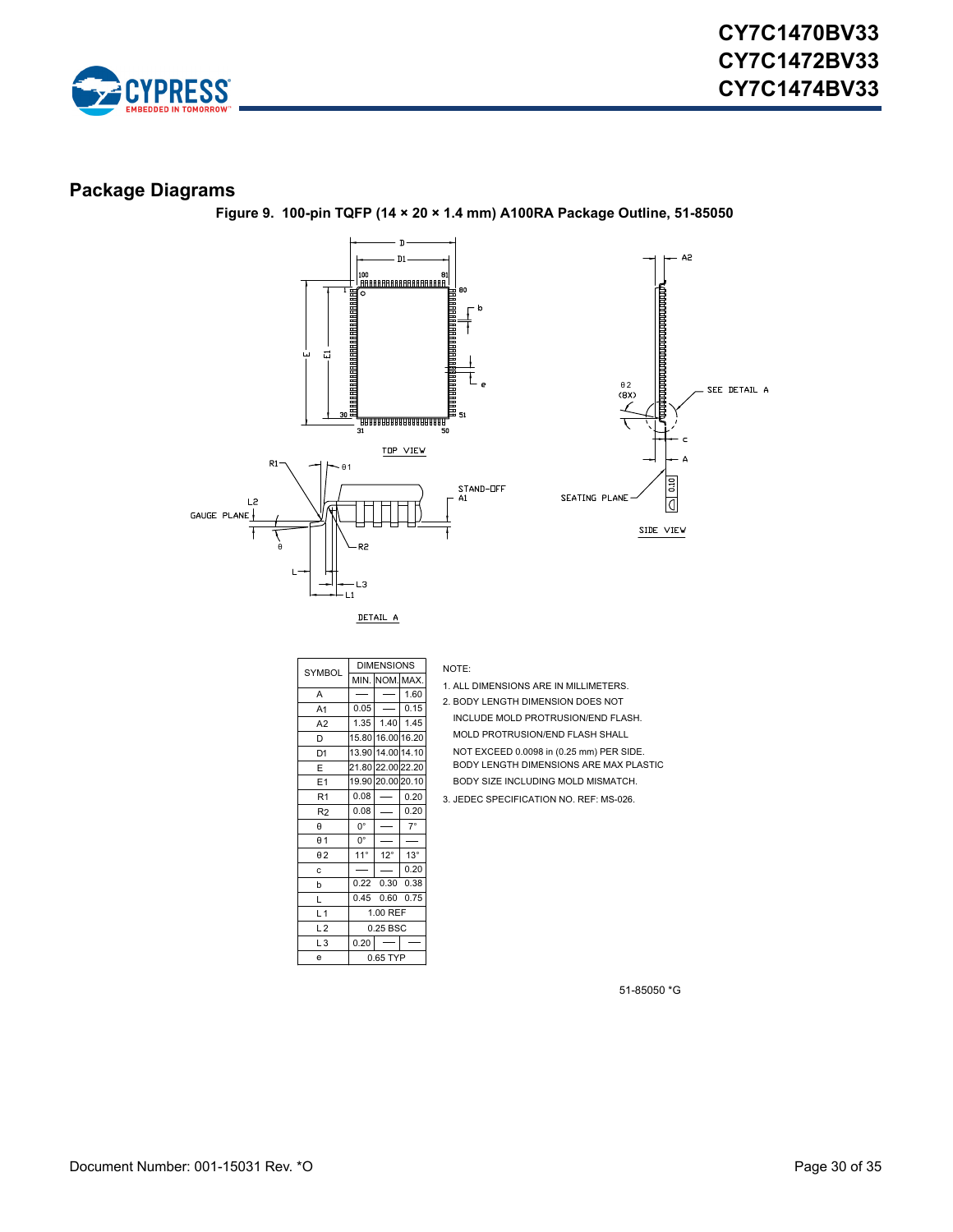

#### **Package Diagrams** (continued)

#### **Figure 10. 165-ball FBGA (15 × 17 × 1.40 mm) (0.45 Ball Diameter) Package Outline, 51-85165**

NOTES:<br>SOLDER PAD TYPE: SOLDER MASK DEFINED (SMD)<br>PACKAGE WEIGHT: 0.60g<br>JEDEC REFERENCE: MD-216 / ISSUE E<br>PACKAGE CODES: BB0AA / BW0AG





51-85165 \*E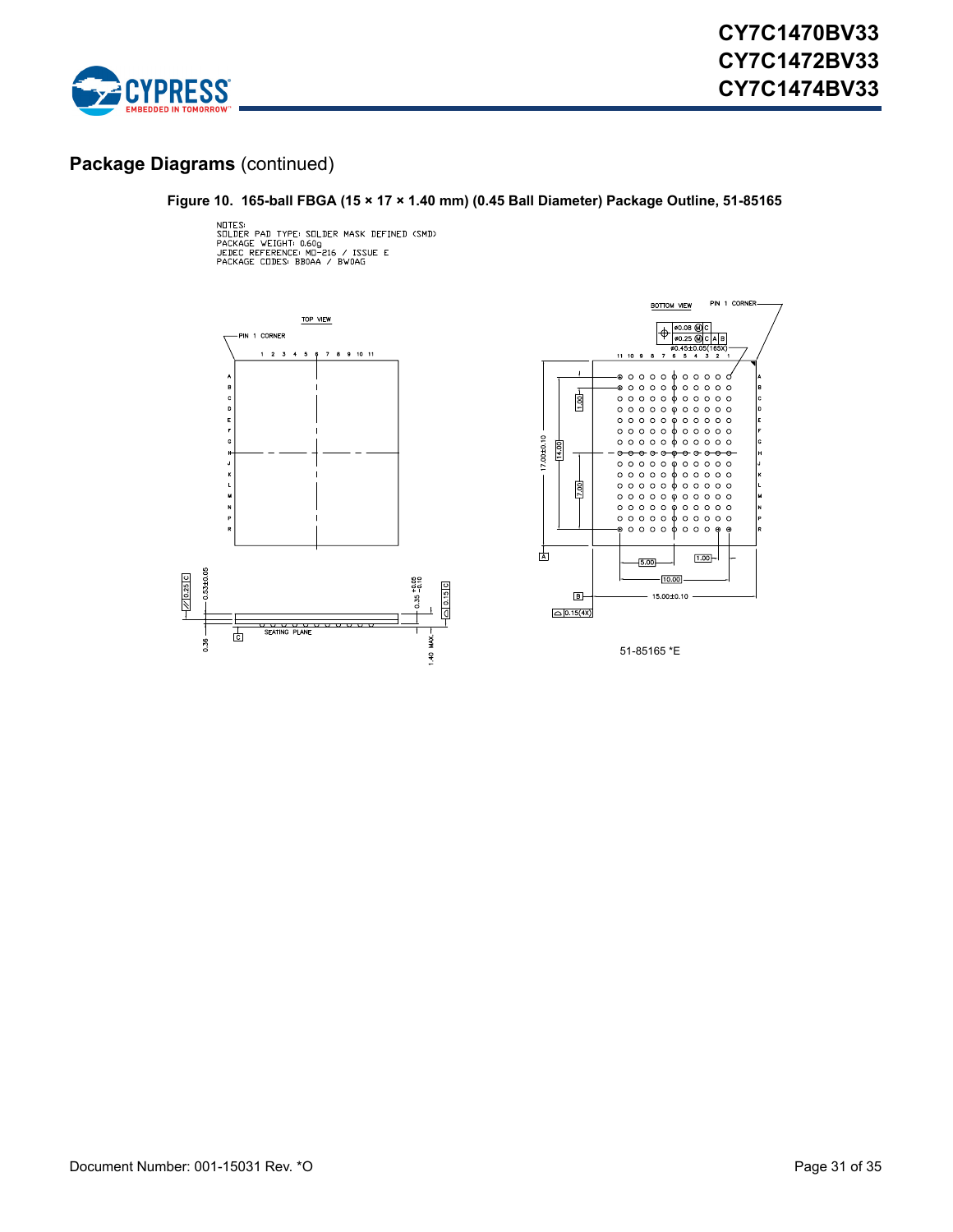

# **Package Diagrams** (continued)

**Figure 11. 209-ball FBGA (14 × 22 × 1.76 mm) BB209A Package Outline, 51-85167**





PKG WEIGHT: REFER TO PMDD SPEC

51-85167 \*C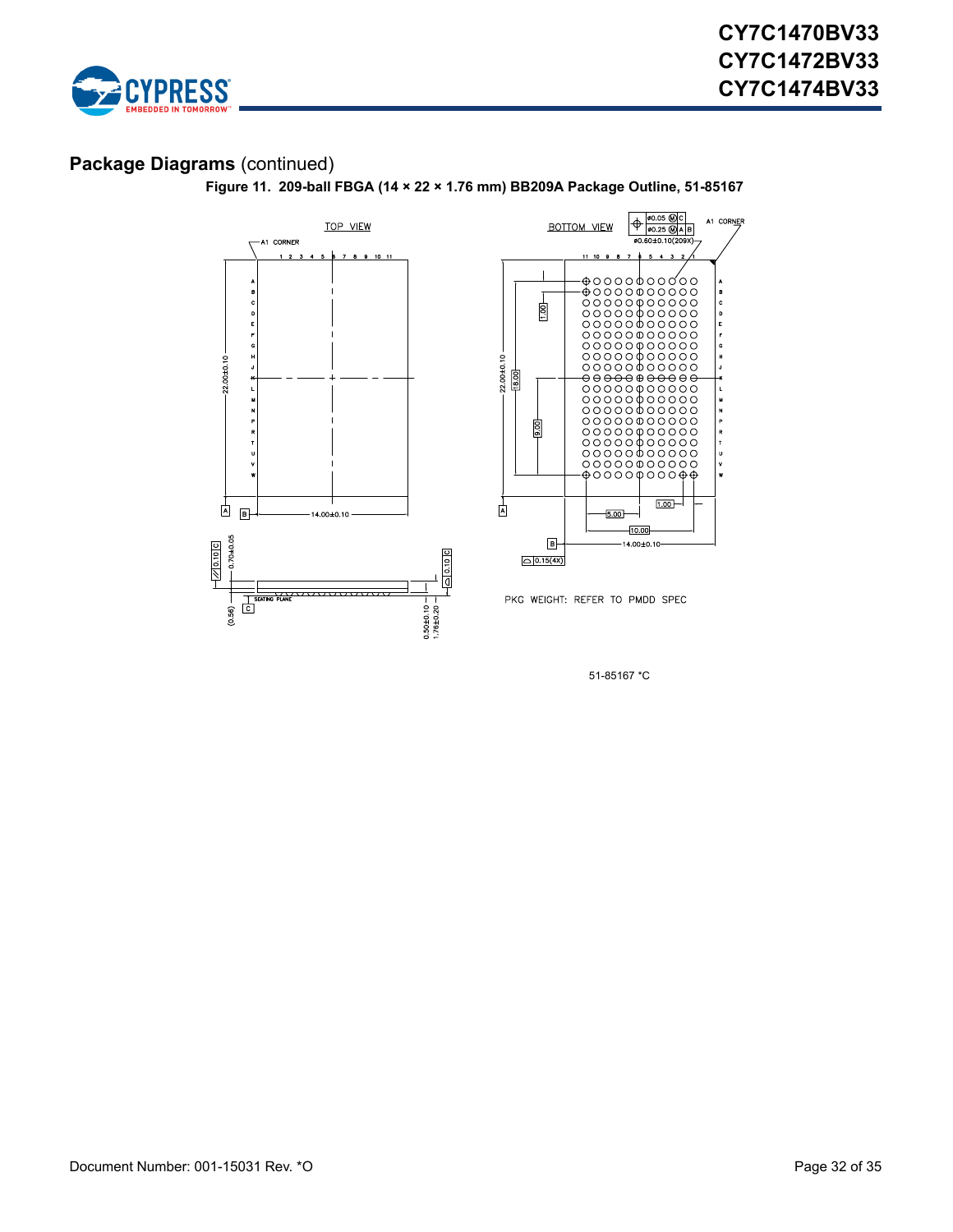

| Acronym     | <b>Description</b>                      |  |  |
|-------------|-----------------------------------------|--|--|
| <b>CMOS</b> | Complementary Metal Oxide Semiconductor |  |  |
| <b>FIA</b>  | <b>Flectronic Industries Alliance</b>   |  |  |
| <b>FBGA</b> | Fine-Pitch Ball Grid Array              |  |  |
| I/O         | Input/Output                            |  |  |
| JTAG        | Joint Test Action Group                 |  |  |
| <b>LSB</b>  | Least Significant Bit                   |  |  |
| I MBU       | Logical Multi Bit Upsets                |  |  |
| <b>ISBU</b> | Logical Single Bit Upsets               |  |  |
| <b>MSB</b>  | <b>Most Significant Bit</b>             |  |  |
| ŌE          | <b>Output Enable</b>                    |  |  |
| <b>SFL</b>  | Single Event Latch-up                   |  |  |
| <b>SRAM</b> | Static Random Access Memory             |  |  |
| <b>TAP</b>  | <b>Test Access Port</b>                 |  |  |
| <b>TCK</b>  | <b>Test Clock</b>                       |  |  |
| TDI         | Test Data-In                            |  |  |
| <b>TDO</b>  | <b>Test Data-Out</b>                    |  |  |
| <b>TMS</b>  | <b>Test Mode Select</b>                 |  |  |
| <b>TOFP</b> | Thin Quad Flat Pack                     |  |  |
| <b>TTI</b>  | Transistor-Transistor Logic             |  |  |
| <b>WE</b>   | <b>Write Enable</b>                     |  |  |

# <span id="page-32-0"></span>**Acronyms Document Conventions**

#### <span id="page-32-2"></span><span id="page-32-1"></span>**Units of Measure**

| <b>Symbol</b> | <b>Unit of Measure</b> |  |  |  |
|---------------|------------------------|--|--|--|
| °C            | degree Celsius         |  |  |  |
| <b>MHz</b>    | megahertz              |  |  |  |
| μA            | microampere            |  |  |  |
| μs            | microsecond            |  |  |  |
| mA            | milliampere            |  |  |  |
| mm            | millimeter             |  |  |  |
| ms            | millisecond            |  |  |  |
| ns            | nanosecond             |  |  |  |
| Ω             | ohm                    |  |  |  |
| $\frac{0}{0}$ | percent                |  |  |  |
| pF            | picofarad              |  |  |  |
| V             | volt                   |  |  |  |
| W             | watt                   |  |  |  |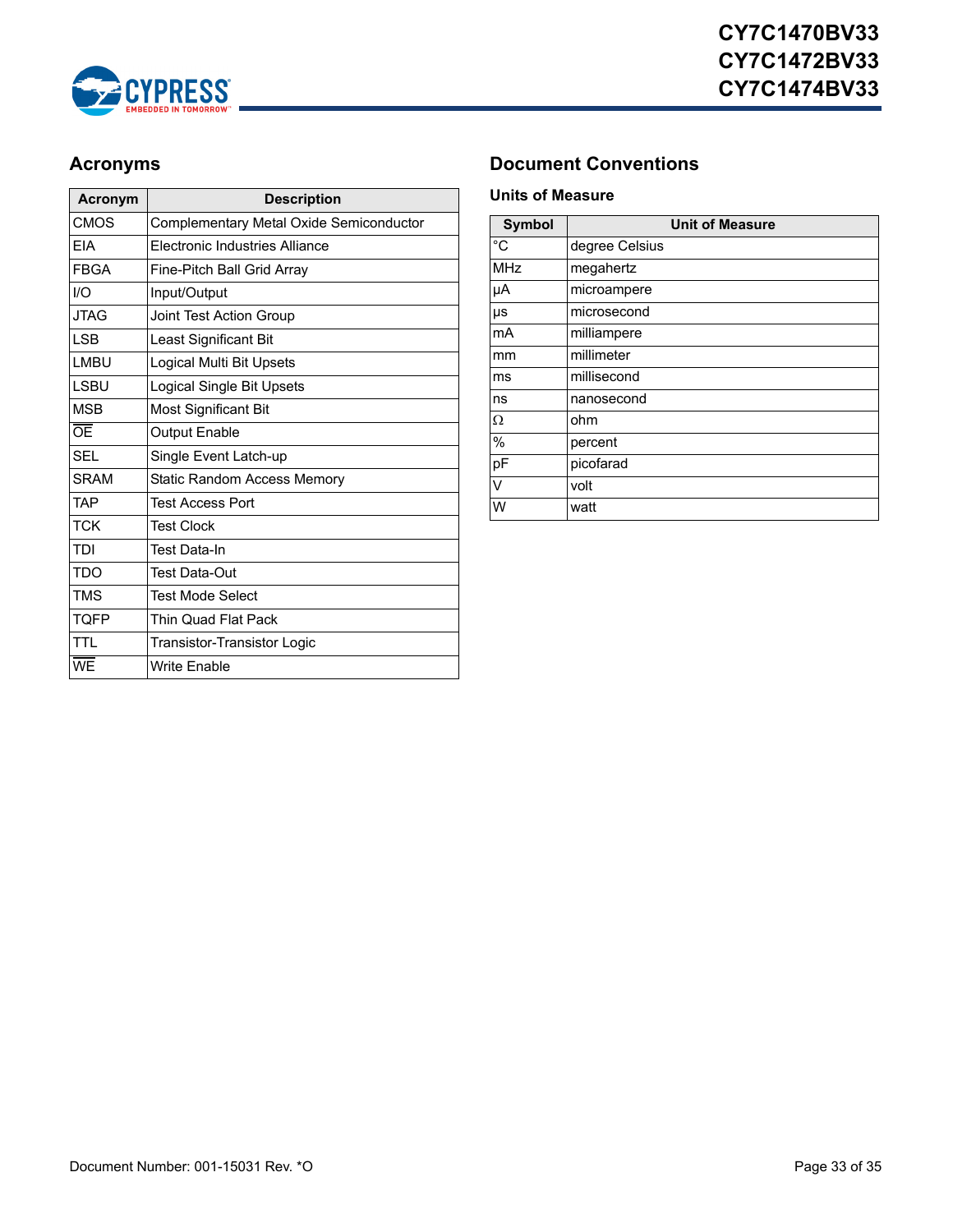

# <span id="page-33-0"></span>**Document History Page**

| <b>Revision</b> | <b>ECN</b> | Orig. of<br>Change     | <b>Submission</b><br><b>Date</b> | <b>Description of Change</b>                                                                                                                                                                                                                       |  |  |  |
|-----------------|------------|------------------------|----------------------------------|----------------------------------------------------------------------------------------------------------------------------------------------------------------------------------------------------------------------------------------------------|--|--|--|
| $***$           | 1032642    | VKN /<br><b>KKVTMP</b> | 05/02/2007                       | New data sheet.                                                                                                                                                                                                                                    |  |  |  |
| *A              | 1897447    | VKN/<br><b>AESA</b>    | 01/09/2008                       | Updated Electrical Characteristics (Added Note 18 and referred the same note<br>in $I_{DD}$ parameter).                                                                                                                                            |  |  |  |
| *B              | 2082487    | <b>VKN</b>             | 02/11/2008                       | Changed status from Preliminary to Final.                                                                                                                                                                                                          |  |  |  |
| $^{\star}$ C    | 2159486    | VKN /<br><b>PYRS</b>   | 03/03/2008                       | Minor Change (Post to external web).                                                                                                                                                                                                               |  |  |  |
| *D              | 2755901    | <b>VKN</b>             | 08/25/2009                       | Added Neutron Soft Error Immunity.<br>Updated Ordering Information (Updated part numbers; and modified the<br>disclaimer for the Ordering information).<br><b>Updated Package Diagrams:</b><br>spec 51-85165 - Changed revision from *A to *B.     |  |  |  |
| *E              | 2903057    | <b>VKN</b>             | 04/01/2010                       | Updated Ordering Information (Updated part numbers).<br><b>Updated Package Diagrams:</b><br>spec 51-85050 - Changed revision from *B to *C.<br>spec 51-85167 - Changed revision from ** to *A.                                                     |  |  |  |
| *F              | 2953769    | <b>YHB</b>             | 06/16/2010                       | Updated Ordering Information (Updated part numbers).                                                                                                                                                                                               |  |  |  |
| $\overline{G}$  | 3052861    | <b>NJY</b>             | 10/08/2010                       | <b>Updated Ordering Information:</b><br>Updated part numbers.<br><b>Added Ordering Code Definitions.</b>                                                                                                                                           |  |  |  |
| $*H$            | 3253430    | <b>NJY</b>             | 05/10/2011                       | Updated Ordering Information (Updated part numbers).<br><b>Updated Package Diagrams</b><br>spec 51-85050 - Changed revision from *C to *D.<br>Added Acronyms and Units of Measure.<br>Updated to new template.<br><b>Completing Sunset Review.</b> |  |  |  |
| $\ddot{\ }$     | 3425159    | <b>VIDB</b>            | 11/11/2011                       | Updated Ordering Information (Updated part numbers).<br><b>Updated Package Diagrams</b><br>spec 51-85165 - Changed revision from *B to *D.<br>spec 51-85167 - Changed revision from *A to *B.                                                      |  |  |  |
| *J              | 3593603    | PRIT /<br><b>GOPA</b>  | 04/26/2012                       | Updated Ordering Information (Updated part numbers).<br>Completing Sunset Review.                                                                                                                                                                  |  |  |  |
| *K              | 4010294    | <b>PRIT</b>            | 05/24/2013                       | <b>Updated Package Diagrams:</b><br>spec 51-85167 - Changed revision from *B to *C.<br>Completing Sunset Review.                                                                                                                                   |  |  |  |
| *L              | 4396527    | <b>PRIT</b>            | 06/02/2014                       | <b>Updated Package Diagrams:</b><br>spec 51-85050 $-$ Changed revision from *D to *E.<br>Updated to new template.<br>Completing Sunset Review.                                                                                                     |  |  |  |
| $*M$            | 4575272    | <b>PRIT</b>            | 11/20/2014                       | <b>Updated Functional Description:</b><br>Added "For a complete list of related documentation, click here." at the end.                                                                                                                            |  |  |  |
| $*_{N}$         | 4810937    | <b>PRIT</b>            | 06/25/2015                       | <b>Updated Package Diagrams:</b><br>spec 51-85165 – Changed revision from $*D$ to $*E$ .<br>Updated to new template.<br>Completing Sunset Review.                                                                                                  |  |  |  |
| $\sqrt*{O}$     | 6058890    | <b>CNX</b>             | 02/07/2018                       | <b>Updated Package Diagrams:</b><br>spec 51-85050 $-$ Changed revision from $E$ to $E$ G.<br>Updated to new template.                                                                                                                              |  |  |  |